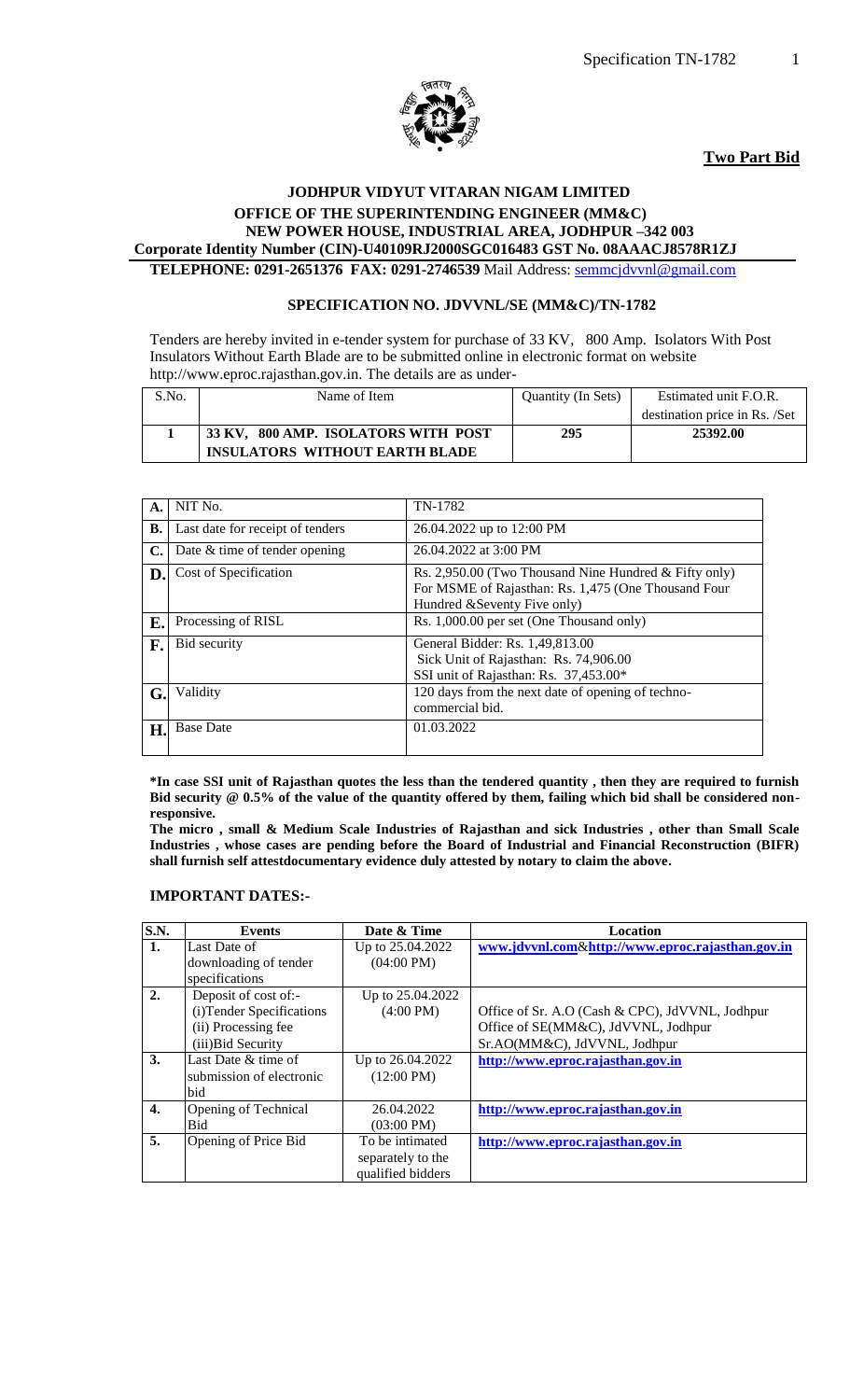|                                        | INDEA                                                |                                    |
|----------------------------------------|------------------------------------------------------|------------------------------------|
| Section-I                              | <b>Instructions to Bidders</b>                       | <b>For E-Tendering</b>             |
| Section-II                             | <b>General Conditions of Contract</b>                |                                    |
| Section-III                            | Technical Specification For 33 Kv, 800 Amp.          |                                    |
|                                        | Isolators with Post Insulators Without Earth Blade   |                                    |
|                                        | against TN-1782                                      |                                    |
| Schedule-I                             | Schedule of Requirement                              |                                    |
| Schedule-II(A) $&$<br>$Schedule-II(B)$ | P. V .Formula                                        |                                    |
| Schedule-III                           | Details of Standards.                                |                                    |
| Schedule-III A                         | Pre Qualification Requirement (PQR)                  |                                    |
| Schedule-III B                         | Bank Guarantee Form in lieu of Type Test             |                                    |
| Schedule-IV                            | <b>BOQ</b> (Price Schedule)                          | Online.                            |
| Schedule IV A                          | Details of tendered quantity, quantity offered along | The Bidder is required to justify  |
|                                        | with justification with reference to qualifying      | quantity offered as per qualifying |
|                                        | Requirement)                                         | Requirement.                       |
| Schedule VA                            | Guaranteed Technical Particulars of 33 KV, 800       |                                    |
|                                        | Amp. Isolators With Post Insulators Without Earth    |                                    |
|                                        | <b>Blade Against TN-1782</b>                         |                                    |
| Schedule V B                           | Departure from Guaranteed Technical Particulars.     |                                    |
| Schedule VI A                          | Departure from the requirement of Technical          |                                    |
|                                        | Specification.                                       |                                    |
| Schedule VI B                          | Departure from commercial terms & conditions of      |                                    |
|                                        | specification                                        |                                    |
| Schedule VII                           | List of Past supplies.                               |                                    |
| Schedule VIIA                          | C.A. Certificate for Quantity Justification          |                                    |
| Schedule VII B                         | Undertaking for CA certificate                       |                                    |
| Schedule VIII                          | Delivery schedule.                                   |                                    |
| Schedule IX                            | List of equipment & technical hands available with   |                                    |
|                                        | the tendering firm.                                  |                                    |
| Schedule X                             | General Particulars about the tender in brief        |                                    |
| Schedule-XI                            | Format of Affidavit for MSME                         |                                    |
| Appendix-I                             | Any other information                                |                                    |
| General                                | Amendments in ITB & GCC and addendum in ITB          |                                    |
| Appendix-A                             | Performa for Bank Guarantee in lieu of Bid Security  |                                    |
| Appendix-B                             | Declaration by the bidder                            |                                    |
| Annexure-A                             | Self attested undertaking                            |                                    |
|                                        |                                                      |                                    |

#### **INDEX**

#### **NOTE:**

- Tender documents will be made available on e-Tendering portal [www.eproc.rajasthan.gov.in](http://www.eproc.rajasthan.gov.in/) The bidders, in their own interest are requested to read very carefully the tender document before submitting the bid only through online on website [www.eproc.rajasthan.gov.in](http://www.eproc.rajasthan.gov.in/). The bidders can download bid up to 04:00 p.m. one day prior to schedule date of opening of respective bid mentioned above documents and submit their bids online up to 12:00 p.m. on schedule of respective bid mentioned above.
- 2. Eligible bidders should submit their bid well in advance instead of waiting till last date, JdVVNL will not be responsible for non-submission of bids due to any website related problems.
- 3. The cost of Tender specification **Rs. 2950/-**(Non-Refundable) (50% for MSME of Rajasthan) to be paid by Demand Draft in Favour of the Sr. Accounts officer(Cash & CPC), JdVVNL, Jodhpur and tender processing fees Rs. **1000/-** shall be payable by demand draft in favour of The Managing Director RISL, Jaipur ( Non-Refundable). The bidders are required to deposit all these payments in the office of the SE(MM&C), JdVVNL, Jodhpur up to 4.00 PM one day prior to date of tendering otherwise their bids are liable to be rejected.
- 4. The Bid Security amount (as applicable) to be paid by demand draft/banker"s cheque in favous of SR.AO(CASH & CPC), JDVVNL, Jodhpur (Payable at jodhpur) 342003 **up to 4.00 p.m upto one WORKING day prior to schedule date of opening** of respective bid or Bank guarantee, in specified format, of a scheduled bank in favour of superintending Engineer (MM&C), JDVVNL, Jodhpur be deposited to the Sr. Accounts Officer (MM&C),

JdVVNL, New Power House, Industrial Area,Jodhpur-342003 **up to 4.00 p.m. up to one WORKING day prior to schedule date of opening**of respective bid and obtain a receipt/acknowledgement thereof. No other mode of deposit shall be accepted. At the time of depositing the Bid Security amount or Bank Guarantee, the bidder shall also furnish self attested and duly attested by Notary, the documentary evidence of SSI/MSME unit of Rajasthan or of sick unit (as applicable) along with affidavit as per schedule XI on Non-Judicial Stamp of Rs. 100/-.

The Bank Guarantee against Bid Security be issued by Nationalized / Scheduled Bank. The same may be accepted after confirmation by issuing Bank. If any Bid Security Bank Guarantee not is proper format / not confirmed by the issuing Bank the same would not be accepted and the bidder would be immediately shorted out from bid process.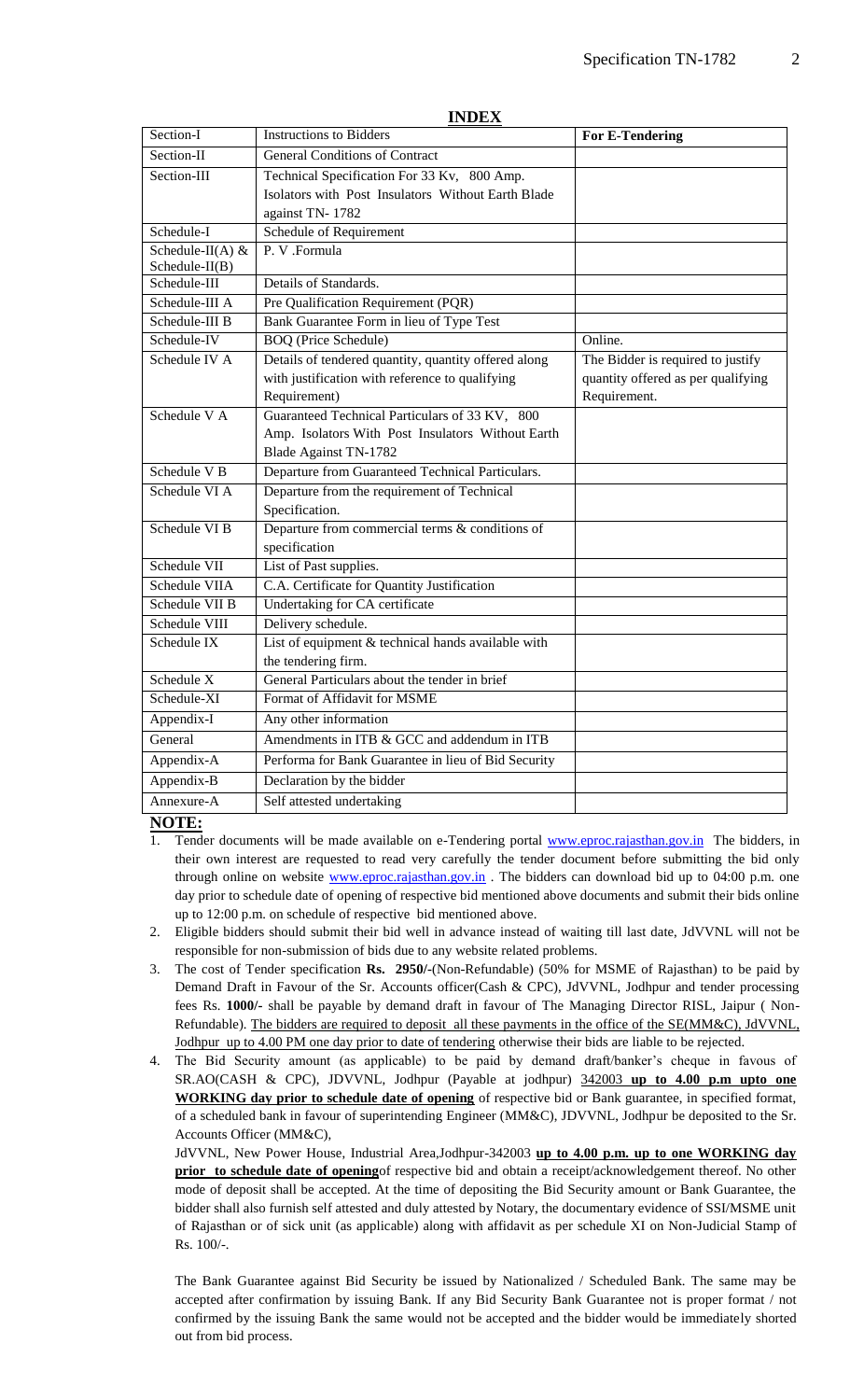#### **SECTION -III**

## **TECHNICAL SPECIFICATION AND OTHER REQUIREMENT FOR 33KV, 800 AMP. ISOLATORS WITH POST INSULATORS WITHOUT EARTH BLADE ASSEMBLED AGAINST TN-1782**

## **1.0 SCOPE:**

This specification covers design, manufacture, assembly testing at manufacturer's works, packing and & delivery with accessories and auxiliary equipments at site(s), store(s) of 33 KV, 800 AMP. Isolators without Earth Switch with Post Insulators required for installation at various 33/11KV Sub Stations in Jodhpur Discom. The manufacturer shall also provide design, drawing and bill of material for supporting structures for installation of their Isolators without earth switch.

 It is not the intent to specify completely herein all details of the design and construction of equipments. However, the equipment shall conform in all respects to high standards of engineering, design and workmanship and shall be capable of performing in continuous operation upto the supplier's guarantee acceptable to the Purchaser, who will interpret in a manner the meaning of drawings and specifications and shall have the power to reject any work or material which in his judgment is not in accordance herewith. The equipment offered shall be complete with all components necessary for its effective and trouble free operation along with associated equipments, interlocks, protection schemes etc. Such components shall be

deemed to be within the scope of supply, irrespective of whether those are specifically brought out in this specification and/or the commercial order or not. All similar parts particularly movable ones shall be interchangeable.

#### **2.0 STANDARDS :**

Unless otherwise specified elsewhere in this specification, the rating as well as performance and testing of the isolators shall conform to the latest revisions and amendments of the following standards available at the time of placement of order.

| Sl.<br>No. | Standard<br>No.    | Title                                                                        |
|------------|--------------------|------------------------------------------------------------------------------|
| 1.         | IS:9921            | Alternating current isolators (disconnectors) and<br>Earthing switches.      |
| 2.         | IEC:60129          | $-do-$                                                                       |
| 3.         | IS:2544/1973       | Insulators.                                                                  |
| 4.         | IS:5350            | Outdoor cylinderical post (Pt.III/1971) insulators.                          |
| 5.         | IS:2629/1985       | Recommended practice for hot dip galvanising of<br>iron and steel.           |
| 6.         | IS:4759/1996       | Hot dip galvanisation coating on structural steel.                           |
| 7.         | IS:2633/1986       | Method of testing uniformity of coating on Zinc<br>coated articles.          |
| 8.         | IS:1573/1986       | Electroplated coatings of zinc on iron and steel.                            |
| 9.         | IS:6735/994        | Spring washers.                                                              |
|            | 10. $IS:2016/1967$ | Plain washers.                                                               |
| 11.        | IS:5561/1970       | Electrical power connectors. (Terminal connectors)                           |
| 12.        |                    | Indian Electricity Rules.                                                    |
|            | 13. IS:9530/1980   | Recommonded practice for silver plating.                                     |
|            | 14. BS:2816/1964   | Testing of silver plating thickness                                          |
| 15.        | IS:5925/1970       | Recommended practice for silver plating for general<br>engineering purposes. |

## **3.0 CLIMATIC CONDITIONS :**

Equipment to be supplied against this specification shall be suitable for satisfactory continuous operation under the following tropical conditions :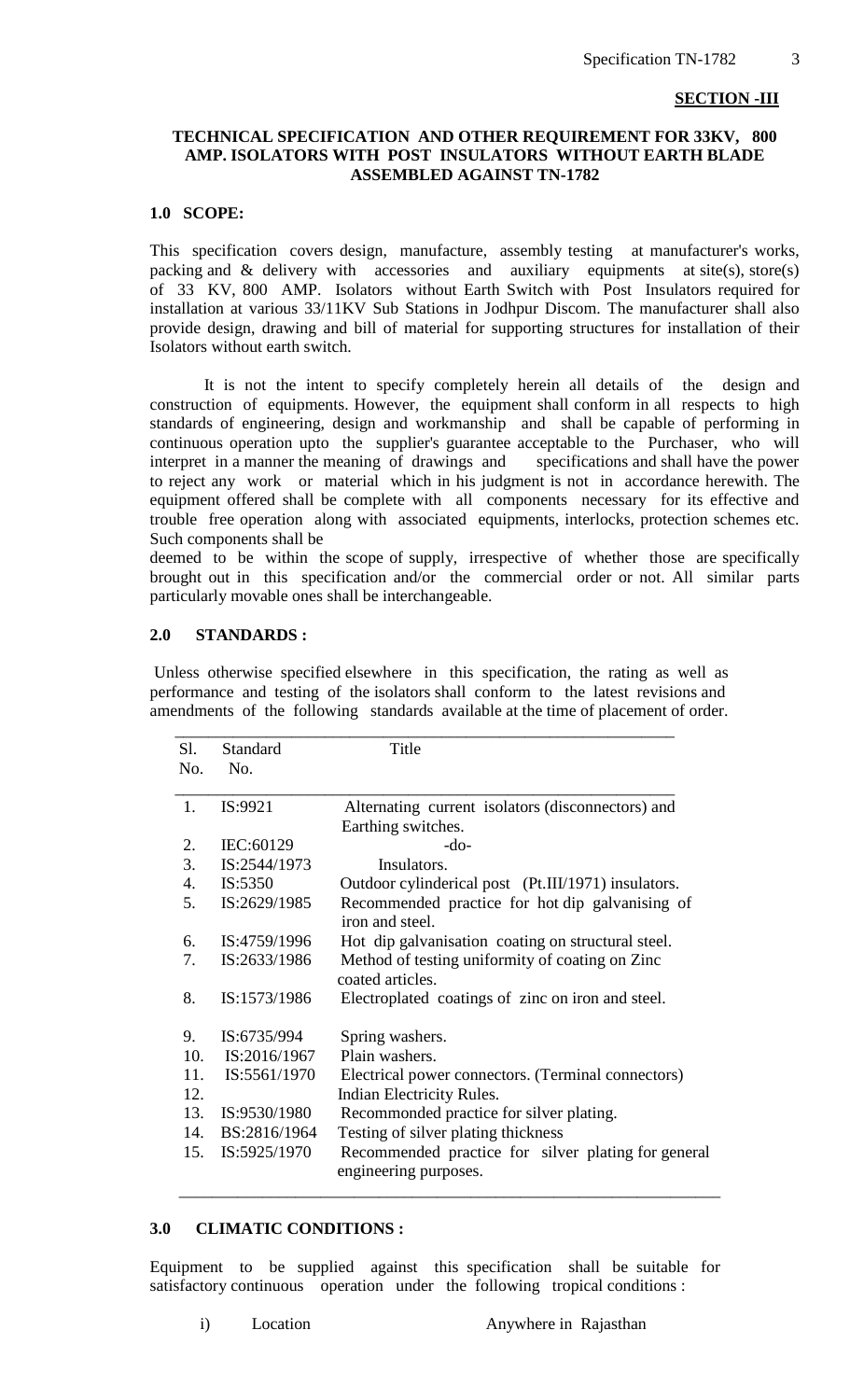| $\mathbf{ii}$ | Max. ambient air<br>temp. in shade $(deg.C)$     | Specification TN-1782<br>50            | 4 |
|---------------|--------------------------------------------------|----------------------------------------|---|
| iii)          | Min. ambient air temp.<br>deg.C)                 | $(-)5$                                 |   |
| iv)           | Average daily ambient<br>air temperature(Deg.C.) | 45                                     |   |
| V)            | Max. yearly weighted<br>ambient temp.(Deg.C.)    | 35                                     |   |
| $\rm vi)$     | Max. Relative humidity (%)                       | 95                                     |   |
| vii)          | Average annual rainfall<br>(mm)                  | 100 to 1000mm<br>(depending upon area) |   |
| viii)         | No. of rainy days P.A.                           | 70                                     |   |
| ix)           | Max. wind pressure (Kg/sq.m.)                    | 195                                    |   |
| $\mathbf{x})$ | Max. altitude above mean<br>sea level (metres)   | 815                                    |   |
|               |                                                  |                                        |   |

xi) Isoceraunic level 4 months<br>(days/year). (June to Se (June to Sept.) xii) Seismic level (horizontal 0.08g acceleration).

Note : Moderately hot and humid tropical climate conductive to rust and fungus growth. The climatic conditions are also prone to wide variations in ambient conditions. Smoke is also present in the atmosphere. Heavy/lightning also occurs during June to October.

## **4.0 PRINCIPAL PARAMETERS :**

**4.1** The equipment covered in this specification shall meet the technical requirements listed below :

| S.NO.<br>Particulars                 | 33 KV Isolators      |  |
|--------------------------------------|----------------------|--|
|                                      |                      |  |
| A) PARTICULARS OF SYSTEM:            |                      |  |
|                                      |                      |  |
| i) Nominal system voltage : KV(rms)  | 33                   |  |
| ii) Highest system voltage : KV(rms) | 36                   |  |
| iii) Rated Frequency.<br>:Hz.        | 50                   |  |
| iv) Number of phases.                | 3                    |  |
| v) System Neutral Earthing           | Effectively earthed  |  |
| B) Service conditions                | As per clause No.4.0 |  |
| C) Characteristics of a disconnector |                      |  |
| or earthing switch:                  |                      |  |

The values of the Parameters/Particulars mentioned below shall not be less than the specified against each.

| S.NO. | Particulars                  | 33 KV Isolators |  |
|-------|------------------------------|-----------------|--|
|       | 1. Number of poles.          | 3               |  |
|       | 2. Class - Indoor or Outdoor | Out door        |  |
|       | 3. Rated voltage : KV(rms)   | 33              |  |
|       | 4. Operating mechanism       | Manual          |  |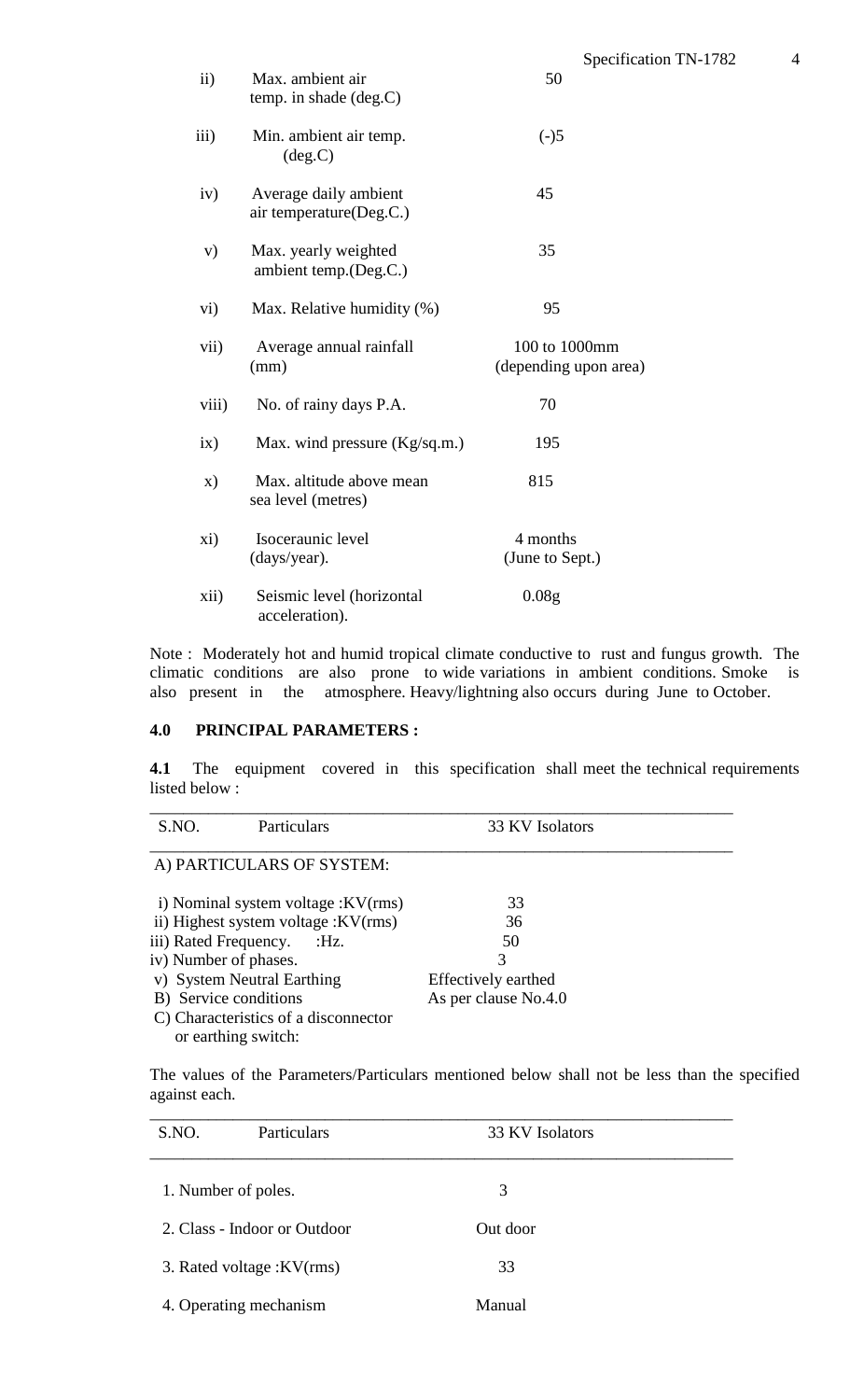6. Rated insulation level:  $\mathcal{L}=\{1,2,3,4,5\}$ 

- a) 1.2/50 Micro Sec. lightning impulse withstand voltage.  $\mathcal{L}=\frac{1}{2}\left\{ \begin{array}{cc} \mathcal{L}_{\mathcal{A}} & \mathcal{L}_{\mathcal{A}} \\ \mathcal{L}_{\mathcal{A}} & \mathcal{L}_{\mathcal{A}} \end{array} \right\}$
- i) To earth & between poles: 170 KV (Peak) ii) Across the isolating 195 distance.KV(Peak)
- b) One minute P.F. withstand 70 voltage.  $\overline{\phantom{a}}$  , we can assume that the contract of  $\overline{\phantom{a}}$ i) To earth & between poles:  $70$  KV (rms) ii) Across the isolating 80 distance.KV(r.m.s.) 7. Rated normal current-A (rms) 800 8) i) Rated short time withstand current for 25 three second. KA (rms)

# ii) Rated peak withstand current: 62.5 KA(Peak)

# **4.2 SPECIFIC TECHNICAL REQUIREMENTS :**

 1. Phase to Phase separation(min.) 1200mm (Centre to Centre) 2. Minimum centre to centre 400mm distance between two poles of same phase. 3. Size of base channel on which 100x50mm insulators are to be mounted. 4. Size of vertical operating pipe(Down pipe) i) Length  $4.6 \text{ m}$  ii) Nominal bore. 25 mm 5. Minimum length of operating 500 mm handle. 6. Nominal bore of phase 20 mm coupling pipe. 7. Minimum cross-sectional 500sq. mm(Min.) area of terminal pad .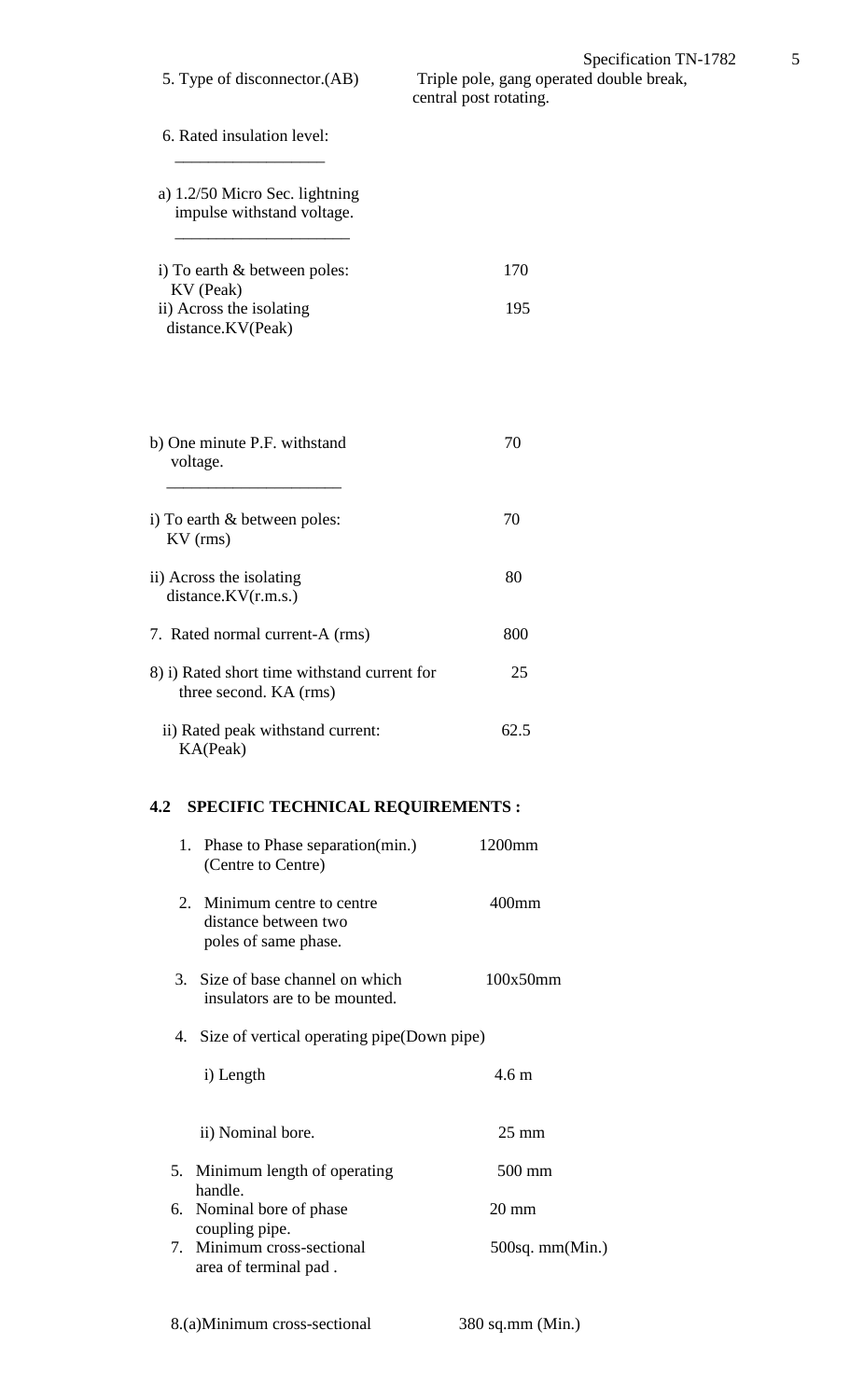| area of fixed contacts.<br>(b)Minimum cross-sectional<br>area of one finger                                                                     | (95 Sq.mm.x4 Nos.)<br>95 sq.mm.  |
|-------------------------------------------------------------------------------------------------------------------------------------------------|----------------------------------|
| 9. Minimum nos. of fingers<br>in a fixed contact.                                                                                               | 2 pairs<br>(4 fingers)           |
| 10. Diameter of Arcing Horn (Rod).                                                                                                              | $10 \text{ mm}$                  |
| 11. Size of flexible earthing connector :                                                                                                       |                                  |
| i) Minimum cross-sectional<br>area.                                                                                                             | ---------160 sq.mm ------------- |
| ii) Length.                                                                                                                                     | ----------150 mm --------------- |
| iii) For operating handle                                                                                                                       | 50 Sq.mm.x 150 mm length         |
| 12. Name of conductor for                                                                                                                       | <b>RACCOON/DOG</b>               |
| which Electric power connector<br>shall be suitable.                                                                                            | (As per purchaser's choice)      |
| 13. Min. size of stainless steel<br>spring to be provided with<br>fixed contact.                                                                |                                  |
| i) Gauge                                                                                                                                        | 14SWG                            |
|                                                                                                                                                 |                                  |
| ii) Outer diameter                                                                                                                              | 22mm                             |
| iii) Minimum nos of turns per<br>coil.                                                                                                          | 6 nos.                           |
| iv) Min. total length.                                                                                                                          | 28mm                             |
| 14. Minimum number of guides<br>to be provided for down pipe.                                                                                   | $2$ nos.                         |
| 15. Minimum size of bimetallic<br>strip to be provided between<br>Aluminium terminal connector<br>and copper terminal pad.                      | 75X75X1 mm                       |
| 16. Top & bottom pitch circle<br>diameter of post insulator<br>(to be procured seperately)<br>for which isolator hardware<br>shall be suitable. | 76 mm                            |
| 17. Numbers of minimum size of<br>bolts to be provided for<br>fixing terminal connector<br>with terminal pad.                                   | $4x3/8"$ dia                     |
| 18. Max. tempreture rise allowed<br>above ambient tempreture of<br>50 degree centigrade                                                         | $---25$ degree cen. $---$        |

## **5.0 GENERAL TECHNICAL REQUIREMENTS :**

5.1 The Isolators shall be constructed out of best quality of material suitable for whether conditions prevailing in Rajasthan. The workmanship shall be of the highest grade and the entire manufacture shall be in accordance with the modern Engineering practices. All ferrous parts shall be given an anticorrosive finish and shall be hot dip galvanised. The other parts shall be substantially non corrosive. The bearings in the current path shall be shunted by flexible copper connectors of adequate cross section and the bearing housings shall be completely weather proof with arrangement to facilitate the lubrication of the bearings.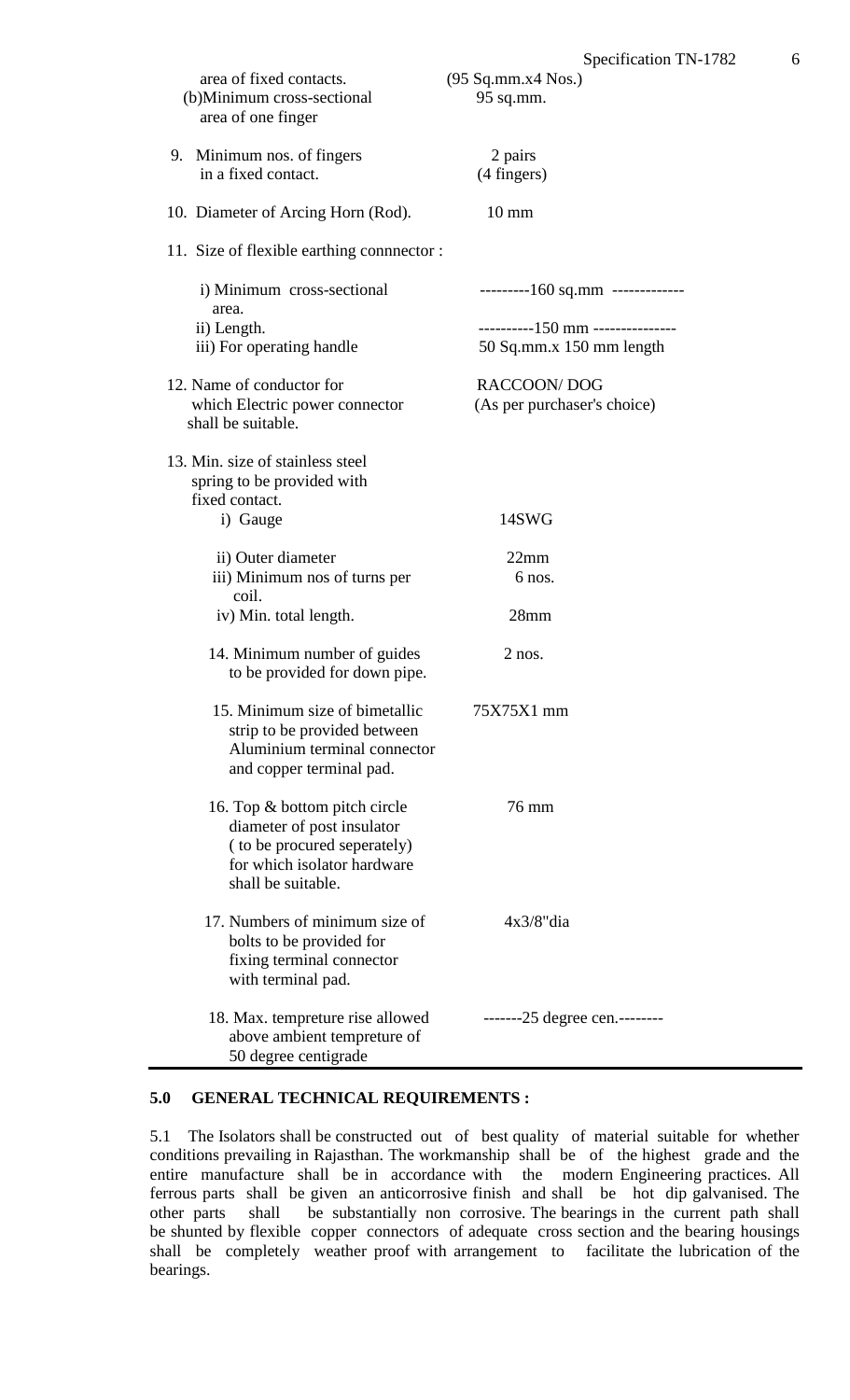5.2 The Isolators shall be of tripple pole, gang operated, double break, three posts with central post rotating, banging type suitable for outdoor horizontal mounting The operating handle shall have arrangement for locking Isolators/earth switch in `ON' and `OFF' positions.

5.3 For reasons of safety, the switch isolator should be so designed that no dangerous leakage current can pass from the terminals of one side to any terminals of the other side of the switch Isolator.

5.4 The frame of each Isolator and earthing switch shall be provided with reliable earthing terminal for each phase for connection to an earthing conductor having a clamping bolt/screw of not less than 12mm diameter. The terminal shall be marked with `Earth' symbol.

5.5 The isolators shall be provided with arcing horns of fixed type with make before and break after actual making and breaking of isolator main contacts. The arcing horn shall be made of G.I. Rod and their position shall remain unchanged after mechanical endurance test (slight welding is permitted for this fabrication purpose).

5.6 All similar materials and removable parts of similar equipment shall be interchangeable with each other.

5.7 The vertical operating pipe and phase coupling pipe shall be of galvanised mild steel tube(medium class) as per IS-1161.

5.8 Suitable arrangement shall be provided to padlock the operating handle of isolating switches and earth switch in `ON' & `OFF' positions.

5.9 All ferrous parts shall be hot dip galvanised and uniformity of zinc coating shall satisfy requirement of IS-2633. The pipes /tubes shall be galvanised in accordance with IS-4736.

5.10 All contact surfaces shall be silver /nickel plated as per IEC:60129 and their temperature rise shall be maximum 25 degree centigrade. The current density shall be less than 2.5 Amps.per Sq.mm. in copper, or minimum cross sectional area shall be as specified.

5.11 The height of 2 x 24 KV pedestal post type(E-32) insulator (conforming to IS:5350 Part.III & IS:2544) stack to be used with 33 KV isolator hardware shall be 508 mm.

## **5.12 BASE CHANNELS :**

The channels shall be of sizes mentioned in clause No.4.0 "Principal parameters" of this specification and shall conform to IS- 808.

## **5.13 BEARINGS** :

5.13.1 The bearing assembly for each rotating central post shall have one number taper thrust roller bearing at top & one number ball bearing at the bottom/other end of bearing housing. The entire mechanical load shall be suspended on thrust bearings. Cross sectional drawings of the bearings shall be furnished with the tender.

5.13.2 The vertical operating shaft shall be supported with taper thrust roller bearing on the top and atleast two guides in between at uniform interval alongwith its length in order to ensure smooth and easy operation.

5.13.3 A galvanised MS Angle/channel of suitable length shall be provided for fixing of fourth bearing assembly. The holes provided shall be of movable type at equal distance to that of base channel holes.

## **5.14 OPERATING MECHANISM :**

5.14.1 The operating mechanism shall be suitable for normal operations by one man without undue efforts. The mechanism shall be so designed that all the three blades are in positive continuous control throughout the entire cycle of operation. It shall not be possible after final adjustment have been made for any part of the mechanism to be displaced at any point in the travel so as to allow improper functioning of switch, whether the switch is in opened or in closed condition.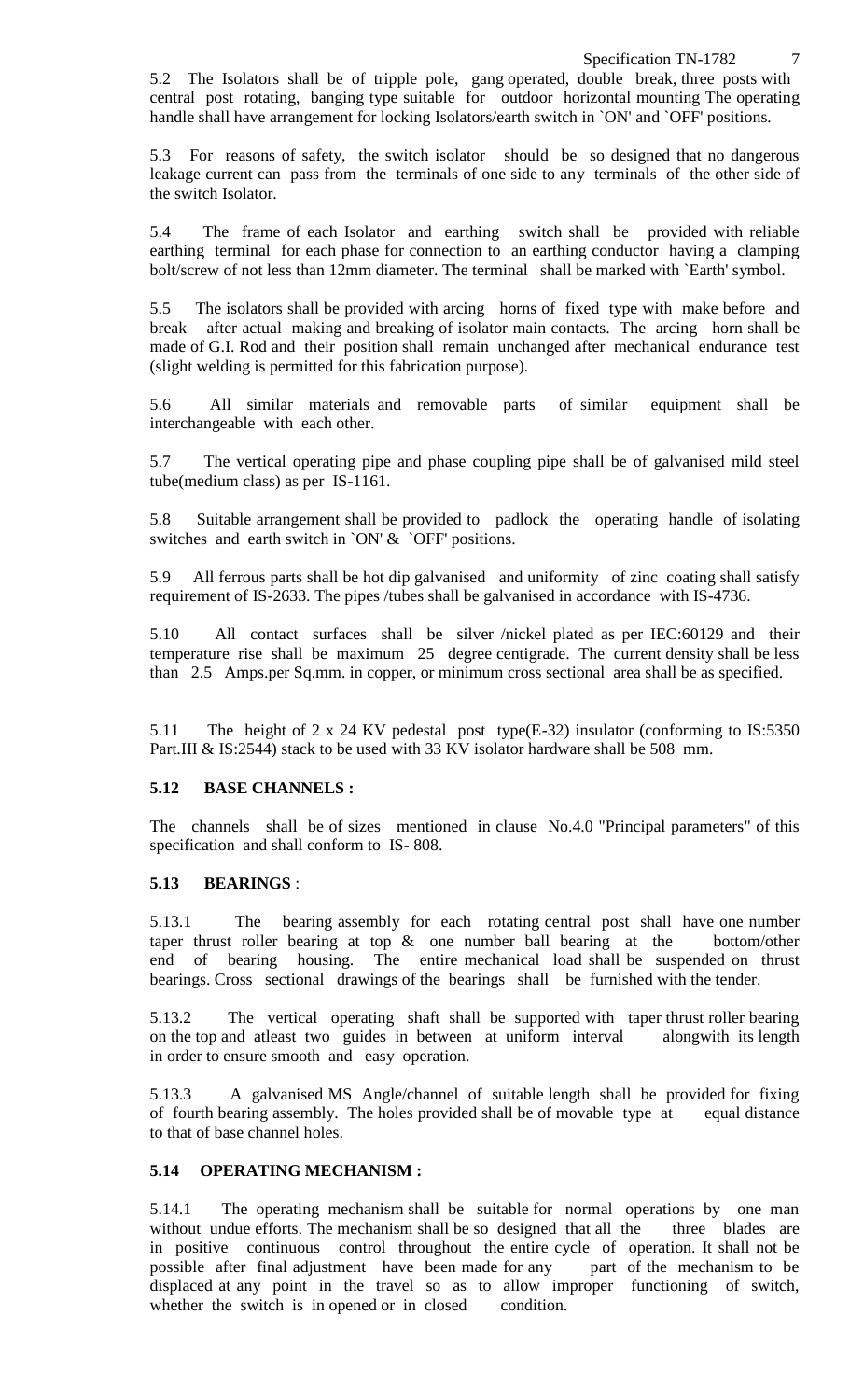5.14.2 All G.I. Pipes used in operating mechanism of isolators and earth switches shall be of medium class as per IS-1161.

5.14.3 The Isolators with or without earthing switches complete with the operating mechanism should not come out of its own in open or closed position due to the effect of gravity, wind pressure, vibrations, reasonable shocks or accidental touching of operating rods. The arrangement made and stoppers provided to prevent over travel shall be clearly shown in the tender drawings.

5.14.4 The Isolators should also be capable of resisting in closed position, the dynamic and thermic effects of the maximum possible short circuit current at the installation point. Their construction should be such that it should not open under the influence of short circuit current.

5.14.5 The earthing of operating handle shall be made through flexible copper strip of size as per IS:9921(Pt.III)-1982, connected to the supporting metallic structure.

#### **5.15 CONTACTS :**

5.15.1 The fixed contacts shall be of spring loaded reverse loop type as detailed in Clause No.4.2 (8&9) . The minimum length of each finger should be 105 mm or equal to type tested isolator whichever is higher for 33KV 800 Amp. isolator.

The moving contacts shall be of solid hard drawn electrolytic copper of tubular sections.

5.15.2 The contacts and switches blades shall be of liberal cross section to withstand the rated continuous current. The copper contacts shall be silver/ nickel plated as per IEC:60129 and female contacts fingers shall be provided with spring of Phospher Bronze or stainless steel. The spring shall be fixed in the finger contacts through taflon/nylon insert at both ends so that no transfer of current is possible through spring and direct electric heating of springs is avoided.

5.15.3 The contacts must be made of liberally rated electrolytic hard drawn copper suitably plated to withstand damage on account of weather conditions prevailing at site and accidental arcing. High pressure contact switch shall be designed with a contact pressure 1/2 (Half)Lb per Amp. of capacity. The tenderer shall specifically confirm that the material components and cross sectional areas of all current carrying parts shall be either exactly same or superior to that of isolator got type tested for short circuit test, temperature rise test and Mili volt drop test as per relevant standards.

5.15.4 Full details of the contacts and switch blades shall be given with cross sectional drawings to dimension. The temperature rise of the contacts shall not exceed 25 degree centigrade at an ambient temperature 50 Degree C.

5.15.5 The current density in current carrying parts shall not exceed 2.5A per sq.mm for copper and 1.0A per sq.mm for Aluminium considering with & without holes for overlapping for which supporting calculations must be submitted with offer.

#### **5.16 TERMINAL PAD :**

The terminal pad shall be made of electrolytic copper flat and should be liberally sized, so as to receive terminal connectors through minimum 4 Nos. of nuts and bolts of suitable size.

## **5.17 ELECTRIC POWER CONNECTORS (TERMINAL CONNECTORS**) :

5.17.1 The isolators shall be provided with 6 Nos of bimetallic rigid type universal terminal connectors of aluminium alloy suitable for conductors as per clause No.5.0. The size of terminal connector should match with terminal pad size. The terminal connector shall also be suitable for horizontal and vertical take off arrangement.

5.17.2 Thickness of bimetallic strip between terminal pad and aluminium terminal connector shall be atleast 1 mm. The current density in terminal connectors shall be less than 1.0 Amps. per Sq.mm. The connectors shall conform to all the test requirement of IS-5561 with latest amendments.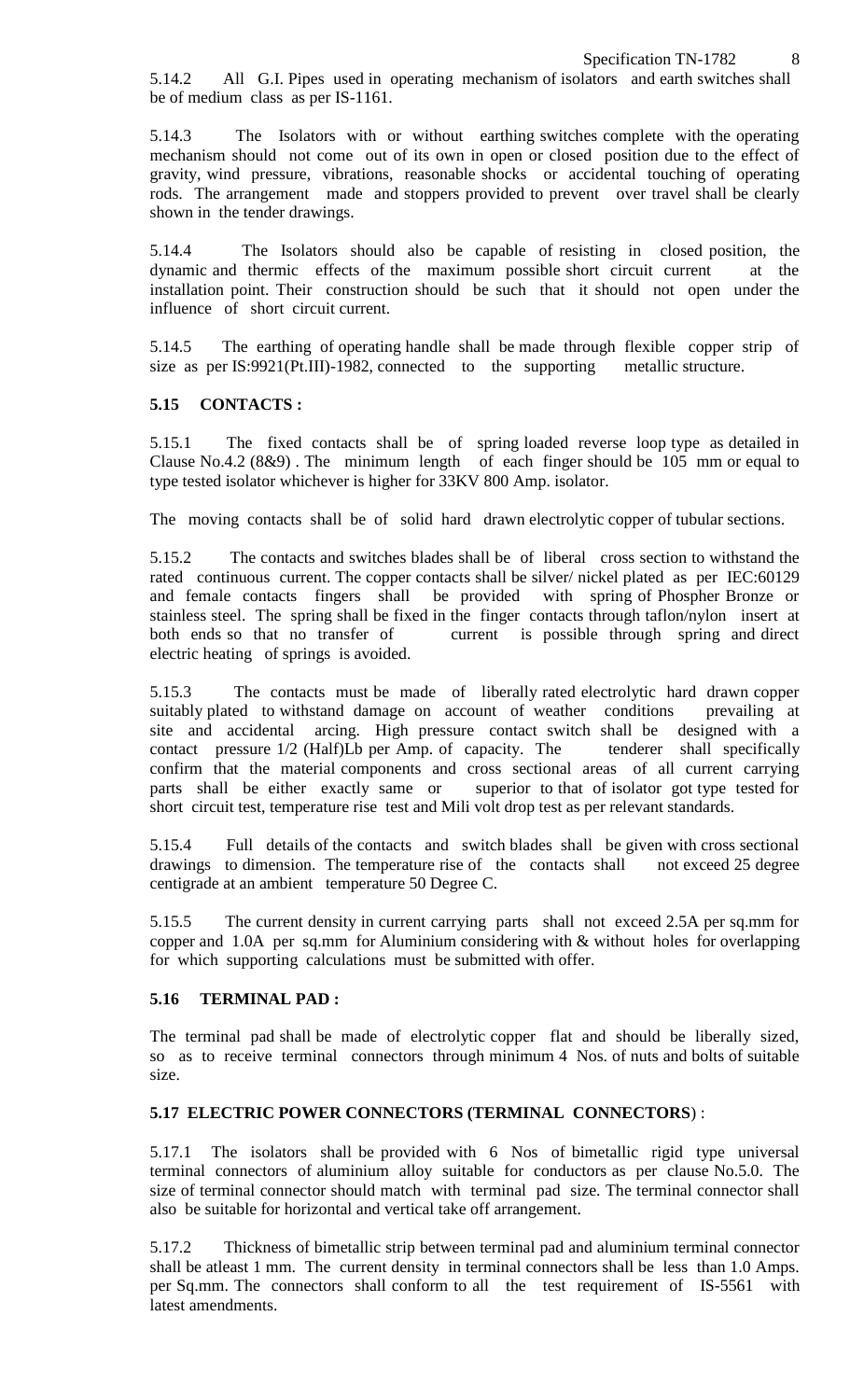#### **5.18 BOLTS, NUTS & WASHERS** :

5.18.1 All bolts, nuts & washers required for assembling the equipment and for fixing them on to the structure shall be galvanized and shall be supplied with the equipment at no extra cost.

5.18.2 Bolts & nuts shall also be provided with lock washers and lock nuts required for fixing post insulators/post insulator stacks on base plate/base channel.

#### **5.19 ACCESSORIES AND FITTINGS :**

The following accessories and fittings shall be provided with the isolators.

- i) Handle suitable for pad locking in `ON' & `OFF' position.
- ii) Three earthing terminals having clamping bolts of atleast 12mm diameter.
- iii) Name Plate shall be provided on the equipment as per IS/9921.
- iv) Galvanised arcing horns of liberally rated renewable rod type with make before and break after arrangement.
- v) Mechanical interlock for earthing swithes.
- vi) Base Channels.
- vii) Electric power connectors (Terminal connectors)

#### **5.20 CLEARANCES :**

The isolators shall have clearances conforming to relevant IS and should meet the requirements of the impulse voltage tests as specified therein.

5.20.1 The equipment covered by this specification shall be used outdoor and maximum temperature attained by any part of the equipment in service at site conditions and full load current shall not exceed the permissible limits mentioned in IS:9921 at an ambient temperature of 50 Degree C. Tenderers are required to mention specific degree of maximum temp. rise in GTPs.

5.20.2 The temperature rise test after fitting terminal connectors shall also be carried out as routine test on one switch isolator out of each lot offered for inspection. The limit shall not exceed those specified under this specification.

5.20.3 Where **Porcelain Insulators** are offered they shall be made of homogeneous and vitreous porcelain of high mechanical and die-electric strength. It shall have sufficient mechanical strength to sustain electrical and mechanical loading on account of wind load, short circuit forces etc., Glazing of the porcelain shall be of uniform brown or dark brown colour with a smooth surface arranged to shed away rain water. The porcelain shall be free from laminations and other flaws or imperfections that might affect the mechanical or dielectric quality. It shall be thoroughly vitrified, tough and impervious to moisture. The porcelain and metal parts shall be assembled in such a manner and with such material that any thermal differential expansion between the metal and porcelain parts throughout the range of temperature specified in this specification shall not loose the parts or create undue internal stresses which may affect the mechanical or electrical strength or rigidity of the unit as a whole or stack of two units. The assembly shall not have excessive concentration of electrical stresses in any section or across leakage surfaces. Cement used in the construction of post insulators shall not cause fracture by expansion or loosening by construction and proper care shall be taken to locate correctly the individual parts during cementing. The cement used shall not give rise to chemical reaction with metal fittings and its thickness shall be uniform. The insulator shall be suitable for water washing by rain or artificial means in service condition. Profile of the insulator shall also conform to the relevant IS.

5.20.4 Cap to be provided on top of the insulator shall be of high grade cast iron or malleable steel casting. It shall be machine faced and hot dip galvanised. The cap of 24KV Post Insulators shall have four numbers of tapped holes spaced on a pitch circle diameter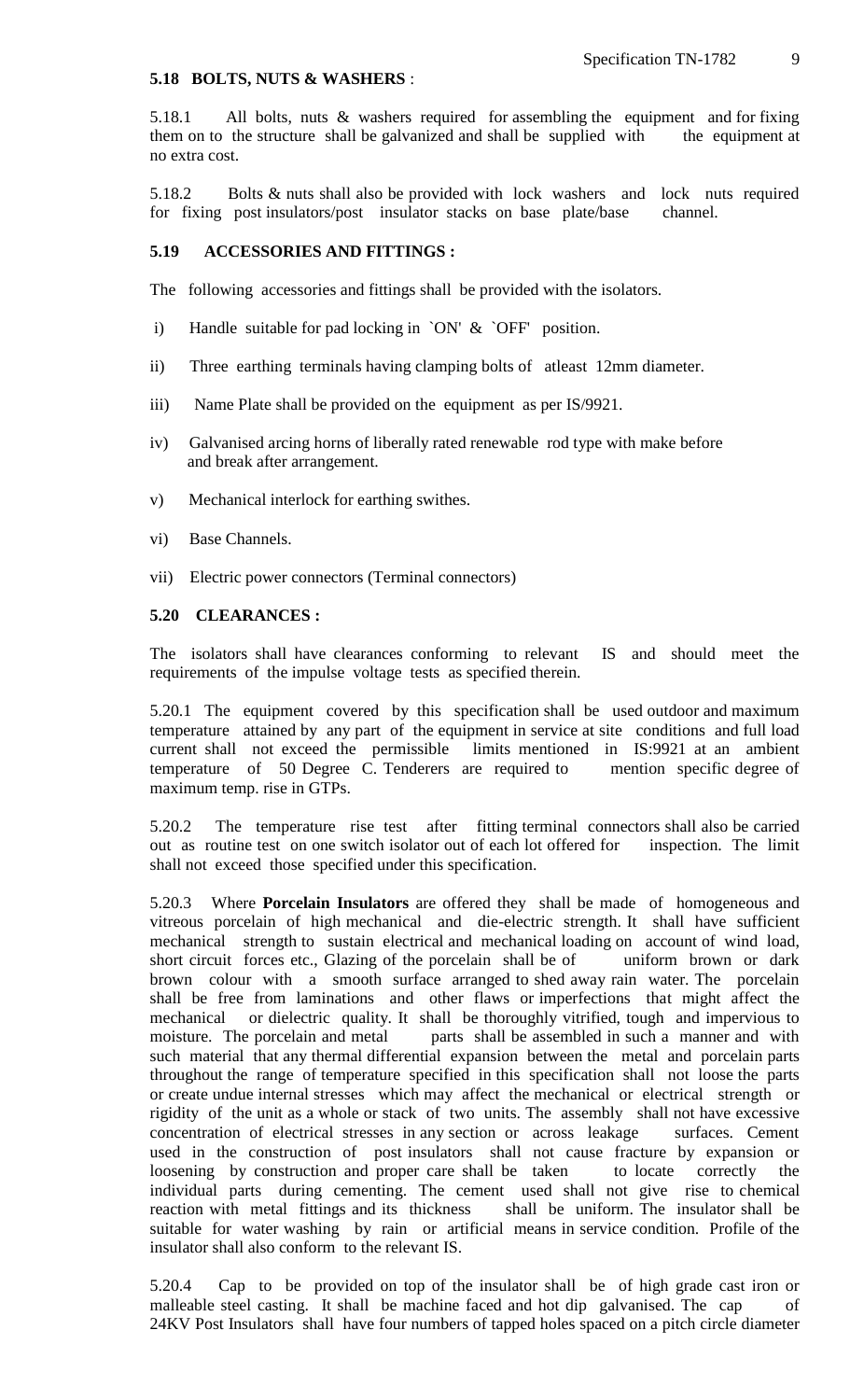of 76mm . The threads of the tapped holes in the post insulator metal fittings shall be cut after giving anti corrosion protection and shall be protected against rust by greasing or other similar means, all other threads shall be cut before giving anticorrosion protection and shall conform to IS: 4218 with latest version thereof The tapped holes shall be suitable for bolts with threads having anticorrosive protection.

The effective depth of threads shall not be less than the nominal diameter of the bolt. The cap shall be so designed that it shall be free from visible corona.

5.20.5 The casting shall be free from blow holes, cracks and such other defects.

5.20.6 All the ferrous metal parts shall be given an anticorrossive finish and shall be hot dip galvanised smoothly as per IS:3638 (as amended upto date), IS:2633 or any other equivalent authoritative standard. The other parts shall be substantially non corrosive. The material shall be galvanised only after shop operations upon it have been completed. The metal parts before galvanising should be thoroughly cleaned of any paint, grease, rust, scales or alkali or any foreign deposit which are likely to come in the way of galvanising process. The coating on the metal parts shall withstand minimum four one minute dips in copper sulphate solution as per the relevant IS.

5.20.7 The insulator unit shall be assembled in a suitable jig to ensure correct positioning of the top and bottom metal fittings relative to one another. The faces of the metal fittings shall be parallel and at right angles to the axis of the insulator and the corresponding holes in the top and the bottom metal fittings shall be in a vertical plane containing the axis of the insulator.

5.20.8 It shall be the sole responsibility of the Supplier to carry out thorough inspection and quality checks on the insulators at the insulator supplier's works, before offering the isolators for Purchaser's inspection.

5.20.9 The porcelain and hardware surface coming in contact with cement shall be coated with bituminous paint for cushioning to relieve mechanical stress caused by temperature variation and cement expansion.

5.20.10 The post insulators shall conform to IS:5350. The total creepage distance of 24KV post insulator as individual unit shall be minimum 430mm .

5.20.11 Following makes of the Post Insulators shall be acceptable for the supply of 33 KV **Isolators** 

- i) M/s.Jaipur Glass & Potteries, Jaipur.
- ii) M/s.India Potteries, Kolkata.
- iii) M/s.Bikaner Ceramices, Bikaner.
- iv) M/s.CJI Porcelain, Khurja.
- v) M/s.Vishal Melleable, Ankeleshwar.
- vi) M/s.Allied Ceramices Pvt. Ltd., Kolkata.
- vii) M/s.WSI, Chennai.
- viii) M/s.IEC, Bhopal.
- ix) M/s.MIL, Allahabad.
- x) M/s.Jay Shree Insulators, Vadodara.
- xi) M/s.Birla NGK Insulators Pvt. Ltd., Halol.
- xii) M/s.MIL, Abu Road.
- xiii) M/s.Sarvana Insulators Ltd., Kurinji Padi, Dist Cuddalore,(Tamilnadu).
- xiv) M/s BHEL
	- xv) M/s Topline Ceramics P. Ltd., Bikaner

Apart from above, any other firm having valid Type test reports shall also be considered.

5.20.12 Besides above, the Post Insulators manufactured by the vendors approved by the Power Grid Corporation of India Ltd (PGCIL) and National Thermal Power Corporation (NTPC) shall also be acceptable**.**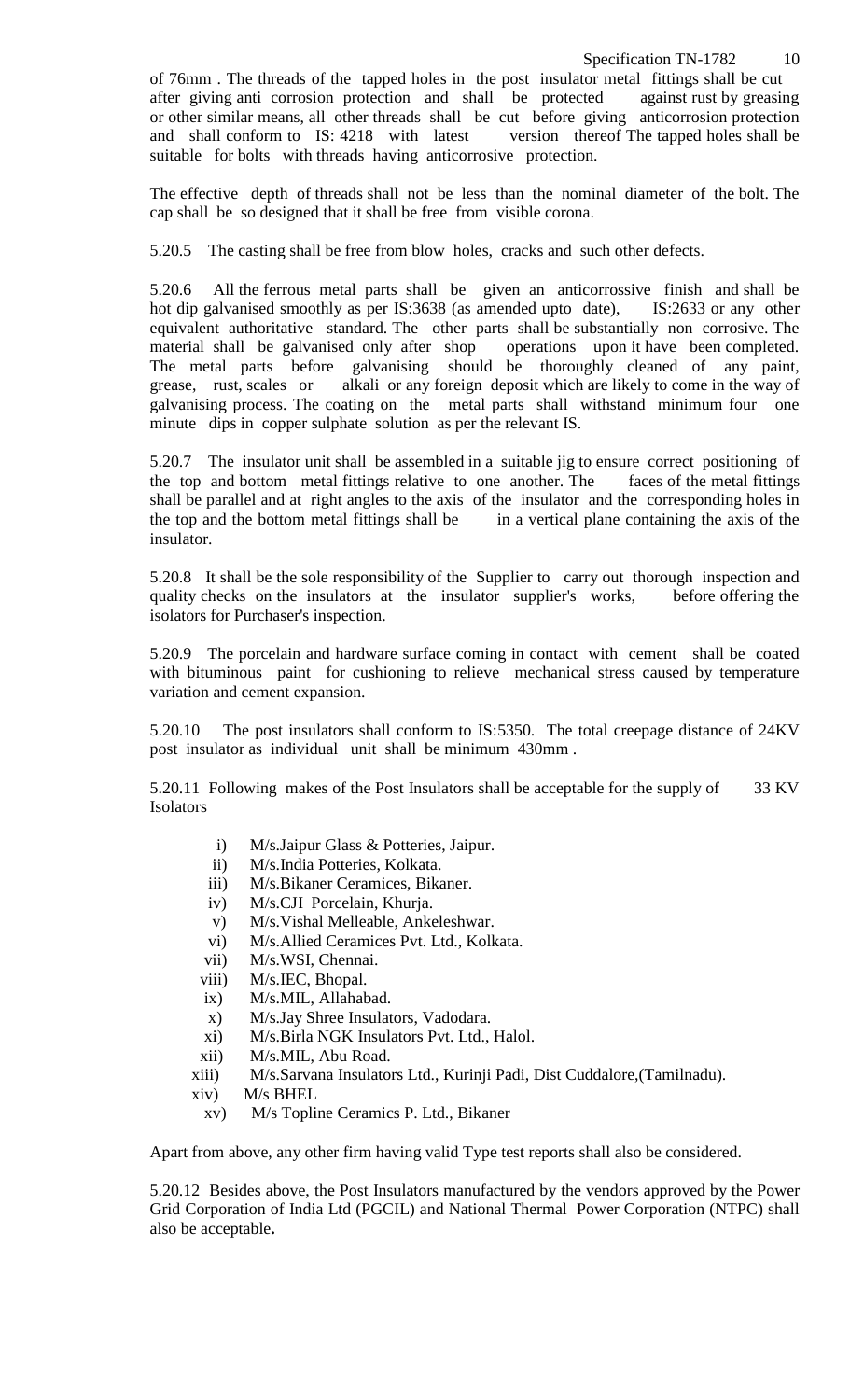#### **6.0 TESTS :**

**6.1 TYPE TEST** The following type tests is to be conducted on the dis-connector along with insulators and terminal connectors.

1. Short time withstand current test -

 The test is to be carried out as per provisions of IS:9921 (Part.IV). As per clause No. 3.0.2 of (Part.IV). The test carried out on one type of disconnector will be applicable for different current and voltage ratings but with similar components i.e. reverse loop type fixed contacts, tubular moving contact, double break mechanism with similar post insulator. However as per clause No. 3.3.1.1 of IS:9921 (Part.IV) the isolator subjected to type tests shall be atleast favorable conditions of electro magnetic forces than offered isolator for which necessary calculations may be submitted along with offer.

2. High Voltage test –

The type tested isolator shall have lower or equal clearances than offered isolator i.e. for phase to phase clearance, phase to earth clearance and clearance for isolating distance.

- a) Lightening impulse voltage test.
- b) Power frequency voltage withstand test.
- 3. Temperature rise test.
- 4. D.C. voltage drop test or measurement of resistance of main circuit.

5. Short time withstand current test on terminal connectors either as per provisions of IS:5561 or tested along with isolator.

6. Mechanical endurance test.

7. Short time withstand current test on earth switch or the offered design should have same cross section area of contacts to main contacts.

#### **TYPE TEST FOR POST INSULATORS :-**

- 1. Visible discharge test.
- 2. Impulse voltage withstand test on post insulators.
- 3. Dry and wet power frequency voltage withstand test on post insulators.
- 4. Temperature cycle test.
- 5. Test for mechanical strength.
- 6. Puncture test
- 7. Porosity test.
- 8. Galvanizing test.

 However, the purchaser reserves the right to demand repetition of some or all the type tests in presence of purchaser's representative. For this purpose, the tenderer should indicate unit rate for carrying out such type tests. These test charges shall not be taken into consideration for bid evaluation.

 During type tests the disconnector shall be mounted on its own support structure or equivalent support structure and installed with its own operating mechanism to make the type tests representative.

**6.2** The manufacturer is required to conduct following routine tests as per relevant IS on the Isolators complete with required Post Insulators at manufacturer's works .

## **ROUTINE TEST** :

- 1. Routine mechanical test on post insulators.
- 2. Routine electrical tests on post insulators.
- 3. Tests as per IS:2633.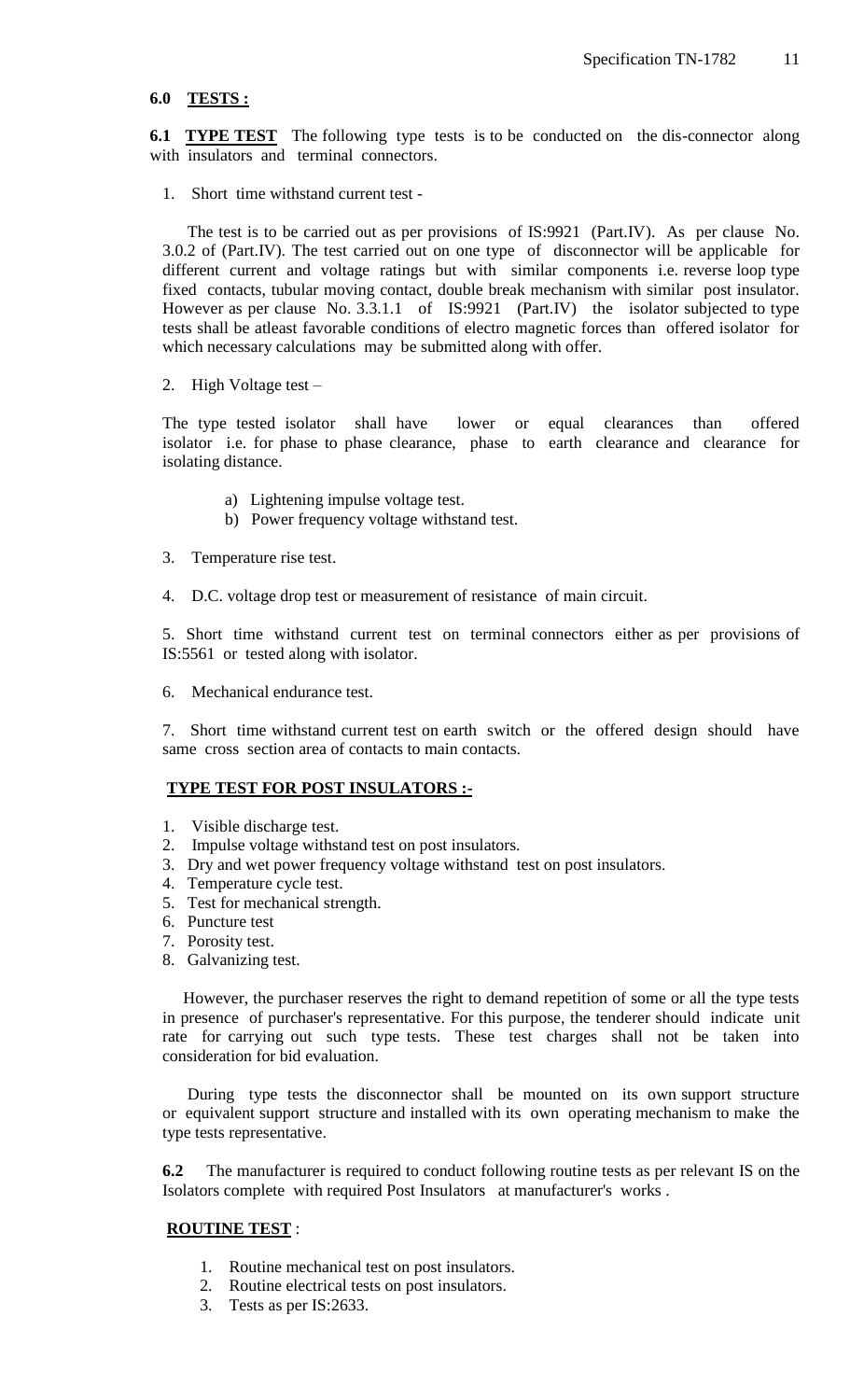## **6.3(a) ACCEPTANCE TESTS :**

The following tests shall be got conducted in presence of purchaser's representative as per relevant standards at the place of manufacturer before despatch without any extra charges. The tests at Sr. No.1 to 6 are to be carried out on completely assembled isolator as per IS:9921(Pt.IV). The sampling for the inspection of completely assembled isolators, offered for final inspection shall be on 10% of offered quantity(unless otherwise specified). The tests at Sr. No.7 to 12 are to be carried out on Post insulators as per IS:2544 and sampling will also be as per same IS, at original manufacturer's works.

- 1. Measurement of resistance of main circuit of Isolator as per IS:9921 (Part.IV).
- 2. Mechanical operating test on atleast one sample selected at random from each type & rating.
- 3. Mechanical endurance test shall be done as acceptance test on one Isolator of each type & rating from every lot. Mechanical endurance test shall be conducted on the main switch as well as earth switch of one dissconnector of each type & rating. Bare contacts shall not be acceptable in any case.
- 4. Verifications of dimensions as per approved drawing on one Isolator set of each type & rating.
- 5. Temperature rise test on one set of Isolator of each rating from the offered lot.
- 6. Preece Test on one Isolator of each type and voltage rating as per relevant IS.
- 7 Verification of dimensions of post insulators.
- 8. Temperature Cycle Test on post insulators.
- 9. Mechanical strength Test on post insulators.
- 10. Puncture Test on post insulators.
- 11. Porosity Test on post insulators.
- 12. Galvanizing Test on post insulators.

#### **6.3(b) TEST ON BOUGHT OUT ITEMS**

Tests are not required to be performed on bought out equipments like terminal connectors etc. at the works of manufacturer except operational tests. Furnishing Test Certificate of Isolators and Post Insulators from the original equipment manufacturers shall be deemed to be satisfactory evidence. Inspection of the tests at Sub-contractors works will be arranged by the supplier whenever required.

## **6.4 TYPE TEST ON SAMPLES SELECTED FROM MATERIAL RECEIVED IN STORES FROM 1st OFFERED LOT (Applicable to Successful bidders, who have not furnished valid Type Test(s) with bid, but furnished B.G. in lieu of Type Test(s))**

**6.4.1** The first lot offered shall not be less than 10 % of the ordered qty.

**6.4.2** One sample of each rating of Isolators along with Post Insulators from the 1st Lot received in purchaser's store shall be selected and sealed for getting it type tested at any Govt. approved/ Govt. recognized/ NABL accredited laboratory/ ILAC i.e. International Laboratory Accredited laboratory / ILAC i.e International Laboratory Accrediation Cooperation (In case of foreign laboratory). The transportation charges of sample(s) from store to test house shall be borne by NIGAM, whereas the charges incurred towards type test of the material at test house shall be borne by the Supplier. The testing charges should be remitted through D.D. in favour the Test House by the supplier with the 1st inspection offer. The name of test house shall be intimated to successful bidder after issue of Purchase order.

**6.4.3** At the option of the purchaser, the material received in the stores may be utilized in the field after receipt of successful test reports from CTL, Jodhpur for the mandatory test checking on the samples selected from the material received at stores against first lot and subsequent lot(s) in anticipation of successful type test report(s).

## The bidder shall have to deposit type test charge(s) immediately with the supply of 1<sup>st</sup> lot. If the type test charge(s) are not deposited then acceptance of  $2<sup>nd</sup>$  offered lot shall be at the **discretion of purchaser.**

#### **6.4.4 In case sample(s) from first lot fails in type tests then:**

 a) Supplier shall have to replace the full quantity of the respective inspected lot supplied to various stores which is lying unused.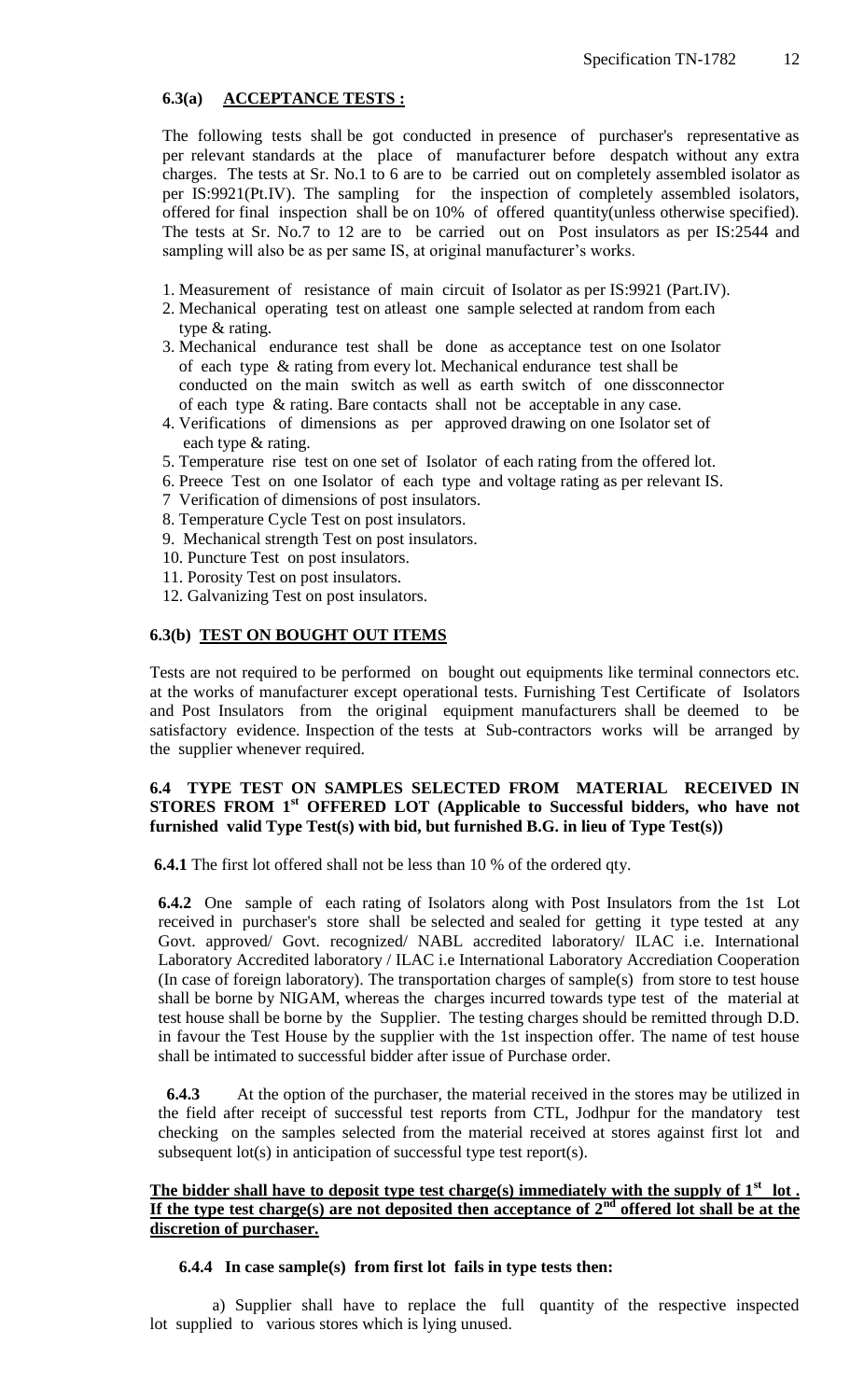#### **b) For the quantity already utilized against the order in field, a deduction of 30% (thirty percent) of F.O.R. destination price of the material supplied shall be made.**

 c) Sample(s) from next lot shall be selected again for type test . All test charges incurred towards type test of the material for second time shall be borne by the Supplier for which the testing charges should be remitted through D.D. in favour of the Test House by the supplier with the 2nd inspection offer.

#### **6.4.5 In case sample again fails in the type test then:**

a) The quantity supplied/received in stores and lying unused in stores shall stand rejected and shall be lifted back by the supplier.

#### **b) For the quantity already utilized against the order in field, a deduction of 30% (thirty percent) of F.O.R. destination price of the material supplied shall be made.**

c) Further supplies shall not be accepted and order shall stand cancelled .

 The various type tests as per relevant standards shall be conducted on each type of Isolator.

## **6.5 TOLERANCE :**

Tolerance shall be allowed as per respective /relevant Indian Standards unless otherwise specified.

However, no negative tolerance shall be allowed on current carrying parts.

## **Tolerance of ± 5% in dimensions as well as in weight also be allowed except current carrying parts.**

## **7.0 INSPECTION**

All the tests (as mentioned at Clause No.7.3) and Inspection shall be made at the place of manufacturer unless otherwise especially agreed upon by the tenderer and purchaser at the time of purchase. The tenderer shall offer required numbers of post insulators for Purchaser's inspection and after clearance of insulator, he will offer assembled Isolators for purchaser's inspection. The tenderer shall afford the inspection officer(s) representing the purchaser all reasonable facilities without charges, to satisfy him that the material is being furnished in accordance with this specification. The purchaser has the right to have the tests carried out at his own cost by an independent agency whenever there is a dispute regarding the quality of supply.

 The Inspection may be carried out by the purchaser at any stage of manufacture/ before despatch as per relevant standard.

 Inspection and acceptance of any material under the specification by the purchaser, shall not relieve the tenderer of his obligation of furnishing material in accordance with the specification and shall not prevent subsequent rejection if the material is found to be substandard. The tenderer shall keep the purchaser informed in advance, about manufacturing programme so that arrangements can be made for inspection.

 The purchaser reserves the right to insist for witnessing the acceptance/ routine testings of the bought out items.

#### **8.0 TEST CHECKING OF MATERIAL AT STORES**

The material received in the stores of the NIGAM shall be subjected to the test checking at stores before final acceptance of the material, the procedure for the same shall be as under :

#### **8.1 SAMPLING**

One sample out of each sub-lot / lot consisting of following quantities or part thereof from each inspected lot received in stores shall be selected for test checking of material and shall be got tested. The selection of sample from the material received at stores shall be done as soon as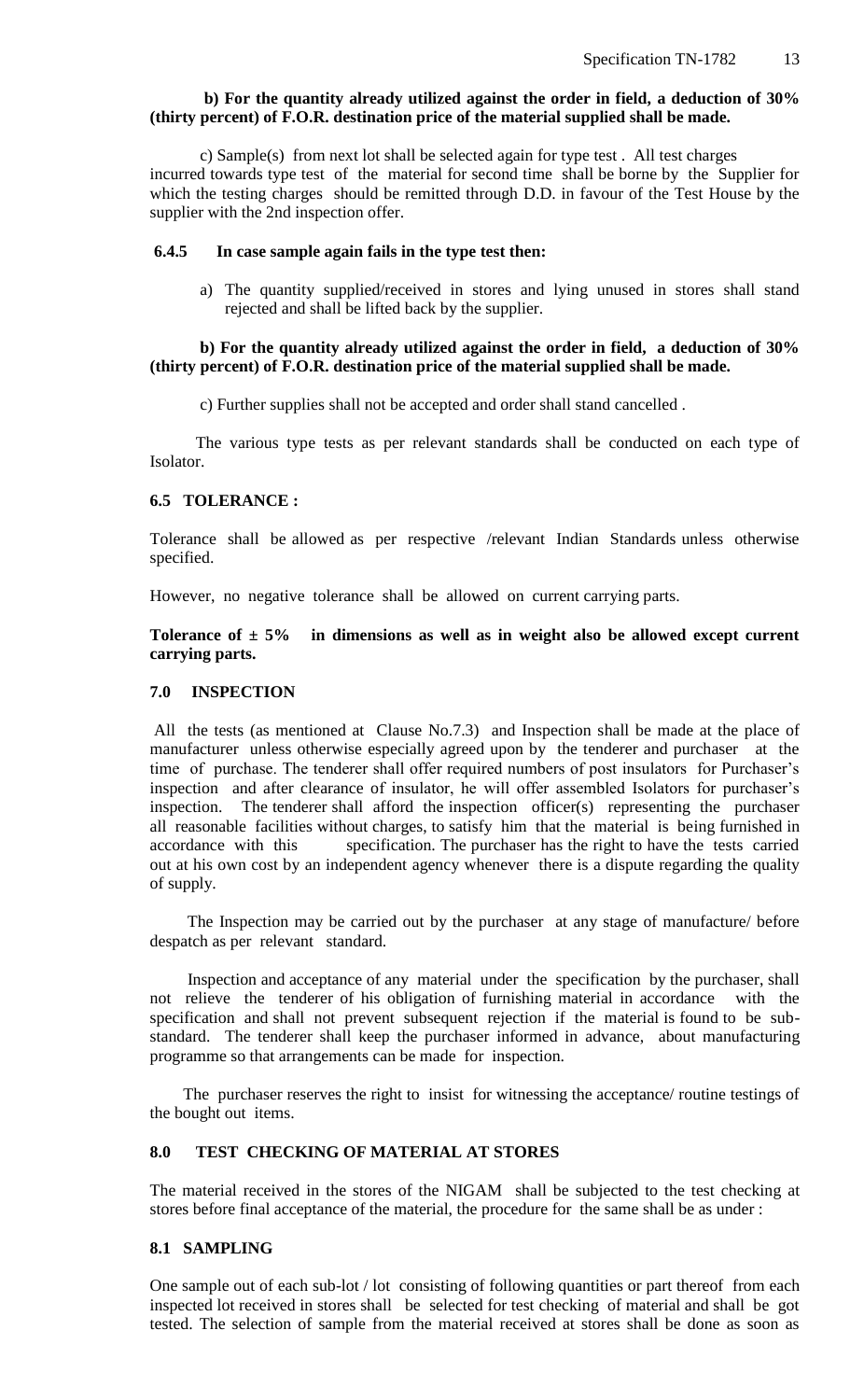## Specification TN-1782 14

material is received in stores without the presence of the representative of the supplier. However, testing of sample(s) at CTL shall be carried out in the presence of representative of the supplier after identification / confirmation by him that sample so selected belongs to them.

33 KV 800 Amp. Isolator with out E.B. with Post Insulator– 50 sets

#### **8.1(a) one extra sample of 24 KV post insulator for conducting Puncture test.**

## **8.2 TESTS**

The following tests shall be carried out on the above items :

- a) Visual examination , verification of dimensions, weight and marking as per PO/ GTP/ Approved drawing.
- b) Checking of current carrying parts as per approved drawings.

| c) Post Insulators : | - i) Mechanical strength test. |
|----------------------|--------------------------------|
|                      | ii) Porosity test              |
|                      | iii) Puncture Test             |

- d) All galvanized parts. Uniformity of galvanization test.
- e) Measurement of resistance of contacts ( IS :9921, Part-II)

Only those test(s) shall be conducted for which facility is available at CTL.

 For witnessing of the testing, clear 3 (three) days notice shall be given to the supplier by fax/ speed post stating date, time & place where the test is to be conducted. In case the supplier do not attend for witnessing the testing, the testing shall be proceeded and completed and action be taken as per the contract.

 The Officer Incharge of Central Testing Lab (CTL) Jodhpur shall send copies of test reports to the purchaser, consignees and the supplier.

#### **8.3 CRITERIA FOR ACCEPTANCE**

a) Visual examination , verification of dimensions, weight and marking. As per Specification/GTP/Approved drawing.

b) Checking of current carrying parts as per approved drawings.

 If the dimensions of the current carrying metal part are in conformity with approved drawings, the material shall be accepted. When the dimensions of above parts are less then those minimum specified in the approved drawings but upto a limit of 5%, the material contained in the Lot ./ Sub-lot to which the sample belong shall be accepted subject to the conditions that the current density in above part is inconformity with contract and deductions at the rate of 2% cost of above parts for every 1% or part thereof reduction in weight due to less dimensions. The deduction shall be made for weight of above parts calculated on the basis of dimensions observed and found less. The weight shall be compared with one calculated on the basis of the minimum dimensions for the parts approved in the drawings. The rates for reduction shall be taken from the relevant IEEMA circular applicable on the date two month prior to the date of supply. When the dimensions are less than more than 5% as compared to the dimensions as per approved drawings, the material contain in the lot/ sub-lot to which the sample belongs shall be rejected and shall have to be replaced by the supplier.

c) Post Insulators : i) Mechanical strength test. ii) Porosity test iii) Puncture test.

In case of failure of any of samples in any of the above test, the material contained in the lot / sub lot received in the stores to which the sample(s) belong shall be rejected. The rejected material shall have to be replaced by the supplier free of cost.

d) All galvanized parts. - Uniformity of galvanization test.

i) The sample(s) shall be first tested for (n-2) number of dips where n is specified No. of dips in the contract. If the sample does not pass the uniformity of galvanization test for (n-2) dips,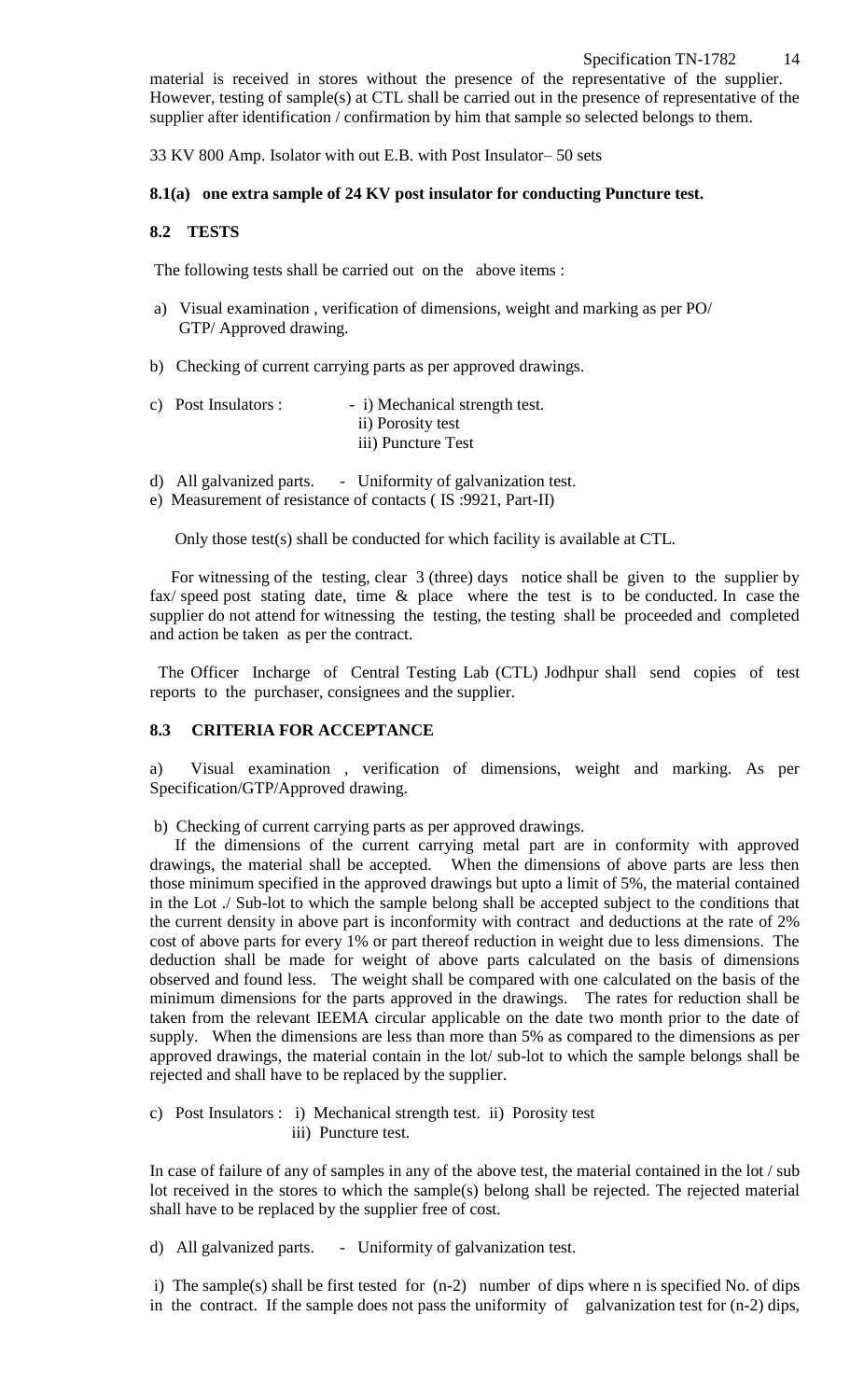the material shall be rejected and the material relating to relevant sub-lot/ lot to which the sample(s) pertains shall have to be replaced by the supplier free of cost.

ii) If the sample has passed the uniformity of galvanization test for (n-2) dips, then it shall be tested for (n-1) dips. If the sample has not passed the uniformity of

galvanization test with (n-1) dips, the material pertaining to relevant lot/sub-lot shall be accepted with a deduction @ 4% of cost of galvanized material parts.

iii) If the sample passed the uniformity of galvanization test with (n-1) dips, then sample shall be tested for last one dip of one minute to complete the test for `n' dips. If the sample does not pass the uniformity of galvanization test with `n' dips, then the material pertaining to relevant lot/sub-lot shall be accepted with a deduction @ 2% of cost of galvanized material parts.

iv) If the sample(s) have passed the test with number of dips as specified in the contract (n), then material pertaining to relevant lot/sub-lot shall be accepted.

#### **8.4 TEST CHARGES** :

All test charges incurred towards test checking of the material received in our stores shall be borne by the NIGAM except that of personal expenses of the representative of the supplier for witnessing the tests.

**8.5 PAYMENT** : The payment shall be governed in accordance with the clause no. 1.42 of GCC with following modifications:-

#### **A. For the bidders who have furnished valid type test reports with the bid:-**

 Payment shall be made only after receipt of successful test report from the CTL on the samples selected from the material received at the stores. However, the due dates for payment shall be considered from the date of submission of the bills along with receipted challans to Sr. Accounts Officer(CPC), JdVVNL, Jodhpur.

#### **B. For the bidders who have not furnished valid type test reports with the bid:-**

i) The 70% payment shall be released after receipt of successful test reports from CTL, Jodhpur for the mandatory test checking on the samples selected from the material received at stores against first lot and subsequent lot(s) in anticipation of successful type test reports.

ii) The balance 30% payment shall be released after receipt of successful type test reports on the samples selected from the material received in the stores.

iii) The due dates for payment shall be considered from the date of submission of the bills along with receipted challans to Sr. Accounts Officer( CPC), JdVVNL, Jodhpur.

#### **9.0 DRAWINGS:**

9.1 The tenders shall submit with his tender the bill of material and fully dimensional drawing of the offered isolators clearly showing the full details of material components and cross section of moving blade, male and female contacts, details of terminal arrangement, terminal pad, terminal connectors, operating mechanism showing the number and type of bearings, nominal diameter and thickness of various G.I. pipes, earth connectors etc. to be supplied by them to enable the purchaser to examine the offer.

The tenderer shall also furnish drawings and bill of material for supporting structures required for Isolators, although supporting structures are not in the scope of supply.

9.2 The successful bidder will submit the full dimensional on A-3 size paper in triplicate for our approval before commencement of supply. If the successful bidder manufacture the equipment without obtaining approval of drawing, the purchaser will not be responsible if any part is not as per required dimensions. Approval of drawings/work by Purchaser shall not relieve the Supplier of his responsibility and liability for ensuring correctness and correct interpretation of the latest revision of applicable standards, rules and codes of practices.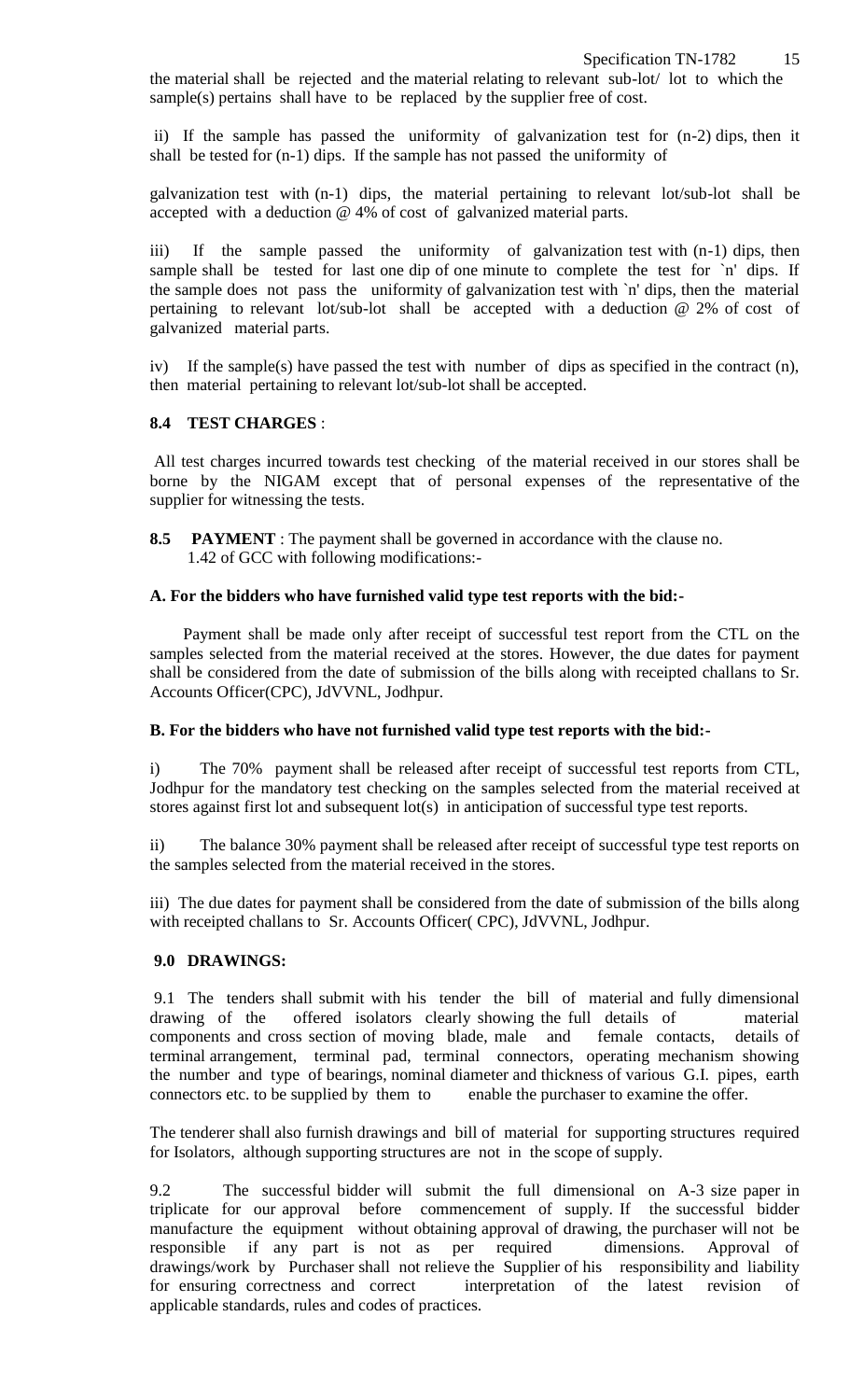## **10.0 OPERATIONS AND MAINTENANCE INSTRUCTION MANUALS:**

The successful tenderers shall have to supply three sets of operations and maintenance instruction manuals per set of isolator along with the erection manual and requisite detailed drawings of the equipments covered by this specification.

## **11.0 NAME AND RATING PLATE :**

 All items of the equipments included in this specifications shall be provided with a weather and corrosion proof plate **of Name of Purchaser, name/trade mark of manufacturer, rating and TN in according with the provision of the IS:9921. The name & rating plate should be riveted on base channel. Further there should be proper marking on the base channel for identifying RYB phase.** 

#### **12.0 PACKING AND MARKING:**

12.1 The equipment shall be packed in crates suitable for vertical/horizontal transport, as the case may be and suitable to withstand handling during transport and outdoor storage during transit. The Supplier shall be responsible for any damage to the equipment during transit due to improper and inadequate packing.

The easily damageable material shall be carefully packed and marked with the appropriate caution symbols. Wherever necessary, proper arrangement or lifting, such as lifting hooks etc., shall be provided. Any material found short inside the packing cases shall be supplied by Supplier without any extra cost.

12.2 Each consignment shall be accompanied by a detailed packing list containing the following information:

- a) Name of the consignee.
- b) Details of consignment.
- c) Destination.
- d) Total weight of consignment.
- e) Handling and unpacking instructions.
- f) Bill of material indicating contents of each package.

## **13.0 PRICES & PRICE VARIATION :**

a) The prices shall be quoted in Rs. per set on F.O.R. destination basis in the manner detailed in schedule of Prices (Schedule-IV-B.O.Q.) indicating details of ex-works price, Excise Duty, Sales tax / VAT, freight & Insurance charges and Entry Tax, etc. for delivery at our stores.

b)The quoted price shall be variable as per Price Variation formula given in this specification at Schedule-II (A) & Schedule-II (B) without any ceiling. The base date of price variation shall be **01.03.2022** and shall be governed as per clause No.1.10. of Instructions to bidders. The offers in which prices have not been quoted in prescribed manner are liable to rejection.

c) If the price variation formula is changed, the same shall be applicable for the price variation. During the transit period when both old and new indices are being circulated, then the admissible Price Variation shall be applicable, which is advantageous to Nigam, and the period from which the old indices are discontinued then the P.V. shall be admissible with the new indices.

## **14.0 GUARANTEED TECHNICAL PARTICULARS:**

Guaranteed technical particulars in Schedule-V shall be furnished along with the tender. Tenders not accompanied with Guaranteed technical particulars, type tests reports, detailed drawings and bill of material etc. are liable to the rejected.

## **15.0 COMPLETENESS OF EQUIPMENT:**

All fittings, accessories or material which may have not been specifically mentioned in this specification, but which are usual or necessary for the equipment shall be deemed to have been included in this specification. All equipments shall be complete in all respect.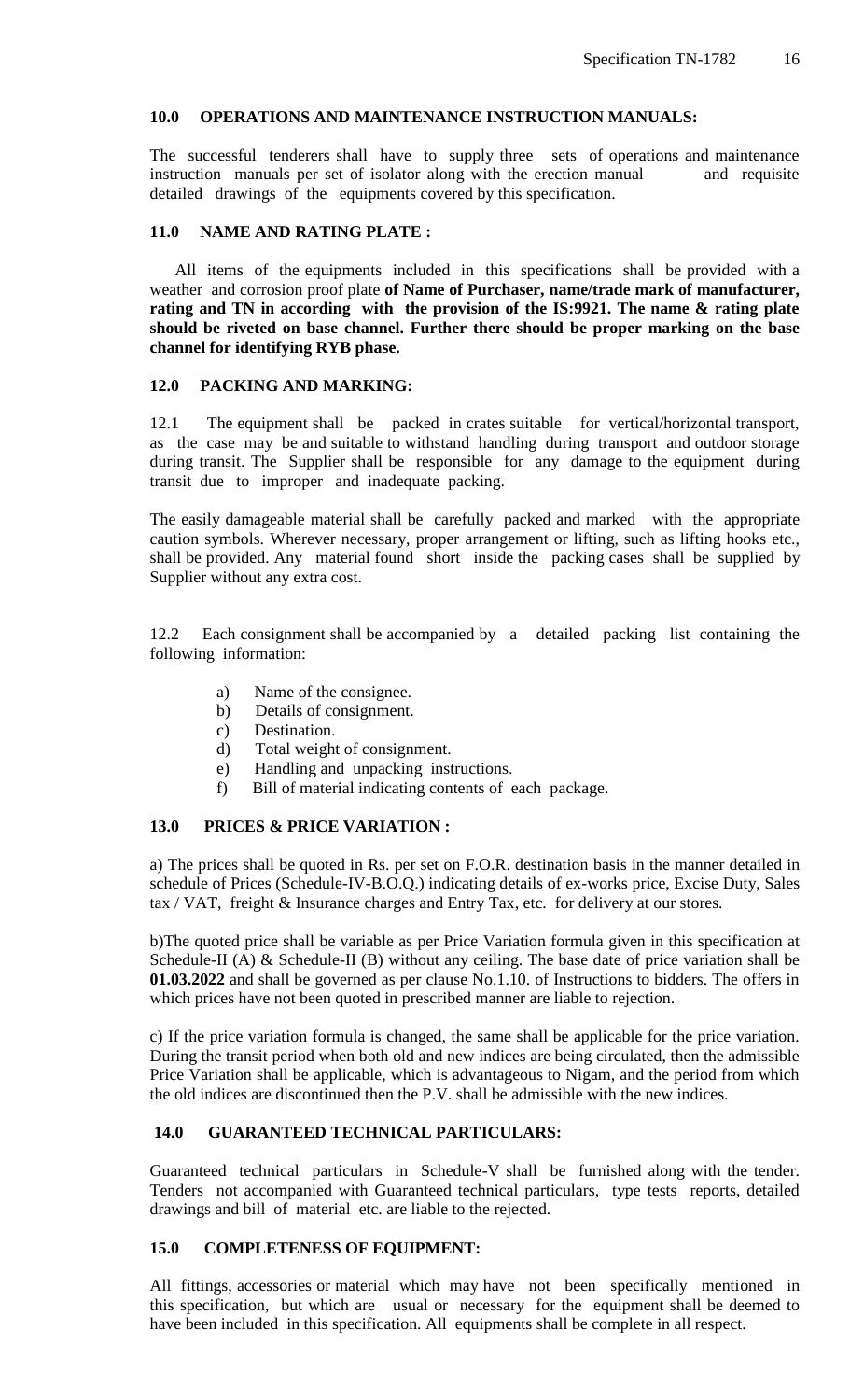## **16.0 LATENT DEFECTS, ERRORS & OMMISSIONS:**

Any material/ equipments or part thereof that develops defects, errors or omissions in the apparatus, not disclosed prior to the final acceptance by the purchaser, but occur or are disclosed during the guarantee period, shall be corrected promptly. The equipment or part thereof shall be replaced by the supplier free of charges and all expenses for the transportation, handling, installation of such replacement or any other incidental charges shall be born by the supplier.

## **17.0 SPARES:**

List of spare parts recommended for five years of operation shall be furnished by the tenderer. The tenderer shall also quote unit F.O.R. Destination price of these spare parts stating elements of freight and insurance.

#### **18.0 QUANTITY TOLERANCE :**

Quantity tolerance of plus minus 2% of ordered quantity shall be allowed in respect of each item for completion of supply.

## **19.0 DELIVERY SCHEDULE :**

The bidder is required to quote monthly delivery. The delivery of quoted quantity should be completed in **6 months** period including commencement period of **maximum 30 days in equal monthly rate for each type of insulators.** In case ordered quantity is different than quoted quantity, then monthly delivery shall be adjusted proportionately. Tenders in which monthly delivery is not indicated shall be ignored.

 The tenderers are required to indicate the delivery schedule in the schedule attached with the Specification.

#### **20. The tenderers are required to provide one extra 24 KV Post Insulator with per set.**

**21. ADDITIONAL ORDER:** Repeat orders for additional quantity, upto 50% of original ordered quantity may be placed by Nigam on the same rates, terms and conditions given in the contract, if required by the Nigam.

**22.** As GST act has been effected from 01.07.2017, therefore, BOQ has been prepared accordingly with applicability of GST. Further, old tax structure wherever appearing in ITB/GCC/Specification may be replaced by GST as per notification. Further, GST registration number of Jodhpur Discom is 08AAACJ8578R1ZJ.

**23.** Every Micro, Small & Medium enterprises of Rajasthan shall be required to submit an affidavit in schedule-XI, along with duly filled bid document.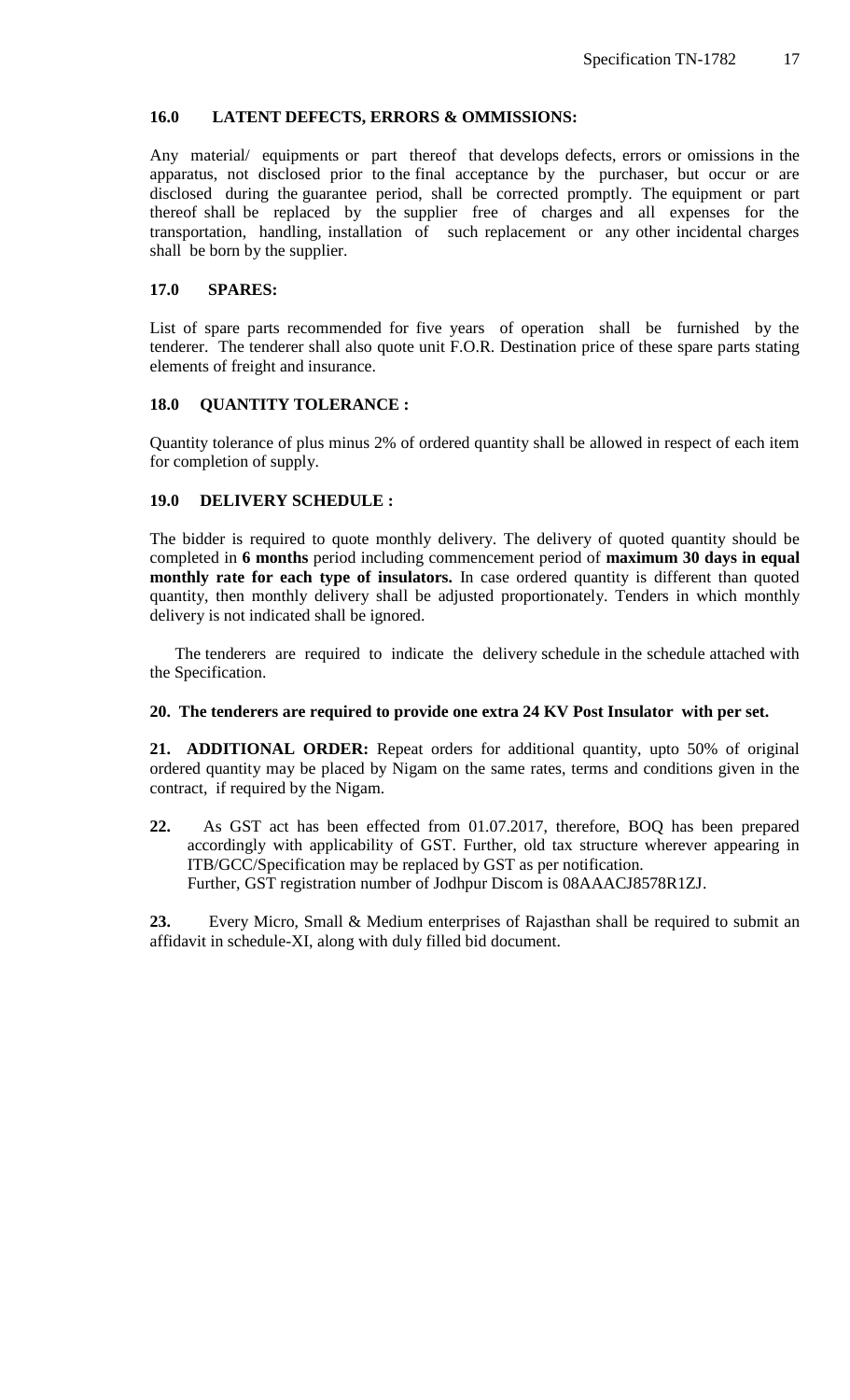#### **SCHEDULE-I**

## **SCHEDULE OF REQUIREMENT**

The quantity to be purchase is as under:

| PARTICULARS OF ITEM                                                                                                                                                                   | <b>QUANTITY</b> (Sets) |  |
|---------------------------------------------------------------------------------------------------------------------------------------------------------------------------------------|------------------------|--|
| 33KV, 800 Amp. Isolators with Post Insulators<br>i)<br>without Earth Blade (assembled) conforming to IS:9921<br>(Pt.1 to 5) and other relevant ISS with latest<br>amendments, if any. | 295 Sets               |  |

The quantity indicated above is provisional and the purchaser reserves the right of revising the same at the time of placing the order.

**The tenderers are required to provide one extra 24 KV Post Insulator with per set.**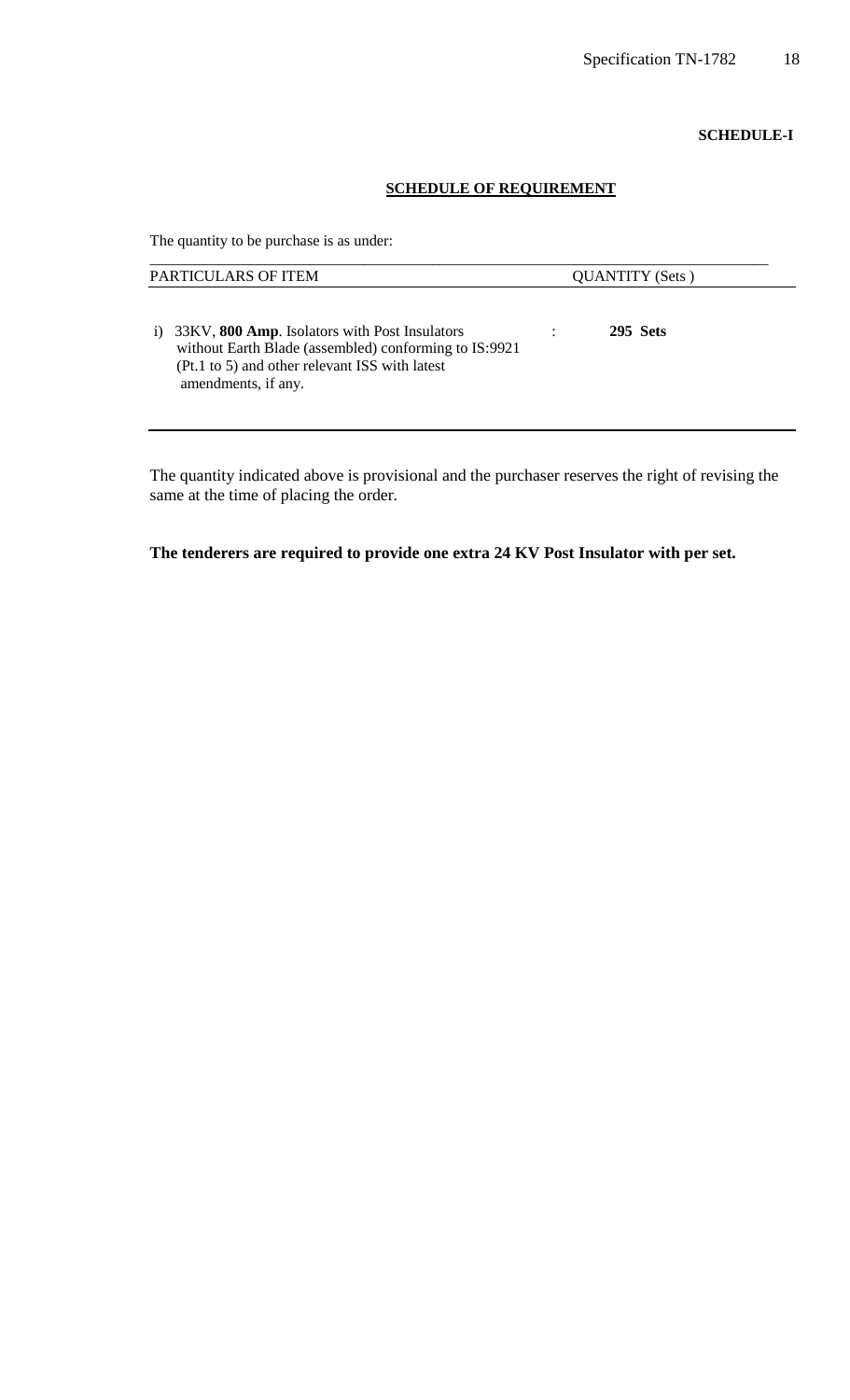## **PRICE VARIATION FORMULA FOR ISOLATORS (Hardware Parts)**

 The price quoted / confirmed is based on the input cost of raw materials / components and labour cost as on the date of quotation and the same is deemed to be related to prices of raw materials/ components and all India average consumer price index number of industrial workers as specified in the price variation clause given below. In case of any variation in these prices and Index number, the price payable shall be subject to adjustment up or down in accordance with the following formula :-

$$
P = \frac{P0}{100} \left( 20 + 28 \frac{IS}{IS0} + 26 \frac{C}{C0} + 4 \frac{AL}{AL0} + 9 \frac{In}{In0} + 13 \frac{W}{W0} \right)
$$

Wherein,

 $P =$  Price payable as adjusted in accordance with the above formula.

 $PO =$  Price quoted / confirmed (Exclusive of all taxes and duties).

 $ISO =$  Wholesale price index for "Manufacture of basic metals" (Base: 2011-12 = 100) (refer notes).

This index is as applicable for the month, three month prior to the date of tendering.

Co = Average LME settlement price of copper wire bars (refer notes). This price is as applicable for the month, one month prior to the date of tendering.

 $A$ lo = Price of busbar grade aluminium (refer notes).

This price is as applicable on the first working day of the month, one month prior to the date of tendering.

Ino = Price of epoxy resin for indoor circuit breakers and switchgear (refer notes).

This price is as applicable on the first working day of the month, <u>one</u> month prior to the date of tendering. **OR**

Wholesale price index of insulator for outdoor circuit breakers (VBF and SDB) (refer notes) This index number is as applicable for the month, three month prior to the date of tendering.

Wo= All India average consumer price index number for industrial workers, as published by the Labour Bureau, Ministry of Labour, Govt. of India (Base 2001 = 100). This index number is as applicable for the month, four months prior to the date of tendering.

For example, if the date of tendering falls in May, 2019, the applicable prices of copper (Co), aluminium bus bar (Alo) should be as on 1st April 2019 and wholesale price index of "Manufacture of basic metals" (ISo) and insulating material (Ino) should be as on 1st February 2019 and all India average consumer price index number (Wo) should be for the month of January, 2019.

The above prices and indices are as published by IEEMA vide circular reference number IEEMA  $(PVC)SWGR(R-1)/$  ONE prevailing as on first working day of the month \_\_\_\_\_\_\_ i.e. one month prior to the date of tendering.

IS  $=$  Whole sale price index for "Manufacture of basic metals" (Base: 2011-12 = 100) (refer notes).

This index is as applicable on the first working day of the month, <u>four</u> months prior to the date of delivery.

 $C =$  Average LME settlement price of copper wire bars (refer notes).

This price is as applicable on the first working day of the month, two months prior to the date of delivery.

 $Al =$  Price of busbar grade aluminium (refer notes). This price is as applicable on the first working day of the month, two months prior to the date

of delivery.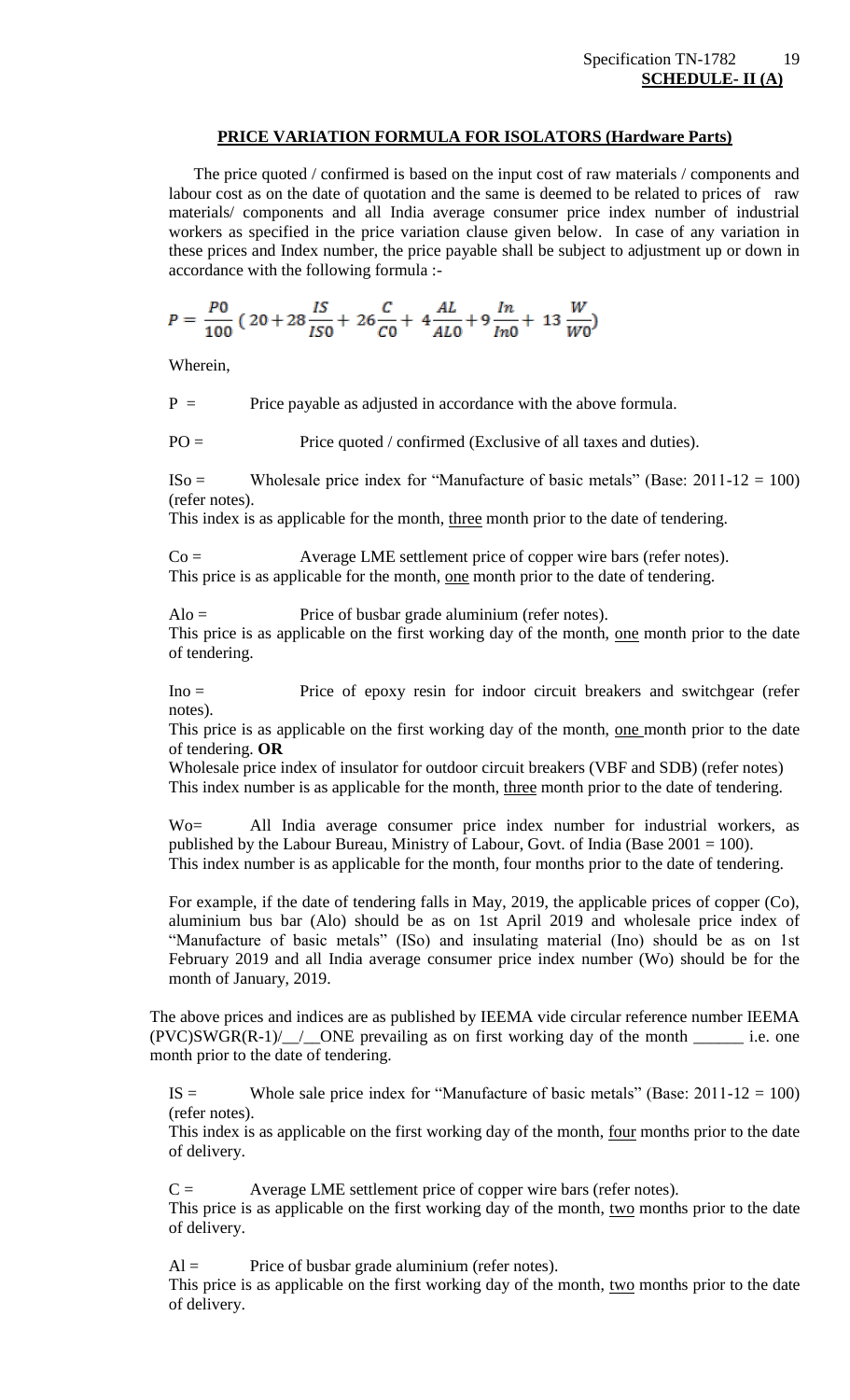Specification TN-1782 20

 $In = Price of epoxy$  resin for indoor circuit breakers and switchgear (refer notes). This price is as applicable on the first working day of the month, two month prior to the date of tendering. **OR**

Wholesale price index of insulator for outdoor circuit breakers (VBF and SDB) (refer notes) This index number is as applicable for the month, <u>four</u> month prior to the date of tendering.

W = All India average consumer price index number for industrial workers, as published by the Labour Bureau, Ministry of Labour, Govt. of India (Base 2001 = 100). This index number is as applicable for the months, five months prior to the date of delivery.

For example, if the date of tendering falls in June, 2019, the applicable prices of copper (Co), aluminium bus bar (Alo) should be as on 1st April 2019 and wholesale price index of "Manufacture of basic metals" (ISo) and insulating material (Ino) should be as on 1st February 2019 and all India average consumer price index number (Wo) should be for the month of January, 2019.

The "date of delivery" is the date on which the product is notified as being ready for inspection / dispatch. (In the absence of such notification the date of manufacturer's dispatch note is to be considered as the date of delivery) or the contracted delivery date (including any agreed extension thereto), whichever is earlier.

**Note:-** The base date of price variation shall be **01.03.2022.**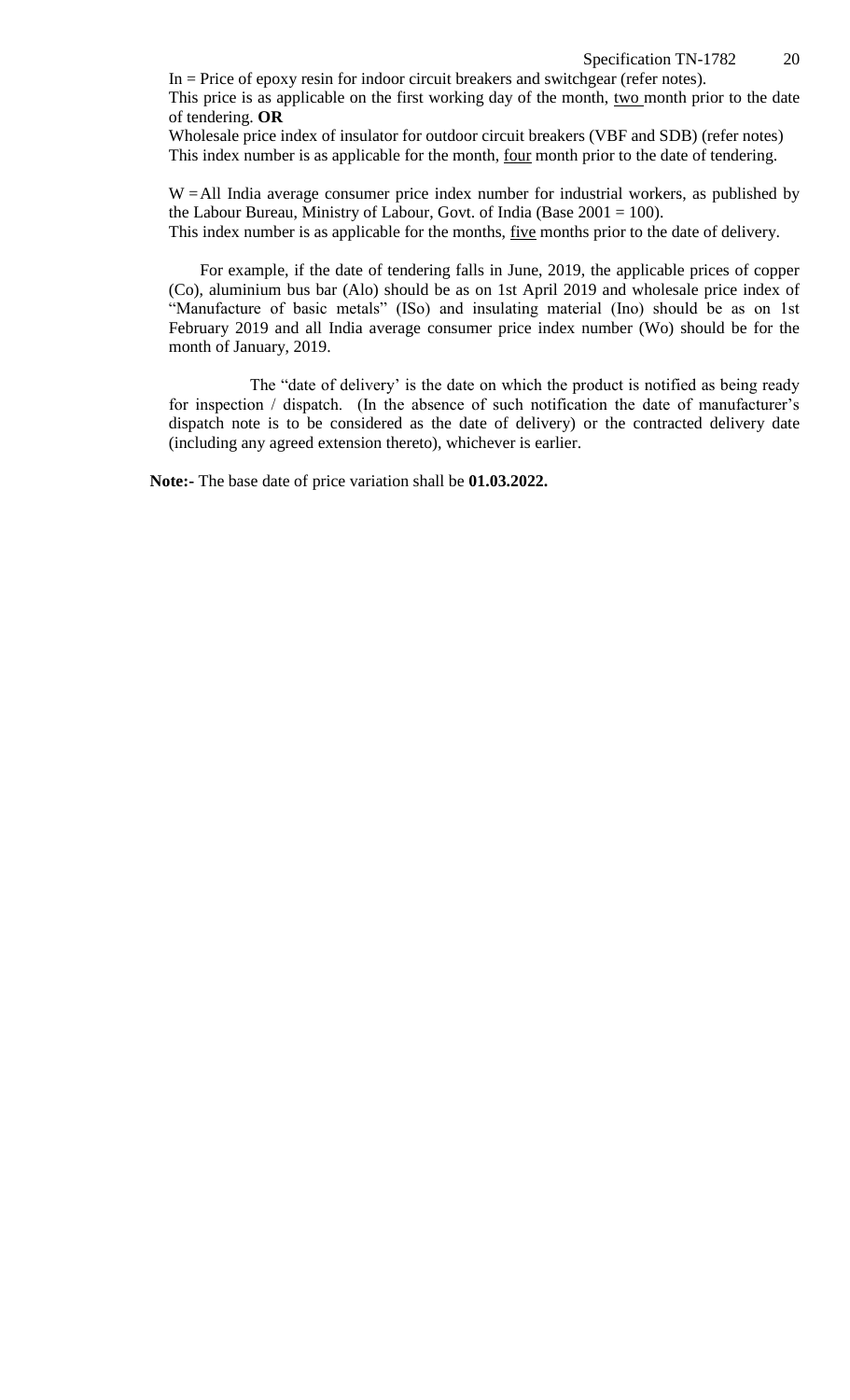#### **SCHEDULE- II (B)**

#### **IEEMA/PVC/INSL/2017 Effective from: 1st March,17**

## **PRICE VARIATION CLAUSE FOR POST INSULATORS (Of Isolator)**

The price quoted/confirmed is based on the cost of raw material and labour cost as on the date of quotation and the same is deemed to be related to the prices of raw material and all India average consumer price index number for industrial workers as specified in the price variation clause given below .In case of any variation in these index numbers, the price payable shall be subject to adjustment up or down in accordance with the following formula:

$$
P = \underline{P_{O}} \ (12 + 5 \ \underline{Z_{n}} + 22 \ \underline{F_{P}} + 27 \ \underline{M_{P}} + 10 \ \underline{B_{C}} + 7 \ \underline{W_{P}} + 17 \ \underline{W})}{100 \ \ \overline{Z_{n_o}} \ \ \overline{F_{p_o}} \ \ \overline{M_{p_o}} \ \ \overline{B_{c_o}} \ \ \overline{W_{p_o}} \ \ \overline{W_{o}}
$$

Wherein,

- $P =$  Price payable as adjusted in accordance with the above formula.
- $P_{o}$  = Price quoted/confirmed.
- $Zn<sub>o</sub>$  = Price of electrolytic high grade zinc (refer notes). This price is as applicable on the first working day of the month, ONE month prior to the date of tendering.
- $Fp_{o}$  =Wholesale price index number for 'Fuel & power' (Base: 2011-12=100) (refer notes)

 This index number is as applicable for the month, THREE months prior to the date of tendering.

- $Mp_0 =$  Wholesale price index number for 'Manufacture of structural metal products' (Base: 2011-12=100) (Refer notes) This index number is as applicable for the month, THREE months prior to the date of tendering.
- $Bc<sub>o</sub>$  = Price of Ball clay (refer notes) This price is as applicable on the first working day of the month, ONE month prior to the date of tendering.
- $WP<sub>o</sub>$  =Wholesale price index number for 'Manufacture of wood and of products of wood and Cork" (Base: 2011-12=100) (refer notes) This index number is as applicable for the month, THREE months prior to the date of Tendering.
- $W<sub>o</sub>$  = All India average consumer price index number for industrial workers, as published by the Lab our Bureau, Ministry of Labor, Govt. of India (Base:  $2001=100$ ).

 This index number is as applicable for the month THREE months prior to the date of Tendering.

For example, if date of tendering falls in June 2017, the applicable prices of electrolytic high grade zinc  $(Zn<sub>o</sub>)$  and Ball clay  $(BC<sub>o</sub>)$  to be considered for the month of May 2017 whereas wholesale price index numbers for Fuel  $\&$  power (FP<sub>o</sub>), Manufacture of structural metal products  $(MP<sub>o</sub>)$ , Manufacture of wood And of products of wood And cork  $(WP<sub>o</sub>)$  and all India average consumer price index number  $(W_0)$  to be considered for the month of March 2017.

The above indices are as published by IEEMA vide IEEMA circular reference IEEMA (PVC)/INSLR (R-1)/-/-prevailing as on first working day of the month i.e., one month prior to the date of tendering .

IEEMA/PVC/INSLR/2017 Effective from 1 March 2017

- $Zn$  = Price of electrolytic high grade zinc (refer notes). This price is as applicable on the first working day of the month, TWO month prior to the Date of delivery.
- $FP = Wholesale price index number for Fuel & power (Base: 2011-12=100) (refer)$ notes)

 This index number is as applicable for the month, FOUR months prior to the date of Delivery.

- MP = Wholesale price index number for 'Manufacture of structural metal products' (Base: 2011- 12=100) (refer notes) This index number is as applicable for the month, FOUR months prior to the date of delivery.
- $BC = price of Ball clay (refer notes).$  This price is as applicable on the first working day of the month, TWO month prior to the date of delivery.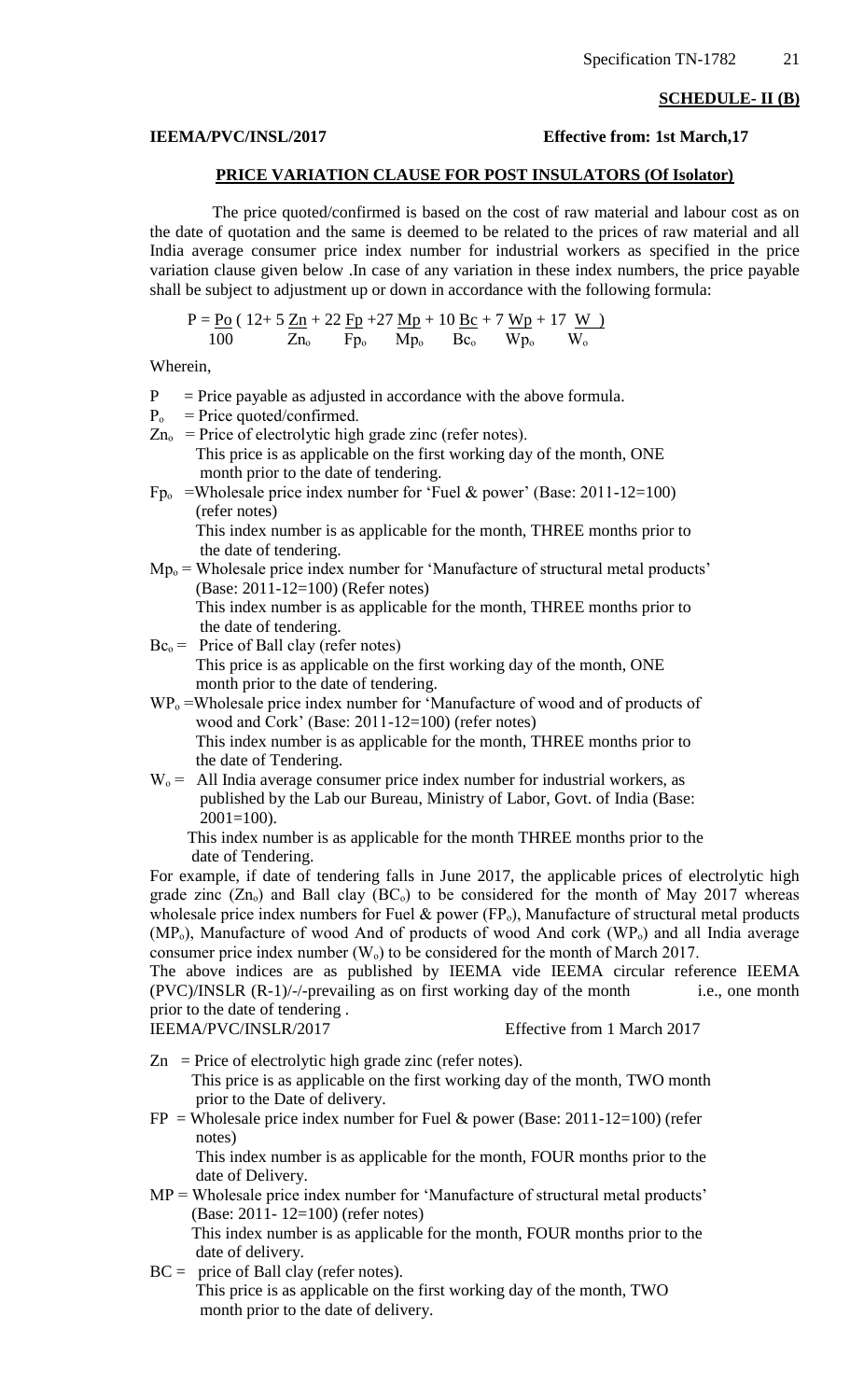- WP = Wholesale price index number for 'Manufacture of wood And of products of wood And Cork,(Base: 2011-12=100) (refer notes) This index number is as applicable for the month, FOUR months prior to the date of delivery.
- $W =$  All India average consumer price index number for industrial workers, as published by the Lab our Bureau, Ministry of Lab our, Govt. of India (Base:2001=100). This index number is as applicable for the month FOUR months prior to the date of delivery.

For example, if the date of delivery in terms of clause given below falls in December 2017, the applicable prices of electrolytic high grade zinc (zn) and Ball clay (BC) to be considered for the month of October 2017 whereas wholesale price index number for Fuel & power (FP), Manufacture of structural metal products (MP), Manufacture of wood and of products of wood and cork (WP) and all India average consumer price index number (W) to be considered for the month of August 2017.

The "date of delivery" is the date on which the Insulator is notified as being ready for inspection/dispatch (in the absence of such notification, the date of manufacturer's dispatch note is to be considered as the date of delivery) of the contracted delivery date (including any agreed extension thereto), whichever is earlier.

#### **Base date : 01.03.2022**

Notes:

- (a) All prices of raw materials are exclusive of modvatable excise duty and exclusive of any other central, state or local taxes, octroi etc.
- (b) All prices are as on  $1<sup>st</sup>$  working day of the month.
- (c) The details of the prices considered are as under:
- 1. The price of ball clay (in Rs/Kg) is the average price of "N-1 "type or equivalent ball clay as quoted by the suppliers.
- 2. The price of Electrolytic high grade zinc (in Rs/MT) is ex –works price quoted by a primary Producer.
- 3. The wholesale price index numbers for "Fuel & power , "Manufacture of structural metal products", "Manufacture of wood And of products of wood And Cork" are as published by the office of Economic Advisor, Ministry of commerce  $\&$ Industry, Govt. of India, New Delhi with base 2011-12=100

Note : As per ITB

- a) The prices quoted shall be variable without any ceiling as per IEEMA price variation formula .
- b) In case IEEMA changes the applicable formula for price variation for any item and issue guidelines for adopting the same during pendency of the contract, the new formula and guidelines shall be become applicable for which no confirmation shall be taken from the supplier.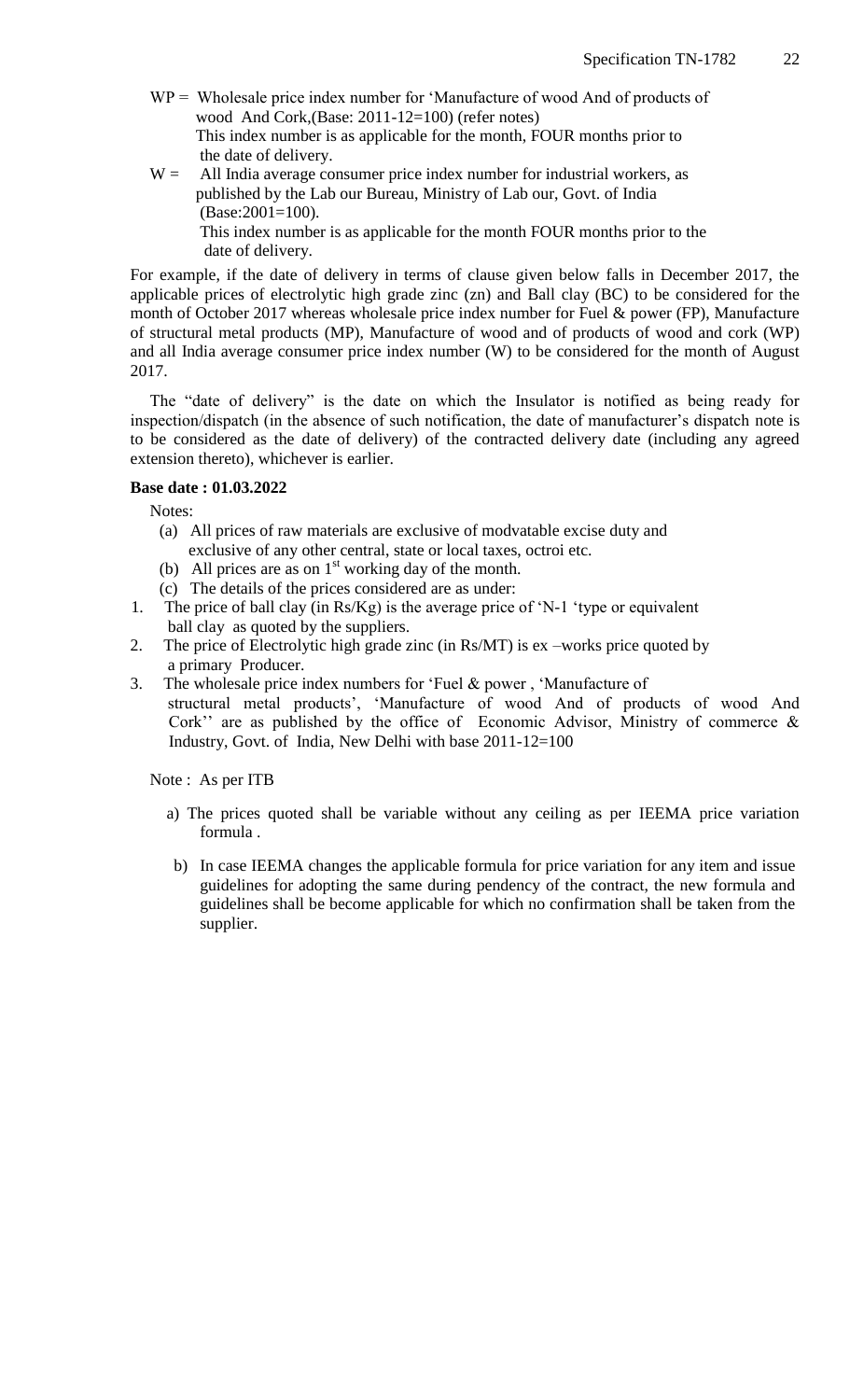**Schedule – III**



#### **JODHPUR VIDYUT VITRAN NIGAM LIMITED**

#### **A Govt. of Rajasthan Undertaking Prescribed technical specification for supply of**

(Name of Material/Equipment/Machinery/T&P etc.)

Unless otherwise specified elsewhere in this specification, the rating as well as performance and testing of the isolators shall conform to the latest revisions and amendments of the following standards available at the time of placement of order.

| S.No. | Technical specification        | Name of IS/other            |         | Other particulars |
|-------|--------------------------------|-----------------------------|---------|-------------------|
|       | which material/equipment/      | standard specification      | if any. | Machinery/T&P     |
|       | shall confirm                  | to which material should    |         |                   |
|       | confirm                        |                             |         |                   |
| 1.    | Alternating current isolators  | IS:9921 / 1985              |         |                   |
|       | (disconnectors) and            |                             |         |                   |
|       | Earthing switches.             |                             |         |                   |
| 2.    | $-do-$                         | IEC:60129,62271-102 of 2003 |         |                   |
| 3.    | Insulators.                    | IS:2544/1973                |         |                   |
| 4.    | Outdoor cylindrical post       | IS:5350                     |         |                   |
|       | (Pt.III/1971) insulators       |                             |         |                   |
| 5.    | Recommended practice for       | IS:2629/1985                |         |                   |
|       | hot dip galvanizing of         |                             |         |                   |
|       | iron and steel.                |                             |         |                   |
| 6.    | Hot dip galvanization coating  | IS:4759/1996                |         |                   |
|       | on structural steel.           |                             |         |                   |
| 7.    | Method of testing uniformity   | IS:2633/1986                |         |                   |
|       | of coating on Zinc             |                             |         |                   |
|       | coated articles.               |                             |         |                   |
| 8.    | Electroplated coatings of zinc | IS:1573/1986                |         |                   |
|       | on iron and steel.             |                             |         |                   |
| 9.    | Spring washers                 | IS:6735/994                 |         |                   |
| 10.   | Plain washers.                 | IS:2016/1967                |         |                   |
| 11.   | Electrical power connectors.   | IS:5561/1970                |         |                   |
|       | (Terminal connectors)          |                             |         |                   |
| 12.   | Indian Electricity Rules.      | IS:5561/1970                |         |                   |
| 13.   | Recommended practice for       | IS:9530/1980                |         |                   |
|       | silver plating.                |                             |         |                   |
| 14.   | Testing of silver plating      | BS:2816/1964                |         |                   |
|       | thickness                      |                             |         |                   |
| 15.   | Recommended practice for       | IS:5925/1970                |         |                   |
|       | silver plating for general     |                             |         |                   |
|       | engineering purposes.          |                             |         |                   |

Certified that we agree to all the aforesaid technical specification except at S.No……. for which our technical specification shall be as under:-

| S.No. | Technical specification         | Name of IS/other         | Other particulars |
|-------|---------------------------------|--------------------------|-------------------|
|       | to which material/equipment/    | standard specification   | if any.           |
|       | Machinery/ $T\&P$ shall confirm | to which material should |                   |
|       |                                 | confirm                  |                   |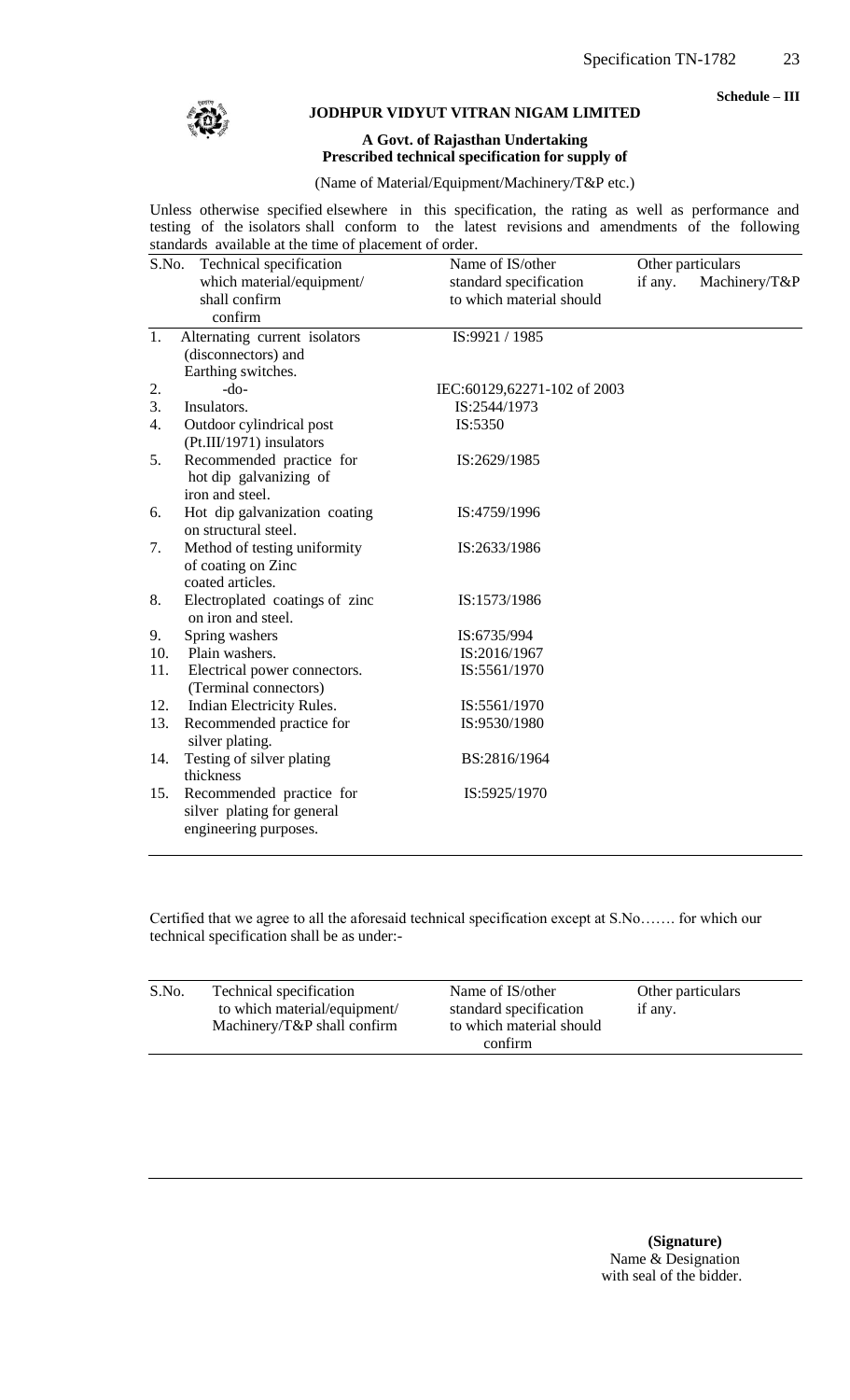#### **TN-1782**

#### **ITEM : 33 KV,800 Amp Isolators with Post Insulator without Earth Blade.**

#### **PRE-QUALIFICATION REQUIREMENT**

The bidder should fulfill following qualification requirements for successful participating in the bid along with relevant documentary evidence supporting each qualifying requirement without which the offer shall be considered non responsive & rejected.

#### **1.0 Status of bidder:**

a) The bidder should be manufacturer of offered item. The offers from authorized dealer/ sole selling agent/sole distributor shall not be entertained.

b) Old / new Suppliers:- Any bidder located within or outside the state of Rajasthan has participated for the first time in a particular Discom & meeting minimum qualification requirement and has supplied the tendered material/or of higher rating in other utility shall be treated as an old supplier. Rajasthan's firms although supplied in past but not meeting minimum quantity supplied criterion including altogether new units which have not supplied any quantity but having adequate  $\&$  required manufacturing and testing facility and technical know-how of the tendered material shall be considered as new firms and would be eligible for trial order only. In case of supply made to the licensed power utility outside India, the C.A. certificate furnished by firm shall be considered.

c) The bidders should be qualified, not be insolvent, not be in receivership, not be bankrupt or being wound up, should not have affairs administered by a court or a judicial officers, should not have business activities suspended, should not be blacklisted or debarred by any utility/ government agency, should not have a conflict of interest. For this bidder is required to furnish a Declaration as per Appendix-B, on Rajasthan Non-Judicial Stamp Paper of Rs. 100/ (excluding surcharge on Stamp Paper, as per rules)."

#### **2.0 Past supply and performance criteria :**

The bidder shall meet both past supply and performance criteria as detailed below for opening of bids.

#### 2.01) **PAST SUPPLY**

2.01.1 The bidder is required to quote for minimum **10%** of tendered quantity failing which their offer may be considered Non-Responsive.

2.01.2 The bidder should have designed, manufactured / fabricated, tested and supplied to utility / Discoms / Govt. Departments at least  $2 \times QQ$  (QQ being the quoted quantity) of similar item / higher rating of tendered material / equipment in last 3 financial years from the date of opening of technical-commercial bid.

**Note:** Requirement of quantity manufactured, minimum quantity to be offered and amount of Bank Guarantee to be furnished in absence of test certificate shall be reduced to 25% for Rajasthan based units.

2.01.3 In support of fulfillment of the past supply criteria, the bidder shall furnish documentary evidence in the form of certificate from Chartered Accountant in the enclosed prescribed proforma only. This prescribed proforma should be furnished either in original or copy duly attested by Notary. The bidder shall also sign and affix seal on the C.A. Certificate. The certificate should have membership number with the name & address of the chartered accountant. Certificate should clearly indicate the quantity supplied, period of supply, voltage Class, Rating of the Transformer etc. in the format prescribed, any deviation to format or information diverted format, will not be considered and rejected.

Note:-The material supplied and accepted for same/higher rating for Turnkey projects to a licensed power utility/Govt. shall be considered for the purpose of evaluating criteria. The certificate given by C.A. shall indicate above quantity separately.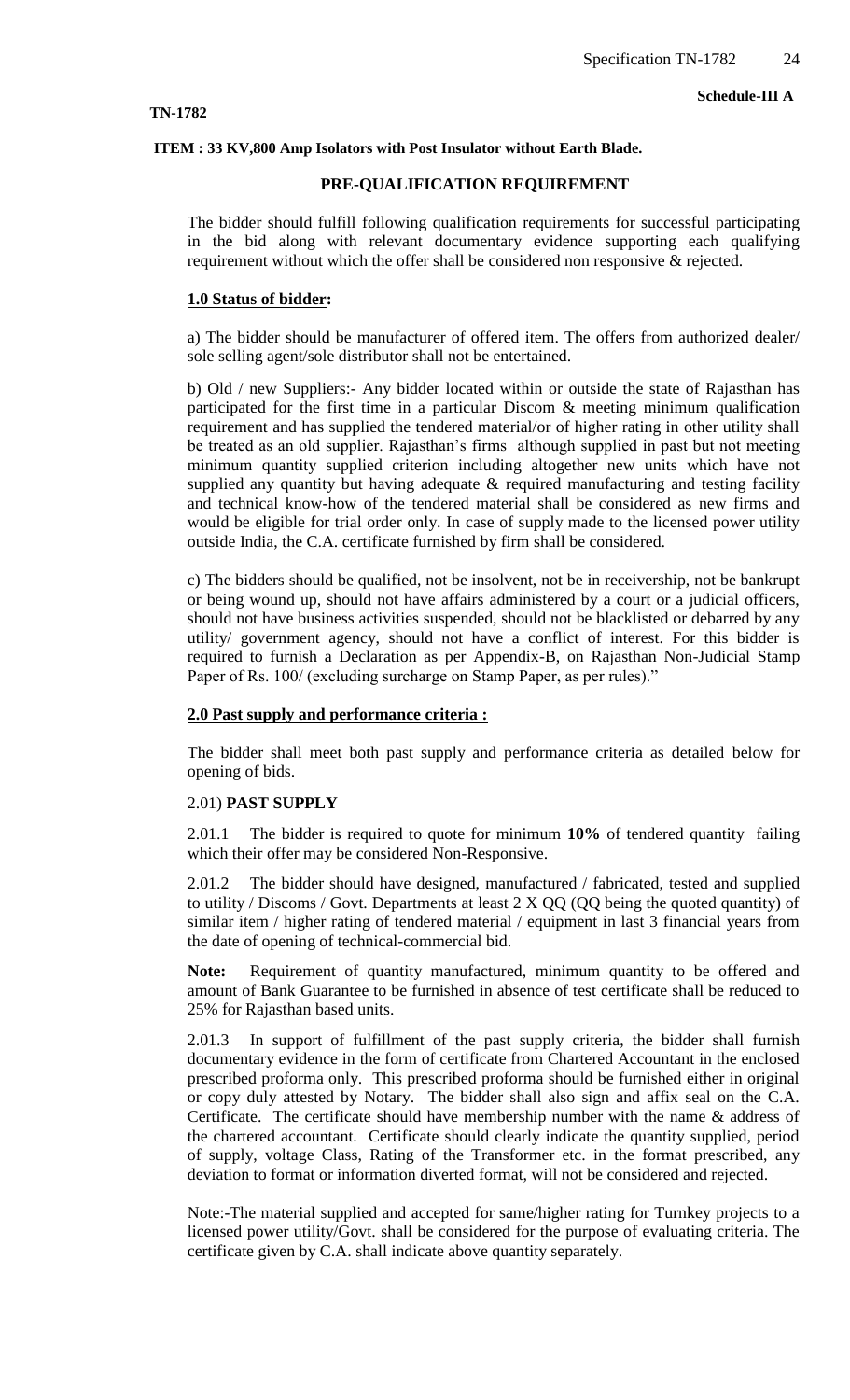## **3. PERFORMANCE CRITERIA**

(i) If a bidder could supply upto 50% of ordered quantity in previous bid upto date of opening of subsequent bid and scheduled delivery period expired, the bid of such bidder will not be opened in the Discom for that item.

(ii) However, if the supplies have been completed for a quantity more than 50% but not completed upto date of opening of subsequent bid and scheduled delivery period expired, then quantity equal to the quantity pending in previous bid for that item shall be reduced from the subsequent bid quantity to be allocated to the bidder.

## **4. TYPE TEST CRITERIA**

a The bidder shall furnish valid and authenticated type test certificate from a Govt. approved/ a Govt. recognized/ NABL accredited laboratory/ ILAC i.e. International Laboratory Accredited laboratory / ILAC i.e International Laboratory Accrediation Corporation ( In case of foreign laboratory) of similar rating and design of tendered material. **The bid of the bidders be also considered for meeting the Type Test criterion if the bidder have the requisite type test conducted successfully on the samples selected from the 1st Lot supplied to JdVVNL against previous tenders and its report are available with the Nigam & furnish certified copy of such Type Test Reports with the bid or reference of order / tender be mentioned in Bid document for verification purpose .** Such type test certificates should not be older than **five years** as on the date of bid opening. For this purpose date of conducting type tests will be considered.

b) The type test certificates by in house laboratory of biding firm even if it is a Govt approved/ Govt recognized/ NABL accredited Laboratory / ILAC accredited, shall not be accepted, in case of their own bid. This will not apply if biding firm is Govt. Company/ Public Sector Undertaking.

c) The bidder should furnish documentary evidence in support of the laboratory whose type test have been furnished, that the said laboratory is a Govt. / a Govt. approved / a Govt. recognized / NABL accredited laboratory / ILAC accredited (in case of foreign laboratory).

**d)** The type test certificates shall be furnished either in original or duly attested by notary.

**e)** The bids of only those bidders shall be considered to be meeting the type test criteria who furnishes complete type test certificates with the bid as per above provision.

**f)** However, in following cases the Bidder is not in a position to furnish Type Test Certificate as mentioned above, the bid of the bidder may be considered meeting the type test criteria if the bidder furnishes an undertaking stating that valid type test certificate from a Govt. approved / Govt. recognized / NABL Accredited laboratory / ILAC Accredited laboratory shall be furnished from first lot received in Nigam store (without asking any delivery extension) along with bank guarantee with the technical bid from a Nationalized / Scheduled Bank in prescribed proforma at Schedule-III C or DD / Pay Order amounting to **Rs. 5,00,000/- (Five Lac Only) .** The initial validity of bank guarantee shall be nine months with claim period of three months in addition

- i) Where a new Rajasthan based firm is participating  $\&$  is technically competent.
- ii) Where one or more type test(s) is/ are older than 05 years.
- iii) Where Rajasthan/outside Rajasthan firm furnishes requisite type test report of higher rating material.

## **5. POOR RECORD OF PERFORMANCE AND DELIVERY**

The bidders who have been black listed or with whom business relations have been severed in any of the State Discom shall not be considered. Severment of business relations will be done in case of following circumstances for the period and with the recovery mentioned against each.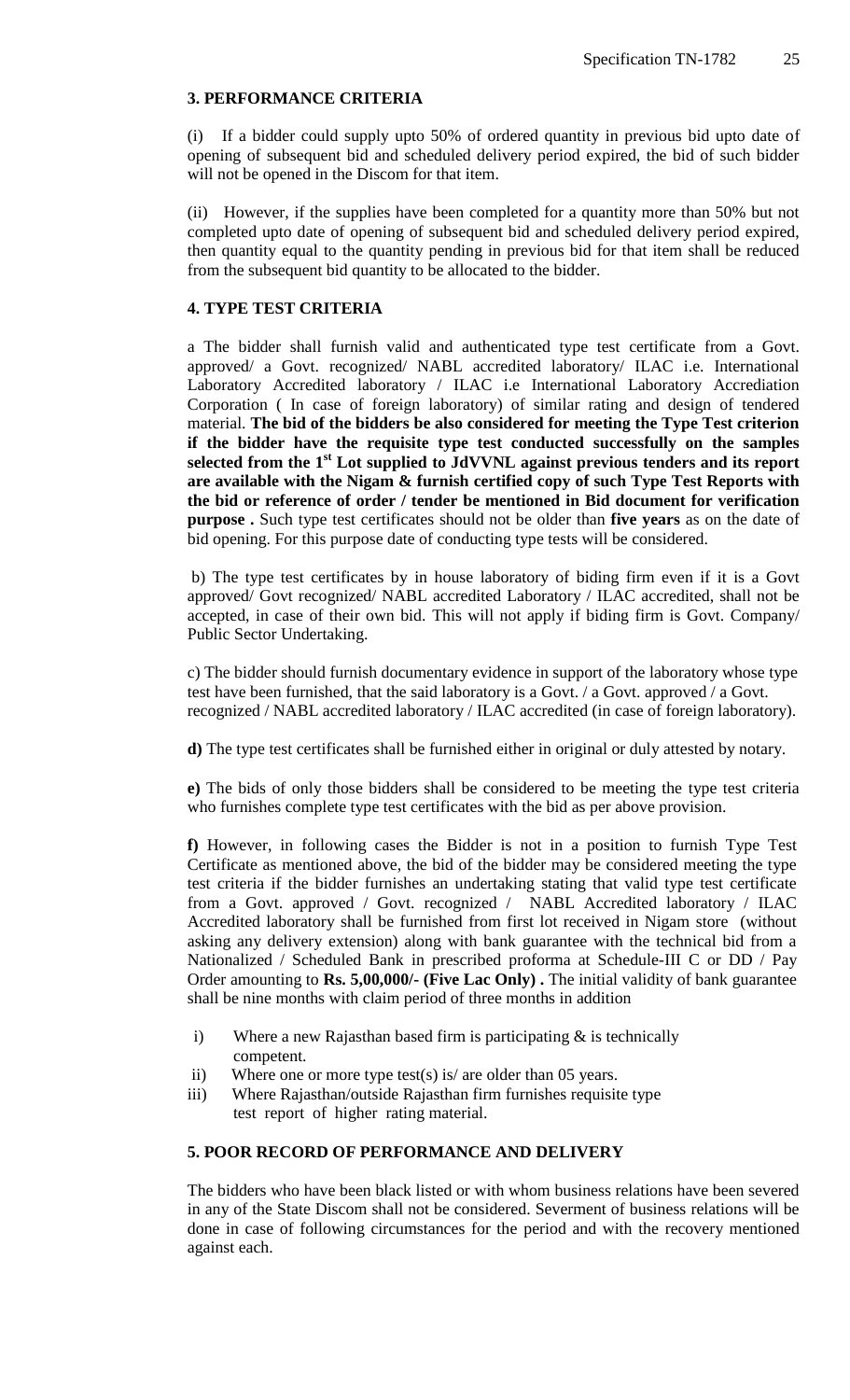|                                              | Specification TN-1782<br>26           |
|----------------------------------------------|---------------------------------------|
| When vendor does not accept order<br>(i)     | Forfeiture of EMD/cancellation of     |
| awarded on its accepted prices and terms and | vendor registration to recover        |
| conditions and does not comply<br>with       | amount of EMD along<br>with           |
| contractual formalities                      | severment of business relations for   |
|                                              | three years from the date of issue of |
|                                              | order.                                |
| When vendor complies with contractual        | Levy of maximum recovery on           |
| formalities but does not commence supplies   | account of delay in delivery along    |
|                                              | with severment of relation for a      |
|                                              | period of two years from the date of  |
|                                              | issue of order or in next two bids    |
|                                              | whichever is later along<br>with      |
|                                              | forfeiture of EMD/cancellation of     |
|                                              | vendor registration.                  |

## **6. BLACK LISTING**

After having given Show Cause Notice of 30 days, and having established & cogent reasons for blacklisting of the firm as given below, the firm should immediately be blacklisted for a period of 5 years indicating reasons of doing so, in the letter itself, and a copy of such blacklisting should be given to the firm, with the approval of CLPC:-

(i) There are sufficient and strong reasons to believe that the supplier or his employee has been guilty of malpractices such as manhandling/misbehavior with Government official by supplier or his partner/employee, bribery, corruption or abatement of such a offence in a position where he could corrupt Nigam"s official, fraud, vitiating fair tender process including substitution of or interpolation in tender, mis-representation, pilfer-aging or unauthorized use or disposal of Nigam"s material issued for specific work etc.

(ii) Where a supplier or his partner or his representative has been convicted by a court of Law for offences involving moral turpitude in relation to the business dealing or where security considerations including suspected disloyalty to the Nigam/state so warrant the blacklisting.

(iii) If the State Bureau of Investigation or any other authorized investigating agency recommends for blacklisting after completing the investigation.

**Note:**- **1** If a supplier after having tendered for a supply or after negotiations gives application voluntarily vitiating the fair tendering process, it shall also tantamount to malpractice.

**Note:- 2** A register containing the reasons for blacklisting the supplier as also the names of all the partner of the suppliers and the allied concerns coming within the effective influence of the blacklisted supplier will be maintained.

**Note:- 3** A register of black listed supplier will be maintained which will not only include suppliers enlisted with the Enlisting Authority but also black listed suppliers in Nigam.

**Note:- 4** A Black listed supplier (i) shall not be entitled for registration in any of the Discom (ii) shall not be awarded any supply order in future in any Discom during the notified period.(iii) his registration if any shall stand cancelled immediately and his registration security /EMD/S.D. shall stand forfeited. (iv) In case of blacklisting of the firm by any one of Discom for the cogent prescribed reason(s) as stipulated above, the same shall be applicable to all the three Discoms and as a consequence of blacklisting, all the pending orders to that firm, will be cancelled in all three (3) Discoms with immediate effect. However in respect of completed/executed contract G.P. obligations as well as other liabilities shall be fulfilled by the supplier.

# **(B) Severment of Business relation:**

(a) After having given Show Cause Notice of 30 days, and having established & cogent reasons for Severment of business relation as given below, the firm should immediately be severed the business relations for a period of 2 to 3 years indicating reasons of doing so, in the letter itself, and a copy of such severment should be given to the firm, with the approval of CLPC:-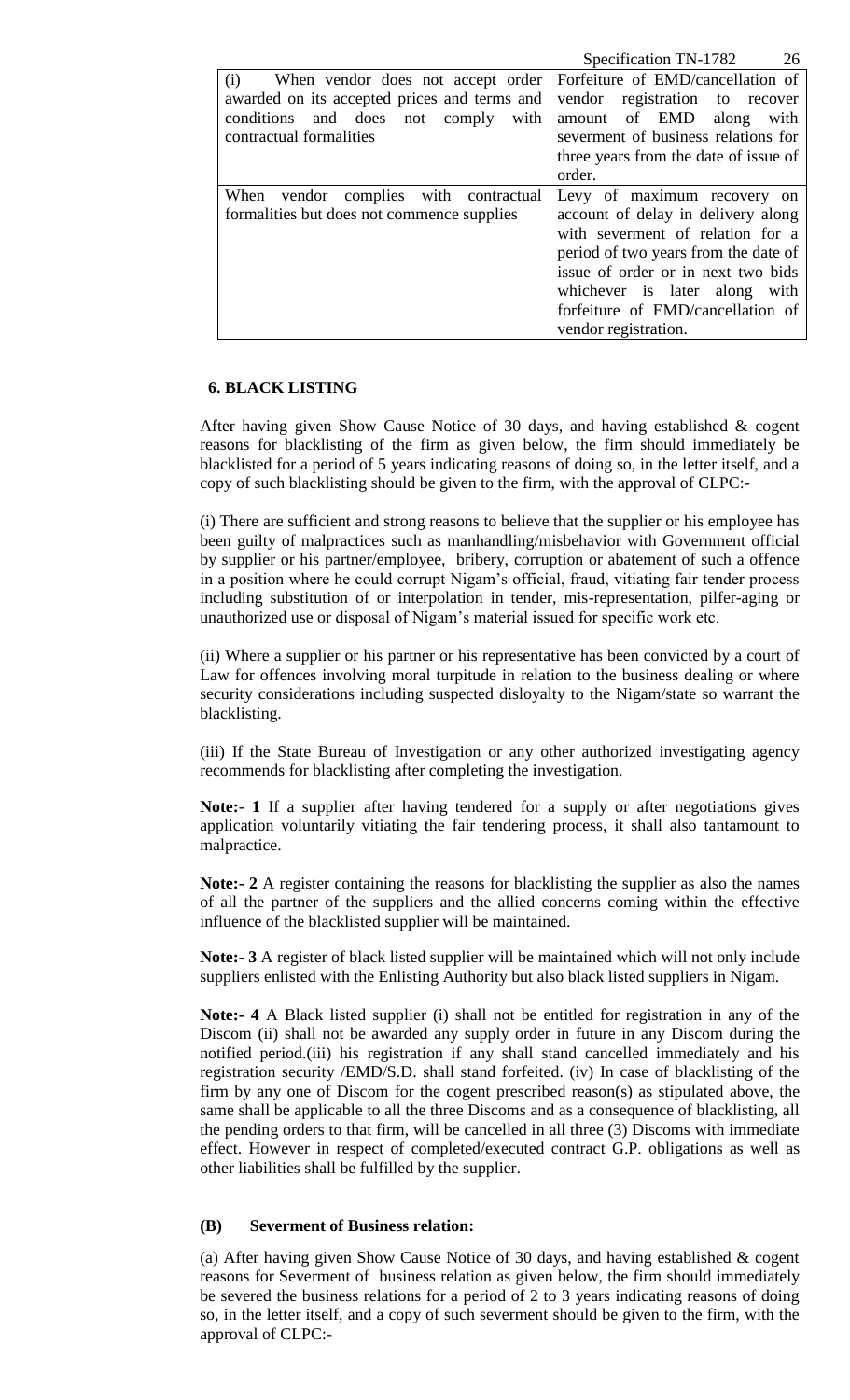(i) The supplier continuously refuses to pay Nigam dues without showing adequate reasons and where the purchasing authority is satisfied that no reasonable dispute attracting reference to Settlement Committee or Court of Law exists for the supplier"s action of non-supply.

(ii) When vendor does not accept LOI/detailed purchase order awarded on its accepted prices and terms & conditions or does not comply with the contractual formalities.

(iii) When vendor/supplier who otherwise completed contractual formalities but does not commence supplies on the date of opening of technical bid of the fresh tender/completion of schedule delivery period whichever is later.

**Note-1**- In case supplier does not deposit outstanding dues towards Nigam, even after completion of severment period, the period of severment will continue.

**2.** Severment done purely/ mainly on account of non-deposition of dues against the supplier/vendor/contractor could be lifted by CLPC, if the dues are deposited prior to the expiry of such severment period.

**3.** Severment done by one Discom for non-supply of material and /or corresponding nonrecovery of dues will not be effective in other Discoms except in respect of common purchase cases of three Discom.

**4.** On severment of business, the EMD/SD/vendor registration security will be forfeited.

**5.** The orders in execution satisfactorily will not be cancelled other than the order on which severment have been done.

## **(C) DEBARMENT**

Reasons on which Debarment can be made:-

(i) The competent authority may debar the supplier on account of his performance or other disabilities, if it is no longer considered fit to remain under vendor registration as per his obligation under vendor registration.

(ii) If at any subsequent stage of inspection of firms after award of contract, it is found that firm does not have sufficient tech. staff or required/necessary technical equipments, the purchasing authority can debar the firm for one year or next tenders whichever is later. The debarment will be lifted only on re-inspection of firm"s works; the defects noticed earlier are fully rectified to the satisfaction of Nigam**.** 

(iii) When contract agreement executed and supplies commenced but could supply only up to 50% of ordered quantity and scheduled delivery period expired, then the firm can be debarred for one year or next tender whichever is later in that Discom only for that particular item/rating/ capacity/size etc.

(iv) The suppliers who have been awarded contract for supply of material is not adhering to the periodic delivery schedule, the contract awarding authority reserve the right to terminate the contract and may debar the firm in participating in tender for a period of 2 to 3 years.

**Note:-1.** On debarment, the EMD/ SD/Vendor Registration security shall be forfeited.

**Note:-. 2**. If the firm is debarred in one Discom for any reasons then the same should not be applicable in other Discom subject to exception that in case of common Discoms purchases such debarment of a firm would be applicable to all three Discoms for that particular item and rating/capacity/size etc.

- **(D)** A Bidder debarred under section 46 of the RTPP Act 2012 shall not be eligible to participate in any procurement process undertaken by‐
	- (a) any Procuring Entity, if debarred by the State Government; and
	- (b) a Procuring Entity if debarred by such procuring Entity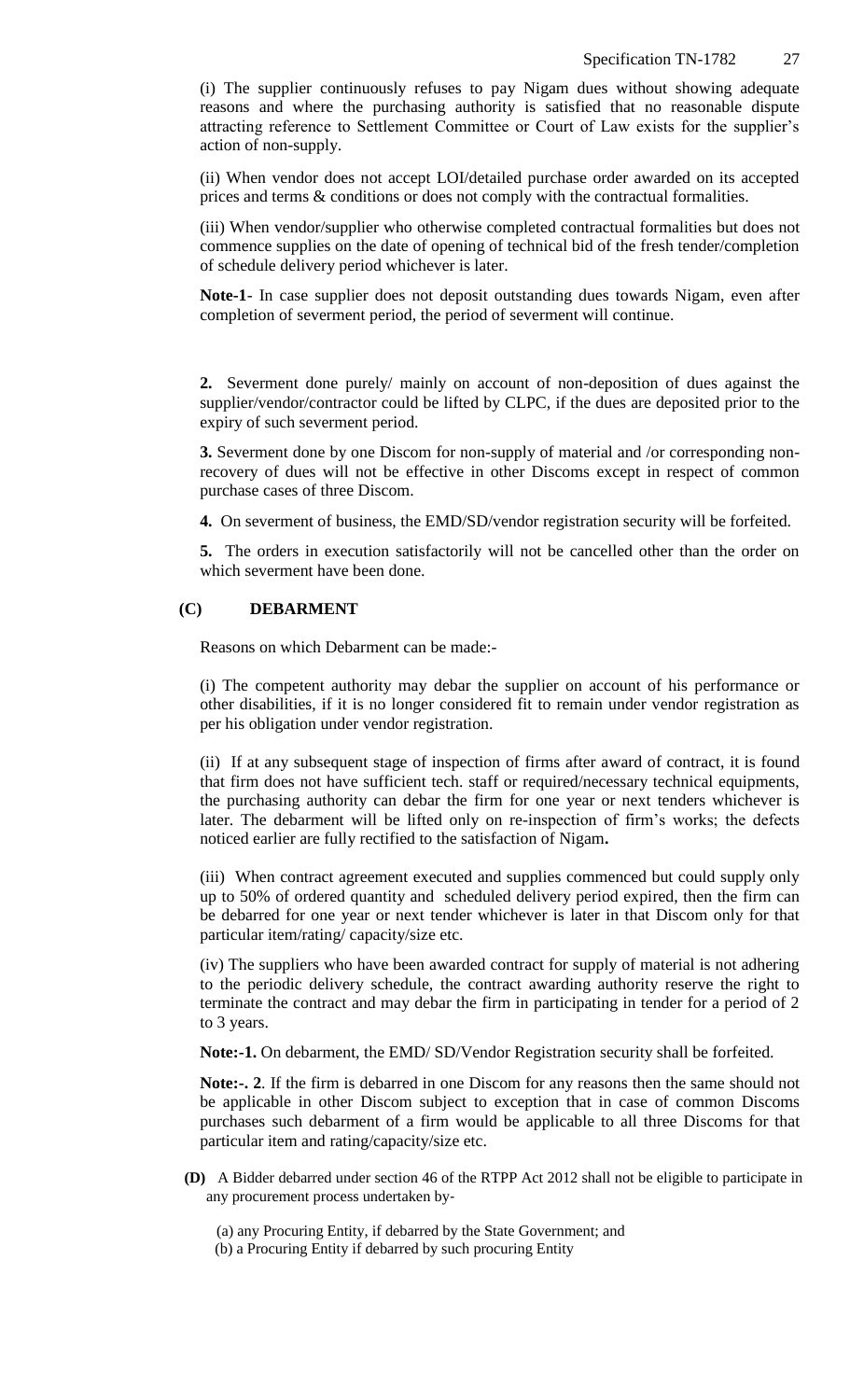## **6.0 APPEALS AND APPLICATIONS:-**

Appeal against the order of blacklisting, severment and debarment can be filed before BOD within a period of 3 months from the date of intimation. The letter of appeal will be addressed to the order placing authority. Who will process the case for placing the matter in B.O.D. with in a period 60 days. The BOD may reduce or waive the penalty, if sufficient reasons/supporting documents are furnished by the supplier.

## **GENERAL CONDITIONS : - (ALL CONDITIONS BE DULY SIGNED & SEALED)**

- I) The bidder shall clearly indicate the deviations such as `Technical Deviation & Commercial Deviations" in the prescribed Performa only. The deviations indicated elsewhere in the bid shall not be accepted.
- II) The bidder must clearly fill up each and every particular of guaranteed technical particulars annexed with Technical Specifications otherwise he will be responsible for Technical Non-responsiveness.
- III) All documents required in the prescribed format are to be furnished along with the bid itself only except an attested copy of BIS license (wherever it is required), failing which the bid will be summarily rejected.
- IV) However, a copy of BIS License may be submitted by the bidder up to the official working hours of one working day prior to the schedule / notified date of opening of price bid.

**The date of conducting type test shall be before the date of opening of Technical Bid. The date of issuing of type Test Bank Guarantee in lieu of non-furnishing of Type Test reports shall be before the date of opening of technical bid & the Type Test BG issued on or after opening of technical bid shall not be accepted.**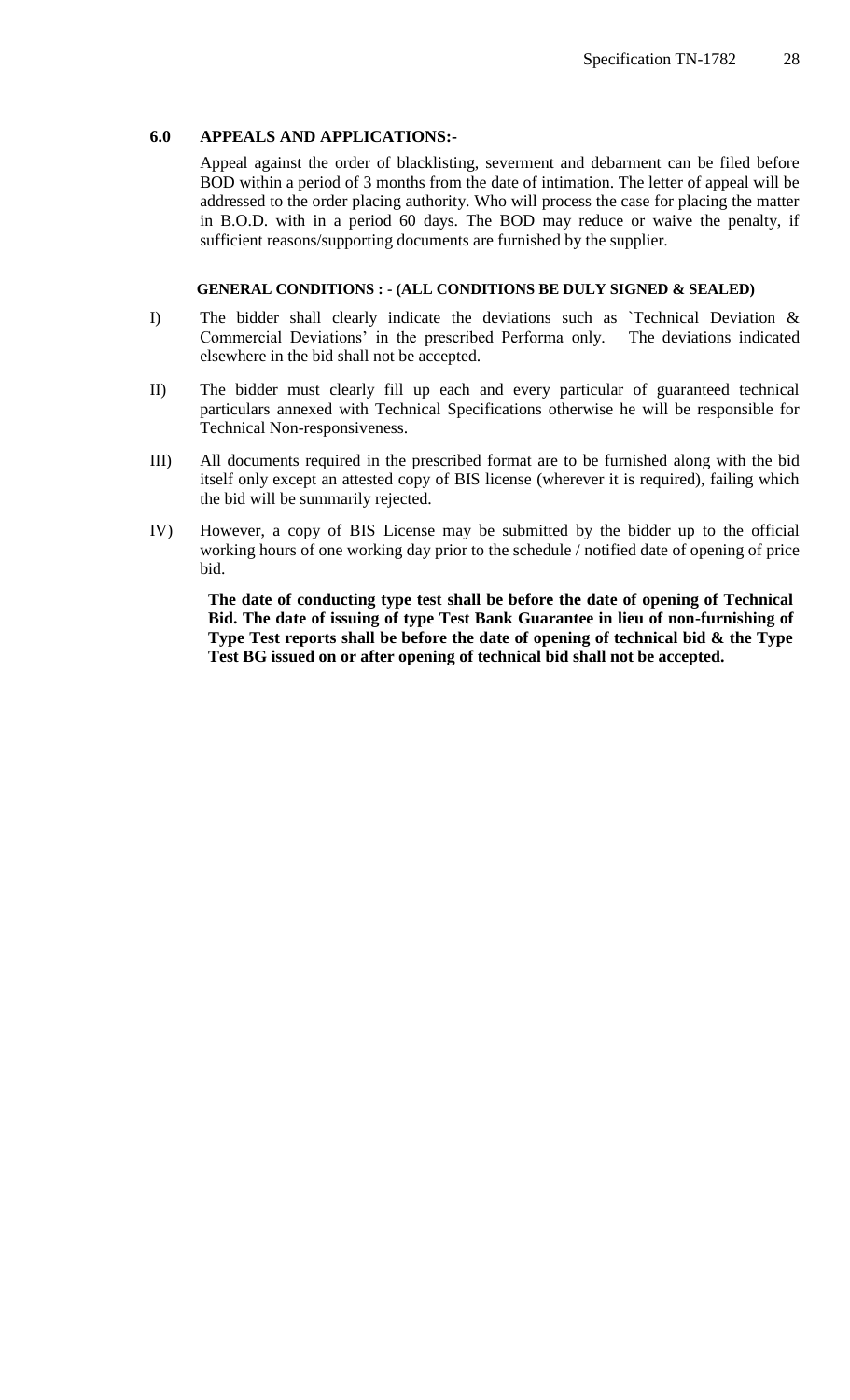**Schedule-III-B**

## **BANK GUARANTEE IN LIEU OF FURNISHING OF TYPE TEST CERTIFICATE**

(On Rajasthan Non-Judicial Stamp Paper worth 0.25% of BG value or maximum upto Rs.  $25,000/-$ 

To,

The Superintending Engineer (MM&C), Jodhpur Vidyut Vitran Nigam Limited, Jodhpur.

Dear Sir,

Whereas Jodhpur Vidyut Vitran Nigam Limited, Jodhpur (hereinafter called the Purchaser) has issued a tender enquiry under TN\_\_\_\_\_\_\_\_\_\_\_\_for procurement of \_\_\_\_\_\_\_\_\_\_\_\_\_\_\_\_\_\_\_\_\_\_(name of material).

Whereas M/s \_\_\_\_\_\_\_\_\_\_\_\_\_\_\_\_\_(hereinafter called the bidder) has furnished a bid for supply of \_\_\_\_\_\_\_\_\_\_\_\_\_\_\_to the Superintending Engineer(MM&C), Jodhpur Vidyut Vitran Nigam Limited, Jodhpur.

Whereas in accordance with the provision of the specification of the aforesaid TN\_\_\_\_\_\_\_, the bidder can deposit a bank guarantee in lieu of the requirement of furnishing the type test certificates.

Whereas M/s (the bidder) have requested us (Name of the Bank) to furnish the bank guarantee, in lieu of the type test certificate, for an amount equivalent to Rs. \_\_\_\_\_\_\_\_\_\_\_\_(in words also) only.

Under this Bank Guarantee, we (Name of the Bank) hereby undertake unconditionally and irrevocably to guarantee as primary obligator and not as Surety merely, the payment to the purchaser on his first demand without whatsoever right of objection on our part and without his first claim to the bidder, in the amount not exceeding (amount of guarantee in figures and words).

Payment pursuant to this undertaking will be demanded by the purchaser from the Bank and will be met by the Bank without question in the case in which the bidder, on receipt of the order and/or after the acceptance of this tender, makes default in furnishing the required type test certificates as to whether the occasion or ground has arisen for such demand the decision of the Superintending Engineer (MM&C), Jodhpur Vidyut Vitran Nigam Limited, Jodhpur shall be final.

The liability of the Bank shall not at any time exceed Rs. \_\_\_\_\_\_(Rupees\_\_\_\_\_\_\_\_).

The undertaking will be determined on but will not withstanding such determination, continue to be in force till the expiry of 3 months from that date.

No indulgence or grant of time by the purchaser to the bidder without the acknowledgement of the Bank will discharge the liabilities of the Bank under this guarantee.

The guarantee herein contained shall not be affected by any change in the constitution of the bidder.

All disputes arising under the said guarantee between the Bank and the bidder or between the bidder and the purchaser pertaining to the guarantee shall be subject to the jurisdiction of Courts only at Jodhpur in Rajasthan.

The Bank further undertake not to revoke this guarantee during its currency except with the previous consent of the Superintending Engineer (MM&C), Jodhpur Vidyut Vitran Nigam Limited, Jodhpur.

Notwithstanding anything contained herein before, the Bank"s liability under this guarantee i.e. restricted to Rs. \_\_\_\_\_\_\_\_\_\_\_(Rupees\_\_\_\_\_\_\_\_\_\_\_\_\_\_\_\_\_) and the guarantee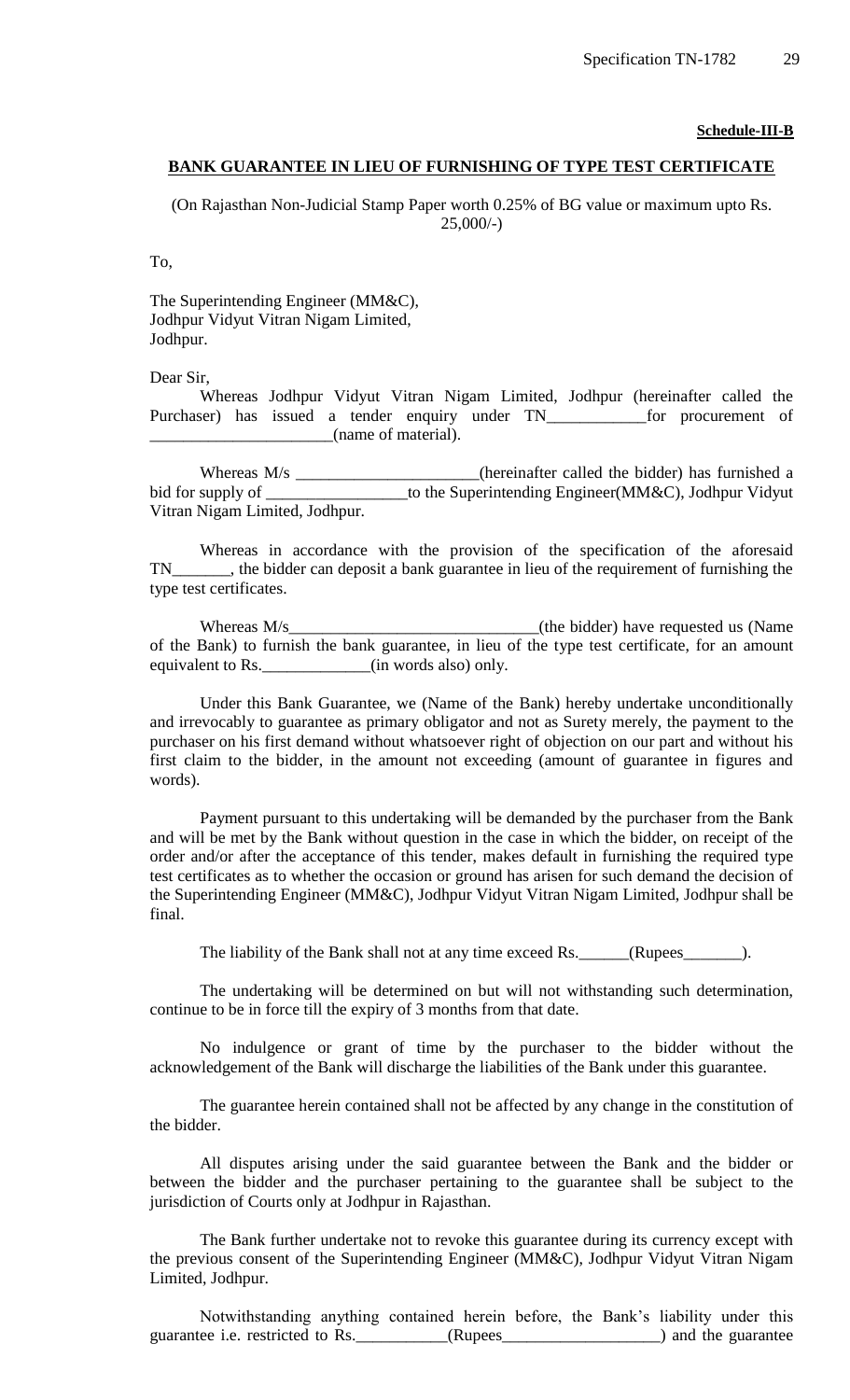shall remain in force within three months from that date, the Bank shall be released and discharged from all liabilities there under. However, the validity of the bank guarantee shall be extended as and when required by the purchaser.

IN WITNESS WHEREOF THE Bank has executed these presents the day\_\_\_\_\_month\_\_\_\_ and year\_\_\_\_\_\_\_\_\_.

Yours faithfully,

(Bankers) EXECUTANT

Witnesses:

1.

2.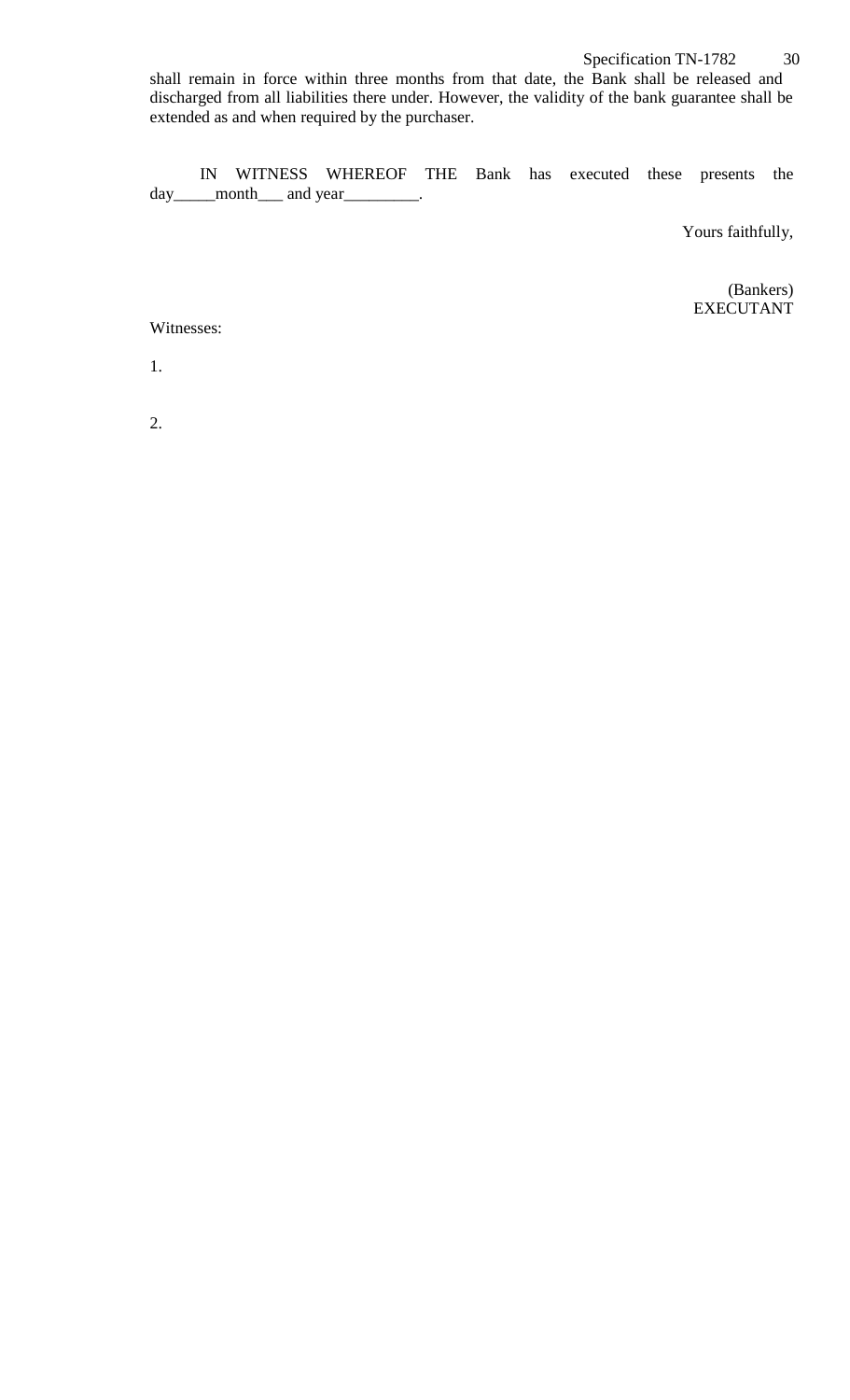#### **TN-1782**

## **Schedule-IV A**

#### **ITEM- 33KV, 800 AMP ISOLATORS WITH POST INSULATORS WITHOUT EARTH BLADE.**

#### **Must be filled in by the tenderer and attached with Technical Bid (Part-I)**

To,

The Superintending Engineer (MM&C), Jodhpur Vidyut Vitran Nigam Limited, Jodhpur.

Dear Sir,

With reference to your invitation to tender against specification No. JdVVNL/SE/MM&C/TN-1782, we agree to supply the following quantity:

| S.<br>No. | <b>Particulars of</b><br><b>Items</b> | <b>Tendered</b><br>Quantity | Qty.<br><b>Offered</b> | Justification of quantity<br>offered a per Qualifying<br>Requirement | <b>Status of Type</b><br><b>Test</b><br>Certificates. |
|-----------|---------------------------------------|-----------------------------|------------------------|----------------------------------------------------------------------|-------------------------------------------------------|
| 1.        |                                       |                             | 4.                     | Ο.                                                                   | $\mathbf{0}$                                          |
|           | 33KV, 800 Amp                         | 295 Sets                    |                        |                                                                      |                                                       |
|           | Isolators With Post                   |                             |                        |                                                                      |                                                       |
|           | <b>Insulators</b>                     |                             |                        |                                                                      |                                                       |
|           | Without E.B                           |                             |                        |                                                                      |                                                       |
|           | (Assembled)                           |                             |                        |                                                                      |                                                       |

1. The offer is valid for a period of 120 days after the date of opening of this tender.

- 2. The prices are variable with base date of different component as per PV formula given at Schedule-II.
- 3. It is noted that the quantity as mentioned in the specification are approximate and we agree to supply any quantity as per your requirement.
- 4. The delivery shall strictly be in accordance with our delivery schedule as given in Schedule-VIII of this specification. In case we fail to deliver the materials as indicated in the clause No.1.23 of GCC (Section-II), we are liable to pay recovery for delay in delivery as per clause No.1.24 of this Section-II of this specification.

The material shall conform to your specification No. JdVVNL/SE/MM&C/TN-1782 and as per relevant ISS in all respect.

5. We conform that we agree to all the terms & conditions as well as the technical stipulation of your specification No. JdVVNL/SE/MM&C/TN-1782 and there are no deviations other than as specified in the Schedule-VI (A & B).

 **Yours faithfully,** 

 **Signature of tenderer with stamp Dated.**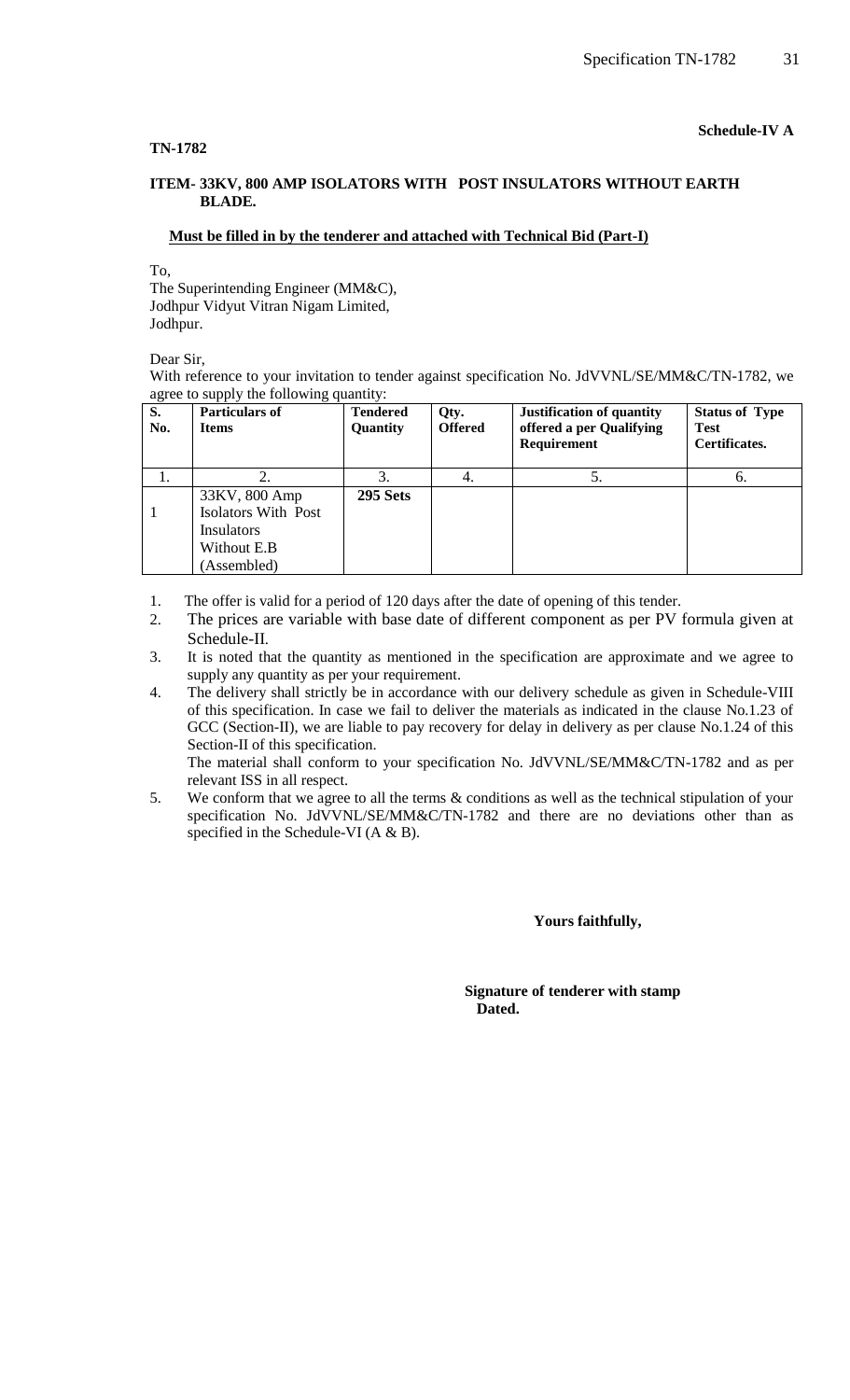**Schedule – V**

## **JODHPUR VIDYUT VITRAN NIGAM LIMITED**

## **A Govt. of Rajasthan Undertaking**

|  |  |  | Statement of guaranteed technical particulars and other performance data for supply of |  |  |
|--|--|--|----------------------------------------------------------------------------------------|--|--|
|  |  |  | (Name of material) against specification no.                                           |  |  |
|  |  |  |                                                                                        |  |  |
|  |  |  |                                                                                        |  |  |

S.No. Particulars of technical & other performance data guaranteed.

Certified that we agree to all the aforesaid technical particulars and other performance data except following:-

| S.No | Particulars of technical & other | Reasons for           |
|------|----------------------------------|-----------------------|
|      | Performance data                 | deviations/departure. |

 **(Signature)** Name & Designation with seal of the bidder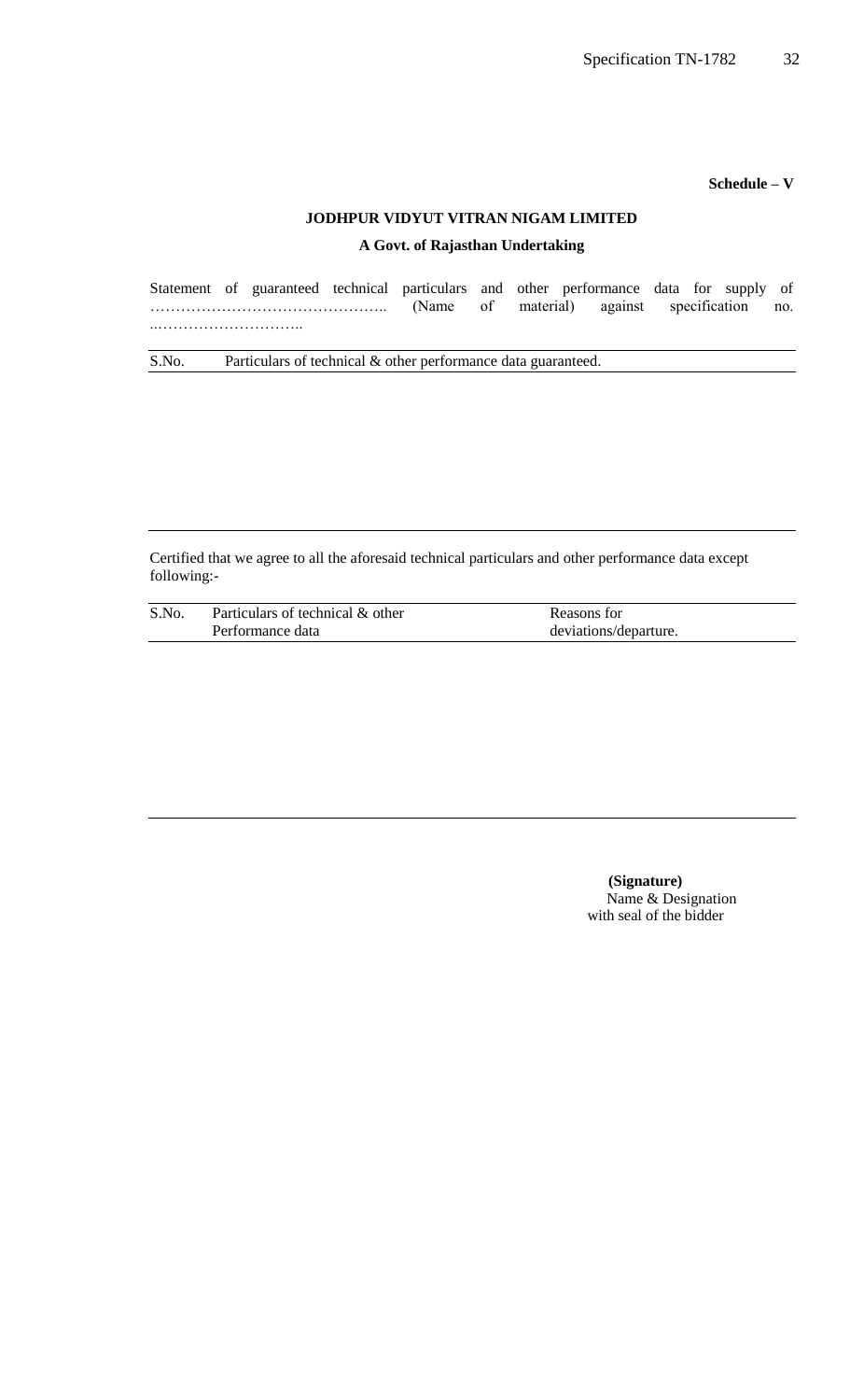## **SCHEDULE-V A**

## **GUARANTEED TECHNICAL PARTICULARS FOR 33KV, 800 AMP ISOLATORS WITH POST INSULATORS WITHOUT EARTH BLADE AGAINST TN-1782.**

| S.No.                   | <b>Particulars</b>                                                                      | <b>33KV ISOLATORS</b> |
|-------------------------|-----------------------------------------------------------------------------------------|-----------------------|
| $\mathbf{1}$            | Manufacturer's Type/Designation/Installation                                            |                       |
|                         |                                                                                         |                       |
| $\overline{2}$          | Manufacturer's Name and Country of                                                      |                       |
|                         | Manufacture                                                                             |                       |
|                         | a) Works Address                                                                        |                       |
| $\overline{\mathbf{3}}$ | b) GST No.                                                                              |                       |
|                         | Standard(s) according to which the isolators<br>are manufactured                        |                       |
| $\overline{\mathbf{4}}$ | Maximum design voltage at which the isolator                                            |                       |
|                         | can operate (kV)                                                                        |                       |
|                         |                                                                                         |                       |
| 5                       | Rated Requency (Hz)                                                                     |                       |
|                         |                                                                                         |                       |
| 6                       | Rated Voltage (KV)                                                                      |                       |
|                         |                                                                                         |                       |
| $\overline{7}$          | Max. current that can be safely interrupted by                                          |                       |
|                         | the isolator                                                                            |                       |
|                         | Inductive (A & % PF)<br>i)                                                              |                       |
|                         |                                                                                         |                       |
| 8                       | ii) Capacitive $(A & \mathcal{K} \mathcal{B} \mathsf{PF})$<br>Continuous current rating |                       |
|                         |                                                                                         |                       |
|                         | Nominal (Amps)<br>i)                                                                    |                       |
|                         | ii) Under site conditions (Amps)                                                        |                       |
|                         |                                                                                         |                       |
| 9                       | Rated short time withstand current                                                      |                       |
|                         | For 3 seconds (KA rms)<br>$\mathbf{i}$                                                  |                       |
|                         | ii) For 1 second (KA rms)                                                               |                       |
|                         |                                                                                         |                       |
|                         | iii) Rated peak withstand current (kAp)                                                 |                       |
| 10                      | Mile Volt drop test voltage between :                                                   |                       |
|                         | i) Contacts                                                                             |                       |
|                         | ii) Terminals of each phase                                                             |                       |
| 11                      | Current density at the minimum cross-section                                            |                       |
|                         | of:                                                                                     |                       |
|                         |                                                                                         |                       |
|                         | Moving blade (Amps/Sq.mm.)<br>a)                                                        |                       |
|                         |                                                                                         |                       |
|                         | Terminal pad (Amps/sq.mm.)<br>b)                                                        |                       |
|                         | Male Contacts (Amps/sq.mm.)<br>$\mathbf{c}$                                             |                       |
|                         | Female Contacts (Amps/sq.mm.)<br>$\rm d$                                                |                       |
|                         | Terminal Connector (Amp/sq.mm)<br>e)                                                    |                       |
| 12                      | Max. temp. rise of following current carrying                                           |                       |
|                         | parts when carrying rated current continuously                                          |                       |
|                         | (deg.C) over an ambient of 50 deg.C instead                                             |                       |
|                         | of 40 deg.C mentioned in relevant IS.                                                   |                       |
|                         | Moving blades<br>$\mathbf{i}$                                                           |                       |
|                         | ii) Contacts with silver plating                                                        |                       |
|                         | iii) Terminal pad.                                                                      |                       |
|                         | iv) Bi-metallic terminal connector                                                      |                       |
|                         | Springs<br>V)                                                                           |                       |

(Strike out which is not applicable)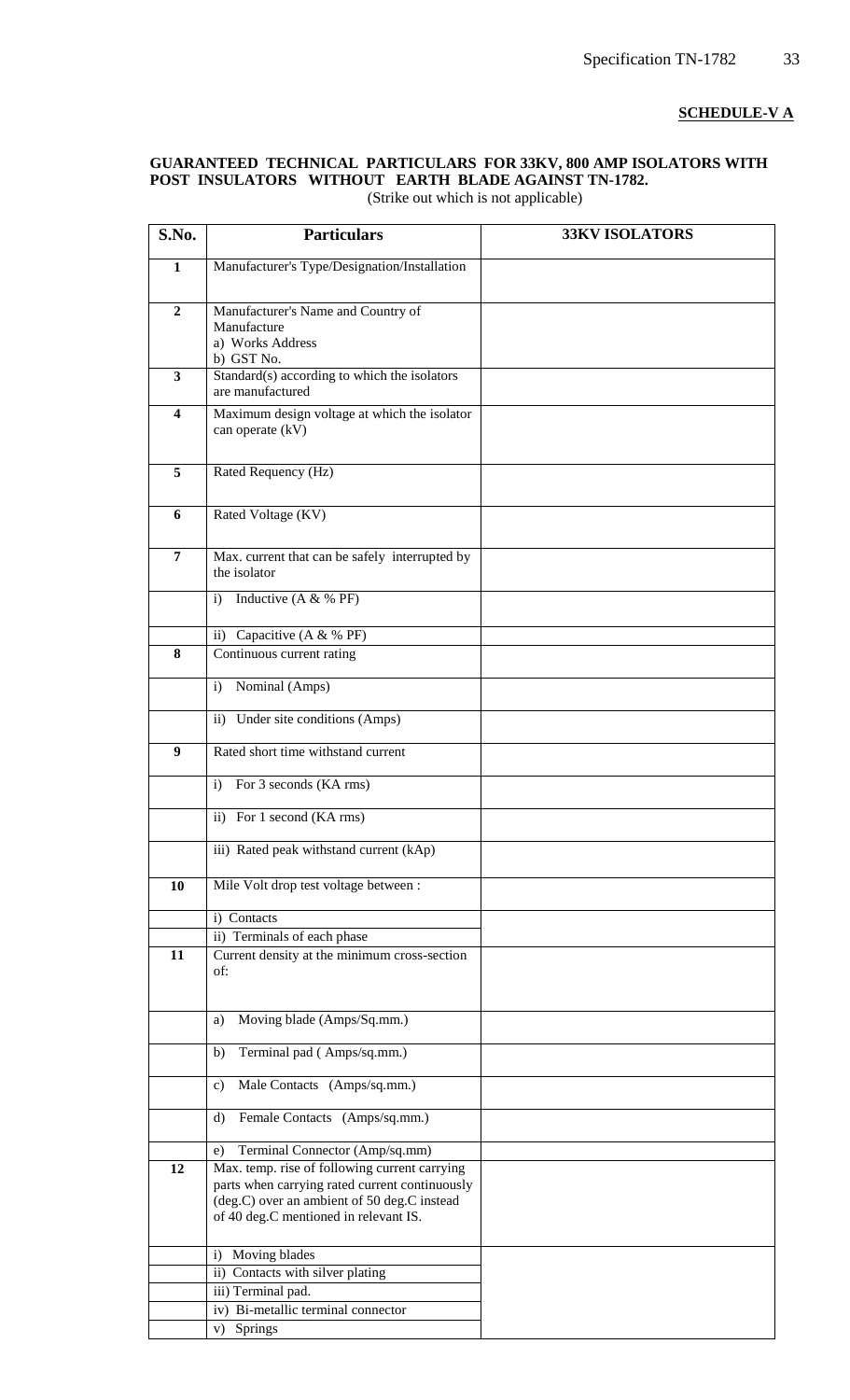| 13    | Class (outdoor or indoor)                                                           |                       |
|-------|-------------------------------------------------------------------------------------|-----------------------|
| S.No. | Particulars                                                                         | <b>33KV ISOLATORS</b> |
| 14    | Derating factor for specified site conditions                                       |                       |
| 15    | 15) Insulation levels                                                               |                       |
|       | i) Lightning Impulse withstand voltage (kV<br>peak)                                 |                       |
|       | a) Phases to Earth                                                                  |                       |
|       | b) Isolating Distance                                                               |                       |
|       | ii) Power frequency withstand voltage<br>(kVrms)                                    |                       |
|       | a) Phases to Earth                                                                  |                       |
|       | b) Isolating Distance                                                               |                       |
| 16    | Minimum clearance in air (mm):                                                      |                       |
|       | i) When switch is closed:                                                           |                       |
|       | a) Between adjacent poles of different phases<br>(centre to centre)                 |                       |
|       | b) Between live parts and earth                                                     |                       |
|       | ii) When switch is open:                                                            |                       |
|       | a) Between poles of same phase (centre to<br>centre)                                |                       |
|       | b) Between adjacent poles of different phases                                       |                       |
| 17    | (centre to centre)<br>Design and Construction                                       |                       |
|       | i) No. of insulators per pole                                                       |                       |
|       | ii) No. of breaks per pole                                                          |                       |
|       | iii) Type of closing/opening mechanism<br>(Horizontal/Vertical break straight etc.) |                       |
|       | iv) Contacts (Male):                                                                |                       |
|       | a) Material and grade                                                               |                       |
|       | b) Dimensions & Cross-sectional area in<br>sq.mm.                                   |                       |
|       | v) Contacts(Female)                                                                 |                       |
|       | a) Material and grade                                                               |                       |
|       | b) Dimensions & Cross-sectional area in                                             |                       |
|       | sq.mm.<br>vi) Moving Blades:                                                        |                       |
|       |                                                                                     |                       |
|       | a) Material and grade                                                               |                       |
|       | b) Dimensions & Cross-sectional area in<br>sq.mm.                                   |                       |
|       | vii) Terminal pad:                                                                  |                       |
|       | Material and grade<br>a)                                                            |                       |
|       | b) Dimensions & Cross-sectional area in<br>sq.mm.                                   |                       |
|       | viii)<br>Arching horns                                                              |                       |
|       | Material and grade<br>a)                                                            |                       |
|       | b) Dimensions $& Cross-sectional area in$<br>sq.mm.                                 |                       |
|       | ix Springs                                                                          |                       |
|       | Material and grade<br>a)                                                            |                       |
|       | Dimensions $& Cross-sectional area in$<br>b)<br>sq.mm.                              |                       |
|       |                                                                                     |                       |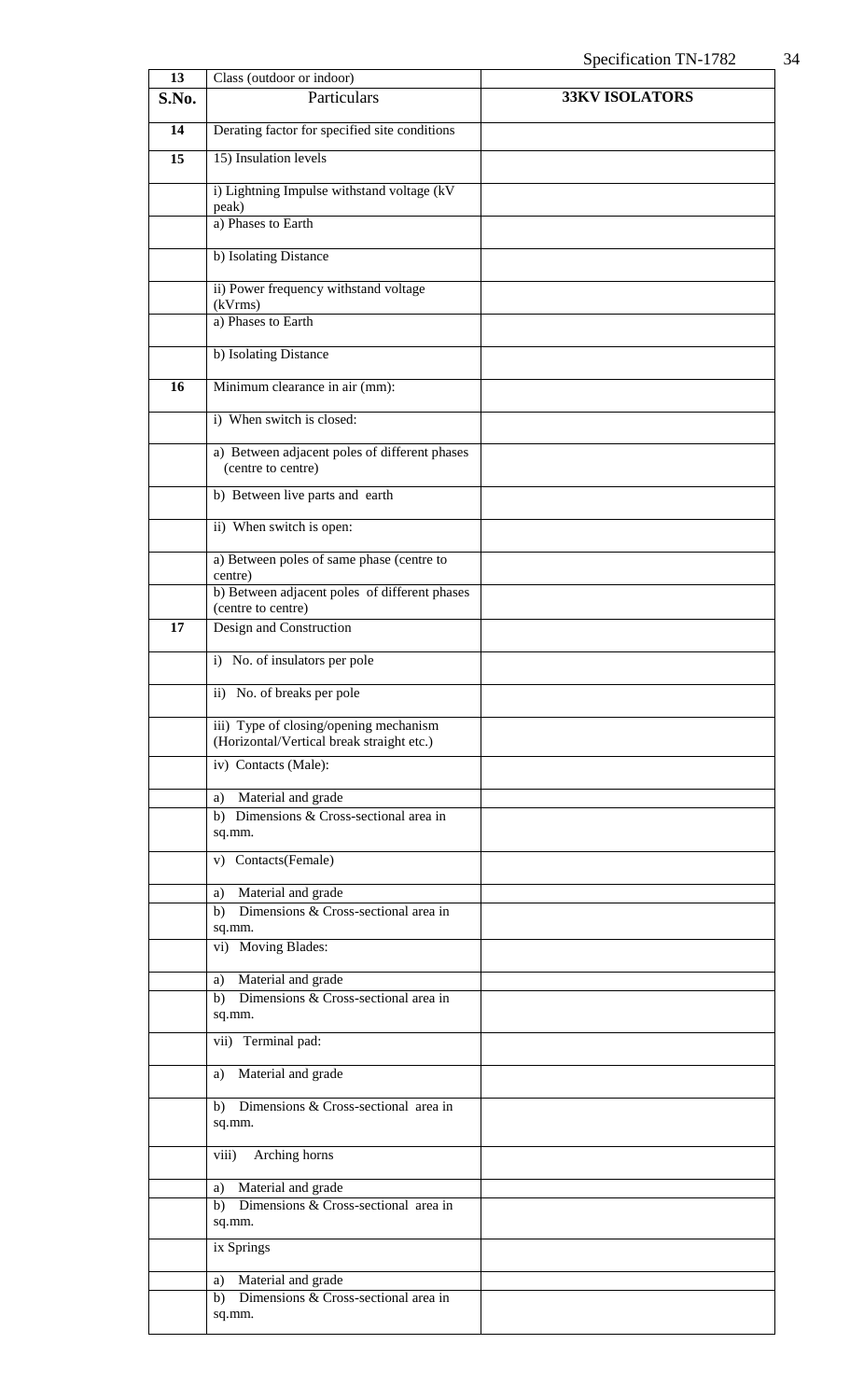# Specification TN-1782 35

| S.No. | Particulars                                                      | $\mathcal{L}$<br><b>33KV ISOLATORS</b> |
|-------|------------------------------------------------------------------|----------------------------------------|
|       | <b>Contact Support:</b><br>$\mathbf{x})$                         |                                        |
|       |                                                                  |                                        |
|       | Material, size and length of plate<br>a)                         |                                        |
|       | Material and size of plate<br>b)                                 |                                        |
|       | xi) Rain hood - Material grade and size                          |                                        |
|       | xii) Nuts and Bolts                                              |                                        |
|       | Size, material and grade in live parts<br>a)                     |                                        |
|       | Size, material and grade in other parts<br>b)                    |                                        |
|       | xiii) Insulator base plate                                       |                                        |
|       | Material and size & min. thickness of plate<br>below insulators. |                                        |
|       | Bearings:<br>xiv)                                                |                                        |
|       |                                                                  |                                        |
|       | Make, Type and No. of bearings<br>a)                             |                                        |
|       | for:                                                             |                                        |
|       | i) Rotating insulator base assembly                              |                                        |
|       | ii) Operating mechanism                                          |                                        |
|       | iii) Whether lubricating nipple is provided                      |                                        |
|       | Make, and size of bearing housing<br>b)                          |                                        |
|       | xv) Size of GI pipes (medium class) used<br>for :                |                                        |
|       | Down operating pipe (mm)<br>a)                                   |                                        |
|       | Connecting pipe for same phase (mm)<br>b)                        |                                        |
|       | Connecting Pipe for adjacent poles(mm)<br>c)                     |                                        |
|       | Tandem pipe<br>xvii)                                             |                                        |
|       | a) Size class and No. of pipes<br>b) Size of shackle, screw      |                                        |
|       | c) No. of bearings/bush and its material and<br>size.            |                                        |
|       |                                                                  |                                        |
|       | xvii) Type of interlock<br>xviii) Type of universal/swived joint |                                        |
|       | Between bearing and down pipe<br>a)                              |                                        |
|       | Between down pipe and operating<br>b)<br>mechanism               |                                        |
|       | xix) Insulators                                                  |                                        |
|       | a) Type.<br>b) No. of units per insulator                        |                                        |
|       | c) Rating of insulators(KV)                                      |                                        |
|       | d) Height of each insulator stack (mm)                           |                                        |
|       | e) Bolt circle diameter(mm)                                      |                                        |
|       | f) Tensile strength (kg).                                        |                                        |
|       | g) Compressive strength(Kg.)<br>h) Torsional strength (kg.m.)    |                                        |
|       | i) Cantilever strength upright                                   |                                        |
|       | j) Power frequency dry flash- over voltage                       |                                        |
|       | $(KV)$ rms.                                                      |                                        |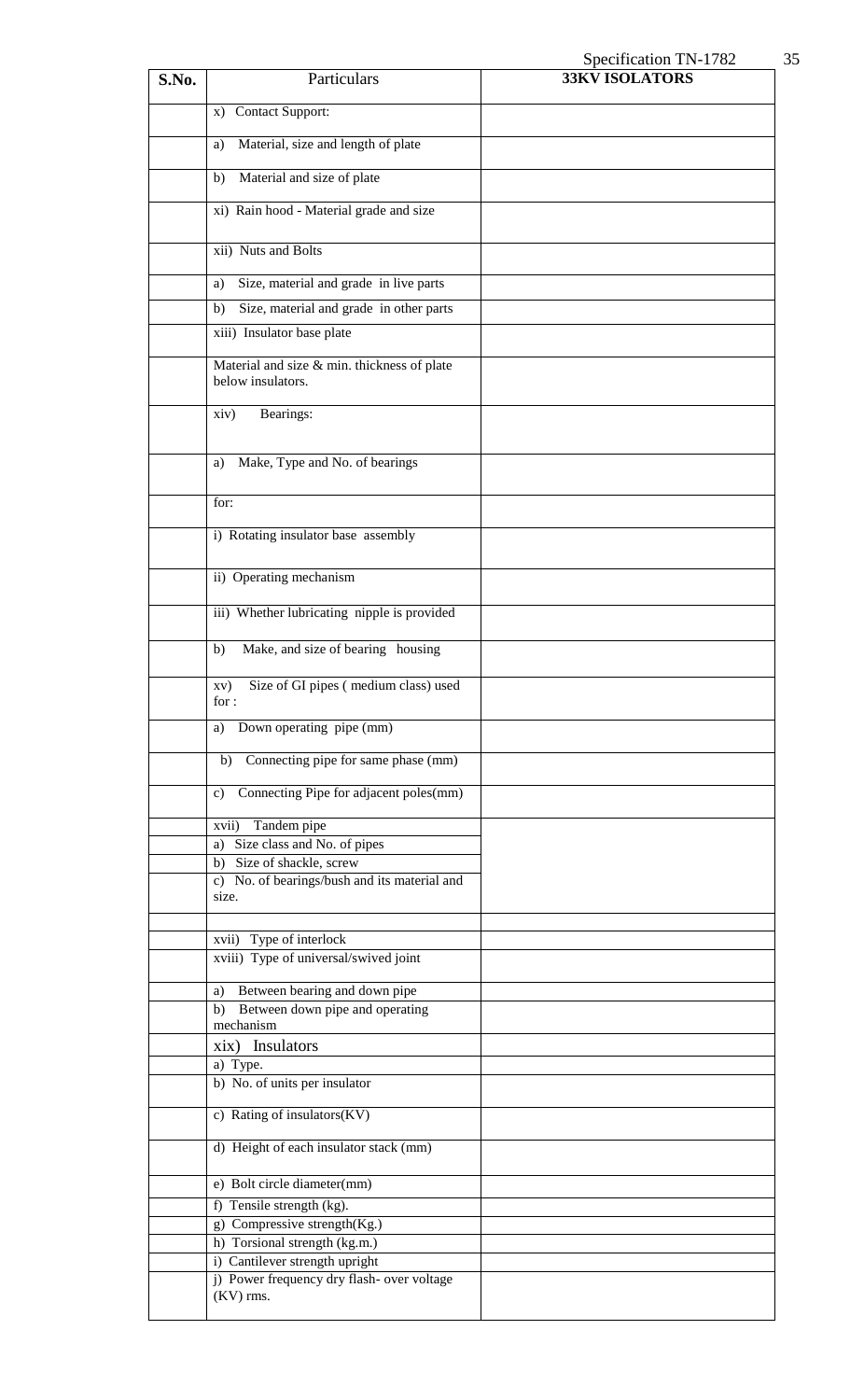# Specification TN-1782 36

| S.No. | Particulars                                                                       | <b>33KV ISOLATORS</b> |
|-------|-----------------------------------------------------------------------------------|-----------------------|
|       | k) Power frequency wet flash-over<br>voltage(KV) rms.                             |                       |
|       | 1) Impulse flash-over voltage(positive wave)<br>(KV) peak.                        |                       |
|       | m) Impulse withstand voltage (kv) peak                                            |                       |
|       | n) Power frequency puncture voltage (KV)<br>rms.                                  |                       |
|       | o) Visual discharge voltage level (KV) rms.                                       |                       |
|       | p) Creepage distance : Total(mm)                                                  |                       |
|       | q) Dry arcing distance (mm)<br>xx) Base:                                          |                       |
|       | Size , Nos. & length of steel sections<br>a)<br>used                              |                       |
|       | Overall size(mm)<br>b)                                                            |                       |
|       | Total weight (Kgs)<br>$\mathbf{c})$                                               |                       |
|       | xxi) Terminal Connectors:                                                         |                       |
|       | Clamp Body:<br>a)                                                                 |                       |
|       | Alloy Composition<br>i)                                                           |                       |
|       | ii) Plating if any                                                                |                       |
|       | iii) Dimension                                                                    |                       |
|       | Bolts and nuts size<br>b)                                                         |                       |
|       | i) Alloy composition                                                              |                       |
|       | ii) Tensile strength                                                              |                       |
|       | Type of washers used<br>c)                                                        |                       |
|       | Materials of braids<br>d)                                                         |                       |
|       | Temperature rise when carrying rated<br>e)<br>current at 50 deg.C ambient (deg.C) |                       |
|       | Weight of each type of clamp (Kg.)<br>f)                                          |                       |
| 18    | Mass of isolator hardware in Kg.                                                  |                       |
|       | A) Without earth blade                                                            |                       |
| 19    | Type of contacts                                                                  |                       |
| 20    | Nuts & Bolts                                                                      |                       |
|       | a) Size, material $\&$ grade in live parts                                        |                       |
|       | b) Terminal connectors.                                                           |                       |
|       | c) Other parts.                                                                   |                       |
| 21    | Locking arrangement of Isolators and earth<br>switch operating mechanism          |                       |
| 22    | Whether isolator hardware is complete with<br>allaccessories                      |                       |
| 23    | Details of type test reports furnished:                                           |                       |
|       | item IS: Type test Testing                                                        |                       |
|       | Report No. authority & date                                                       |                       |
|       | i) Isolator                                                                       |                       |
|       | ii) Terminal connector                                                            |                       |
|       | iii) Degree of protection                                                         |                       |
| 24    | List of brought out items                                                         |                       |
| 25.   | List of drawing furnished                                                         |                       |
| 26.   | Marking                                                                           |                       |
|       |                                                                                   |                       |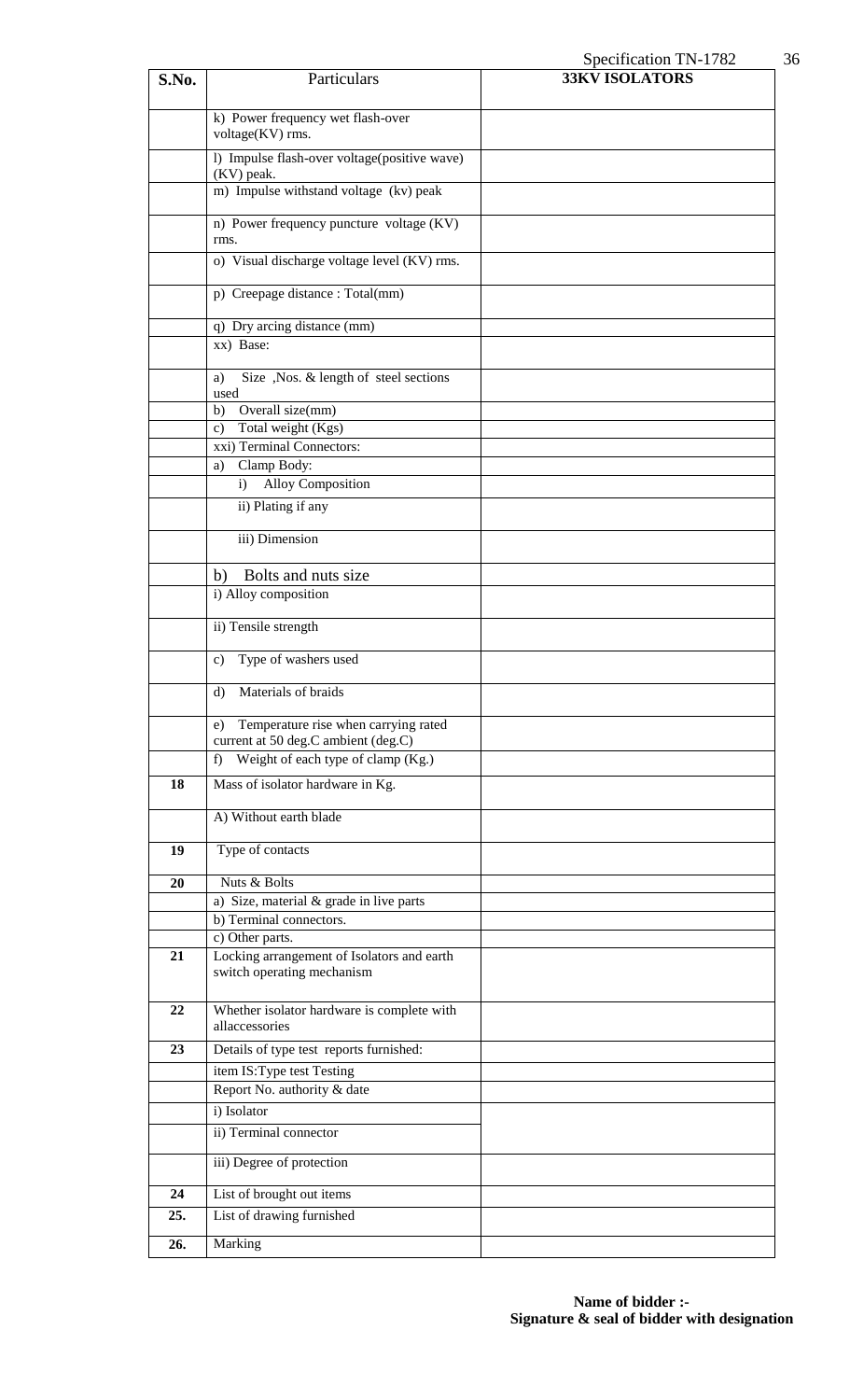**Schedule – VI (A)**

## **JODHPUR VIDYUT VITRAN NIGAM LIMITED**

## **A Govt. of Rajasthan Undertaking**

## **DEPARTURE/DEVIATION FROM TECHNICAL SPECIFICATION**

The bidder shall state under this schedule the departure from the Purchaser's specification in respect of technical is as under:-

S.No. Main Deviations from Technical Specification.

Certified that we agree to all the technical specification of the NIT except for the deviation to the extent indicated above.

> **(Signature)** Name & Designation with seal of the bidder.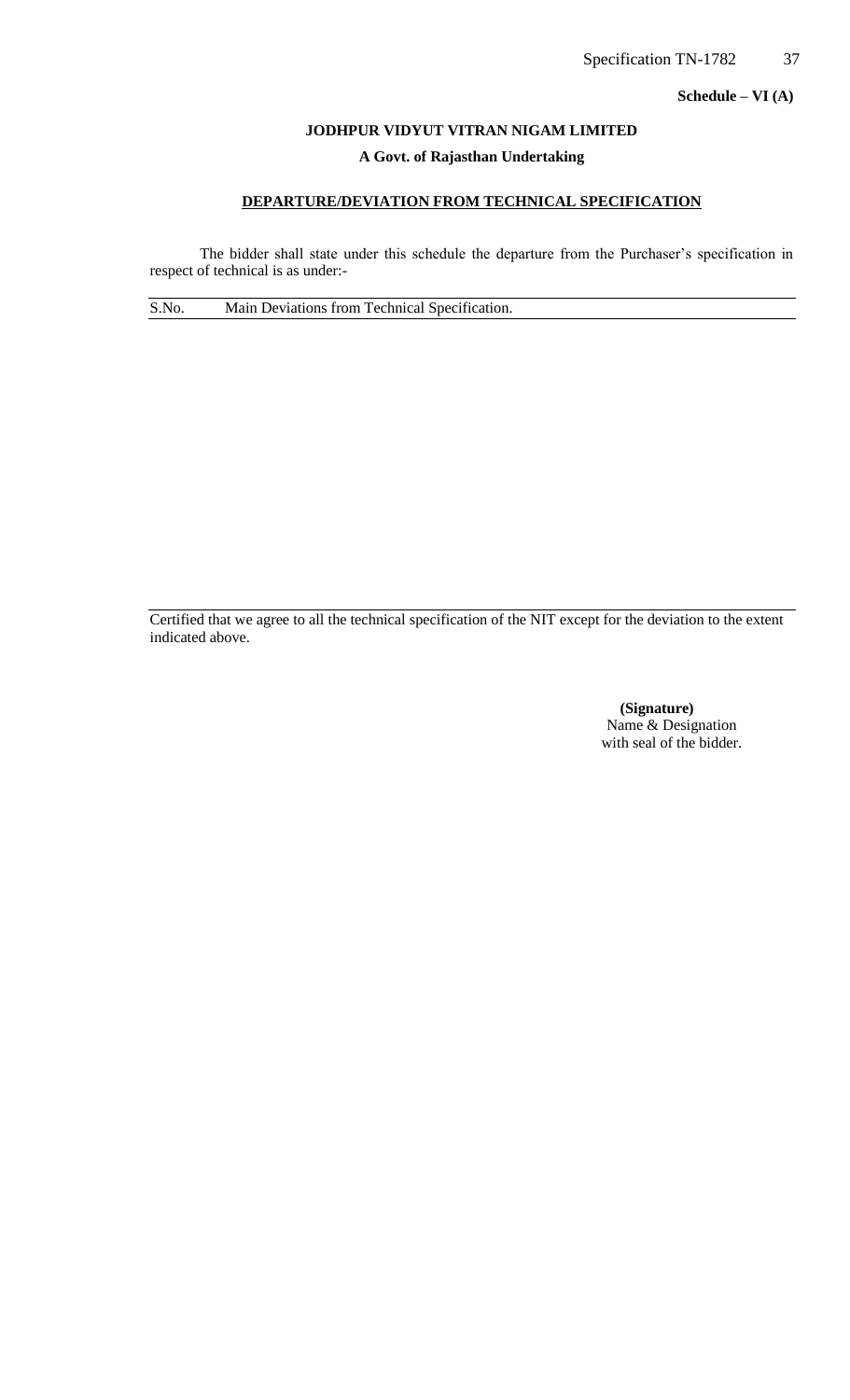**Schedule – VI (B)**

## **JODHPUR VIDYUT VITRAN NIGAM LIMITED**

#### **A Govt. of Rajasthan Undertaking**

# **DEPARTURE FROM COMMERCIAL TERMS & CONDITIONS OF THE SPECIFICATION**

The bidder shall state under this schedule the departure from the Purchaser's specification in respect of Commercial terms & conditions:-

S.No. Main Deviations from Specification.

Certified that we agree to all the commercial terms & conditions as laid down in General Conditions of Contract to the specification except for the deviation to the extent indicated above.

> **(Signature)** Name & Designation with seal of the bidder.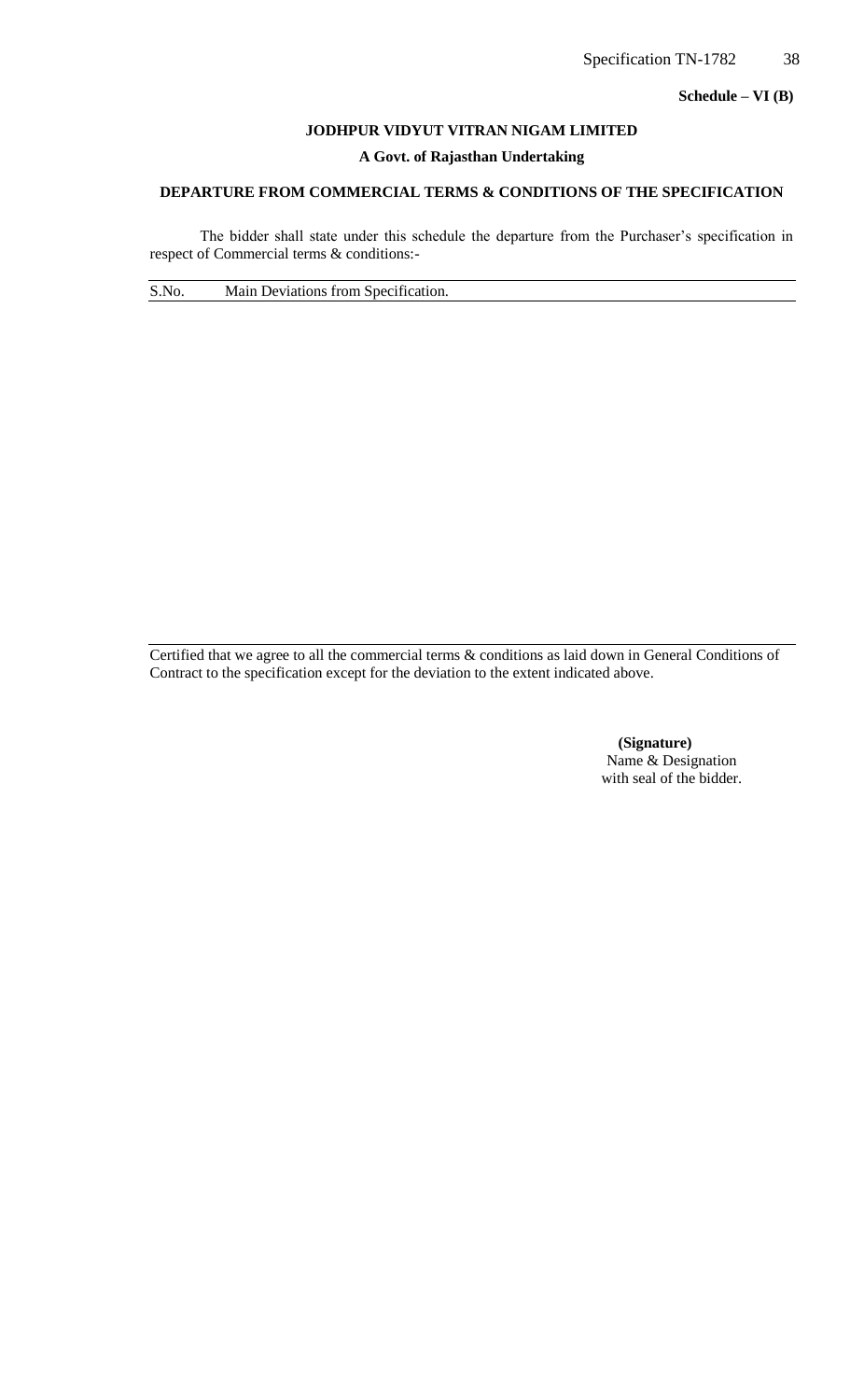## **Schedule – VII**

#### **JODHPUR VIDYUT VITRAN NIGAM LIMITED**

#### **A Govt. of Rajasthan Undertaking LIST OF PAST SUPPLIES**

The bidder shall state under this schedule whether material and equipments, similar to those offered in the tender have been previously supplied by him. A list shall be given of such orders executed by him together with information regarding the names of purchasing organizations, quantities supplied and when the supplies were effected. This list should be in form given below:-

| S.No. | Detailed particulars | Oty in | Order No. | Name & details          | Date of    |
|-------|----------------------|--------|-----------|-------------------------|------------|
|       | of items supplied    | Sets   | & Date    | of purchasing authority | Completion |
|       |                      |        |           |                         |            |

| If executed partially<br>mentioned | whether still<br>to be executed | Delivery<br>stipulated in | Remarks to be |
|------------------------------------|---------------------------------|---------------------------|---------------|
| (Qty. in Sets)                     |                                 | order                     |               |
|                                    |                                 |                           |               |

**Note:** Separate schedules are to be furnished by the bidder for past supply to the JdVVNL, Jodhpur, other State Electricity Boards and other Departments /Organisations.

> **( Signature)** Name & Designation with seal of the bidder.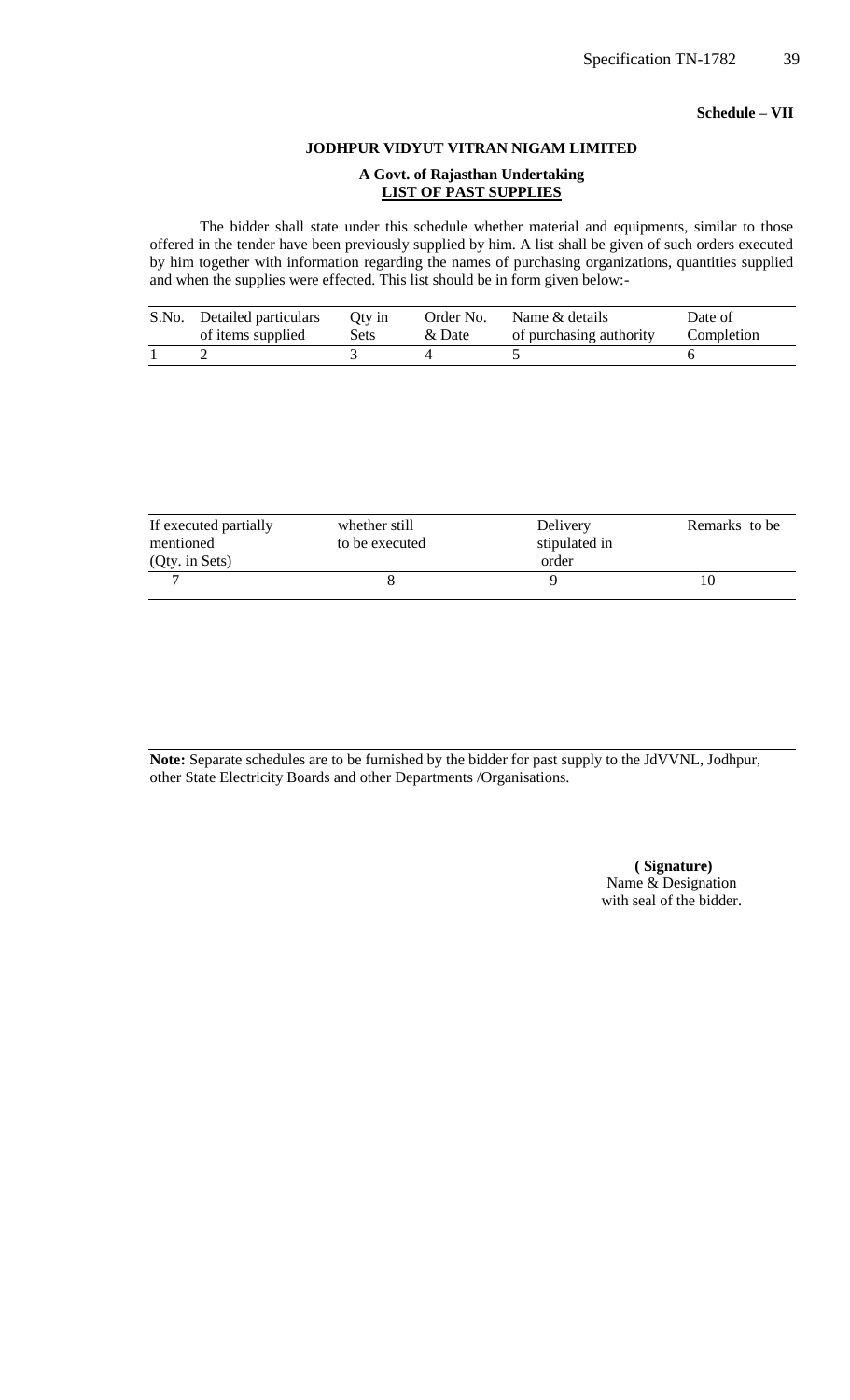#### **TN-1782 Schedule-VII-A**

# **TO WHOMSOEVER IT MAY CONCERN**

This is to certify that M/s.\_\_\_\_\_\_\_\_\_\_\_\_\_\_\_\_\_\_\_\_\_\_\_\_\_\_\_\_\_\_\_\_\_\_(Complete with address) have manufactured and supplied the goods/ equipments/ material during the following financial year(s) to the Electrical Utilities/ Government Departments/ Discoms/ SEBs as detailed out below:

| S.<br>N<br>$\Omega$ | Financial<br>in<br>year<br>which | Detailed<br>particula<br>of<br>rs | Name $\&$<br>particular<br>of<br>S | Order No. &<br>Date against<br>which | Un<br>it | Ordered |                    | Actual<br>Supplied<br>to | Up             | Remarks |
|---------------------|----------------------------------|-----------------------------------|------------------------------------|--------------------------------------|----------|---------|--------------------|--------------------------|----------------|---------|
|                     | material<br>supplied             | item(s)<br>supplied               | purchasin<br>g<br>authority        | item(s)<br>supplied                  |          | Qt      | Valu<br>e<br>(Rs.) | Qt                       | Value<br>(Rs.) |         |
|                     |                                  |                                   |                                    |                                      |          |         |                    |                          |                |         |
|                     |                                  |                                   |                                    |                                      |          |         |                    |                          |                |         |

Signature Signature  $\&$  Seal of C.A.

Name & Designation Name:<br>
With Seal of the Bidder Address With Seal of the Bidder Date\_\_\_\_\_\_\_\_\_\_\_\_\_\_\_ Membership No. Place\_\_\_\_\_\_\_\_\_\_\_\_\_\_ UDIN NO.

The above particulars are true and correct based on explanations, records and books of accounts produced before us. Further the above certificate issued on the request of the company.

CA Firm(

**Note:-The CA Certificate should be furnished on the letter head of CA and must be signed by the bidder and C.A. firm. The details i.e. address of C.A. & membership No. shall clearly be mentioned on C.A. certificate. In case C.A. certificate is not signed by the bidder/furnished without membership No. & address of C.A. then same may not be considered for which responsibility rests with the bidder.**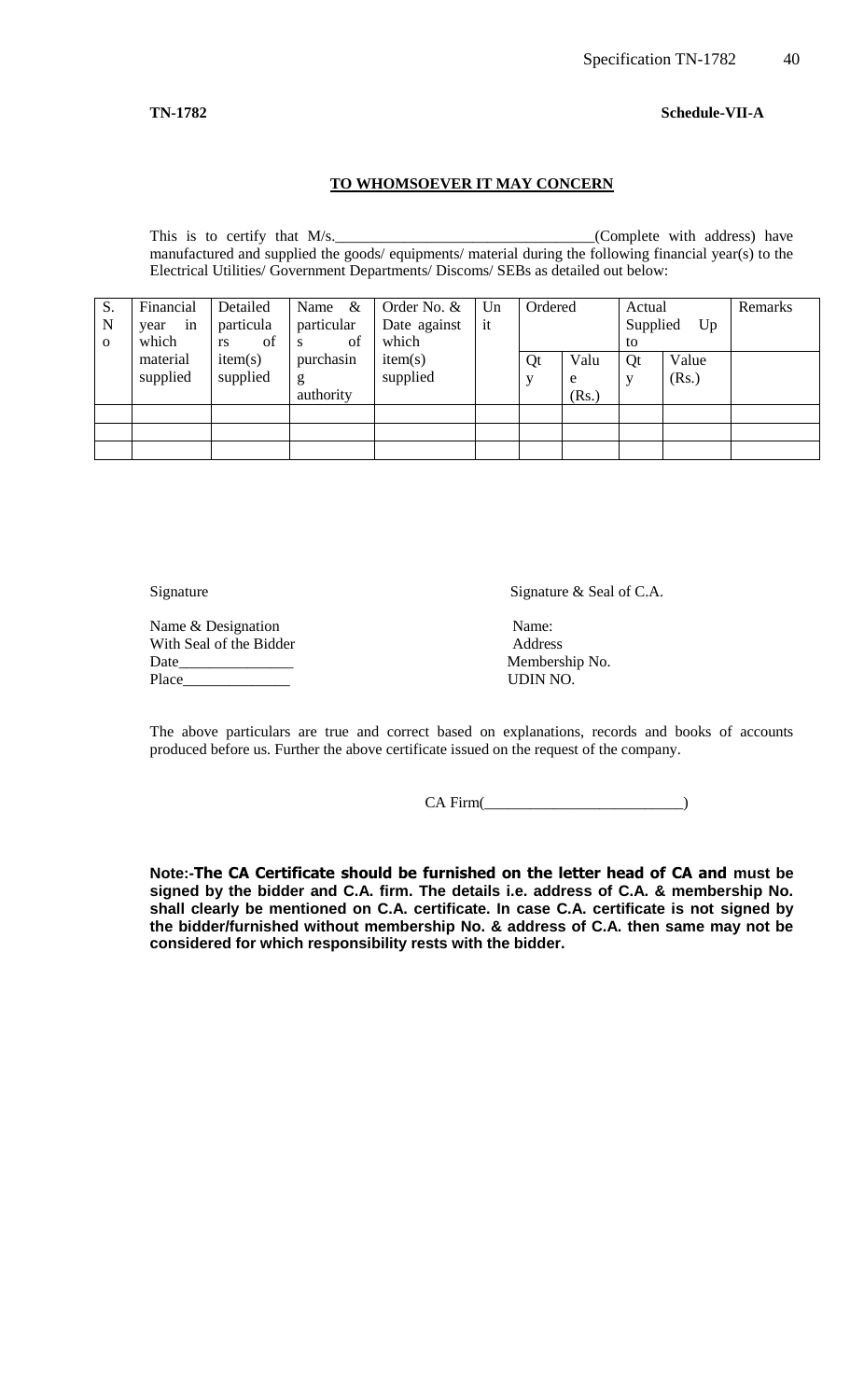**Schedule-VII B**

## **UNDERTAKING FOR CA CERTIFICATE (TO BE FURNISHED ON NON-JUDICIAL STAMP WORTH Rs.100/- & DULY NOTARIZED)**

I/WE UNDERTAKE THAT THE CA CERTIFICATE SUBMITTED AS PER THE REQUIREMENT OF PRE-QUALIFICATION REQUIREMENTS, FOR ADJUDGING THE PAST SUPPLIES ,UNDER THE SUBJECT TENDER, TN-\_**\_\_\_\_\_\_\_\_\_\_\_** , IS CORRECT AND I, UNDERSIGNED WILL BE SOLELY RESPONSIBLE FOR ANY DEVAITION/ DISCREPANCY/ IN-CORRECT INFORMATION , IF EVER NOTICED IN THE CA CERTIFICATE.

FURHER, IN CASE, IF ANY DEVAITION/DISCREPANCY/IN-CORRECT INFORMATION IS NOTICED IN THE CA CERTIFICATE FURNISHED WITH THE BID, AT ANY STAGE DURING PROCESSING/ CURRENCY OF TENDER, DISCOM CAN TAKE THE ACTION AGAINST THE FIRM  ${\sf M/s}$  , and the set of the set of the set of the set of the set of the set of the set of the set of the set of the set of the set of the set of the set of the set of the set of the set of the set of the set of the set o

\_\_\_\_\_\_\_\_\_\_\_\_\_\_\_\_\_\_\_\_\_\_\_\_\_\_\_\_\_\_\_\_\_\_\_\_\_\_\_\_\_\_\_\_\_\_\_\_\_\_\_\_AS PER THE RULES & REGULATIONS.

 **(SIGNATURE)** NAME & DESIGNATION WITH SEAL OF THE BIDDER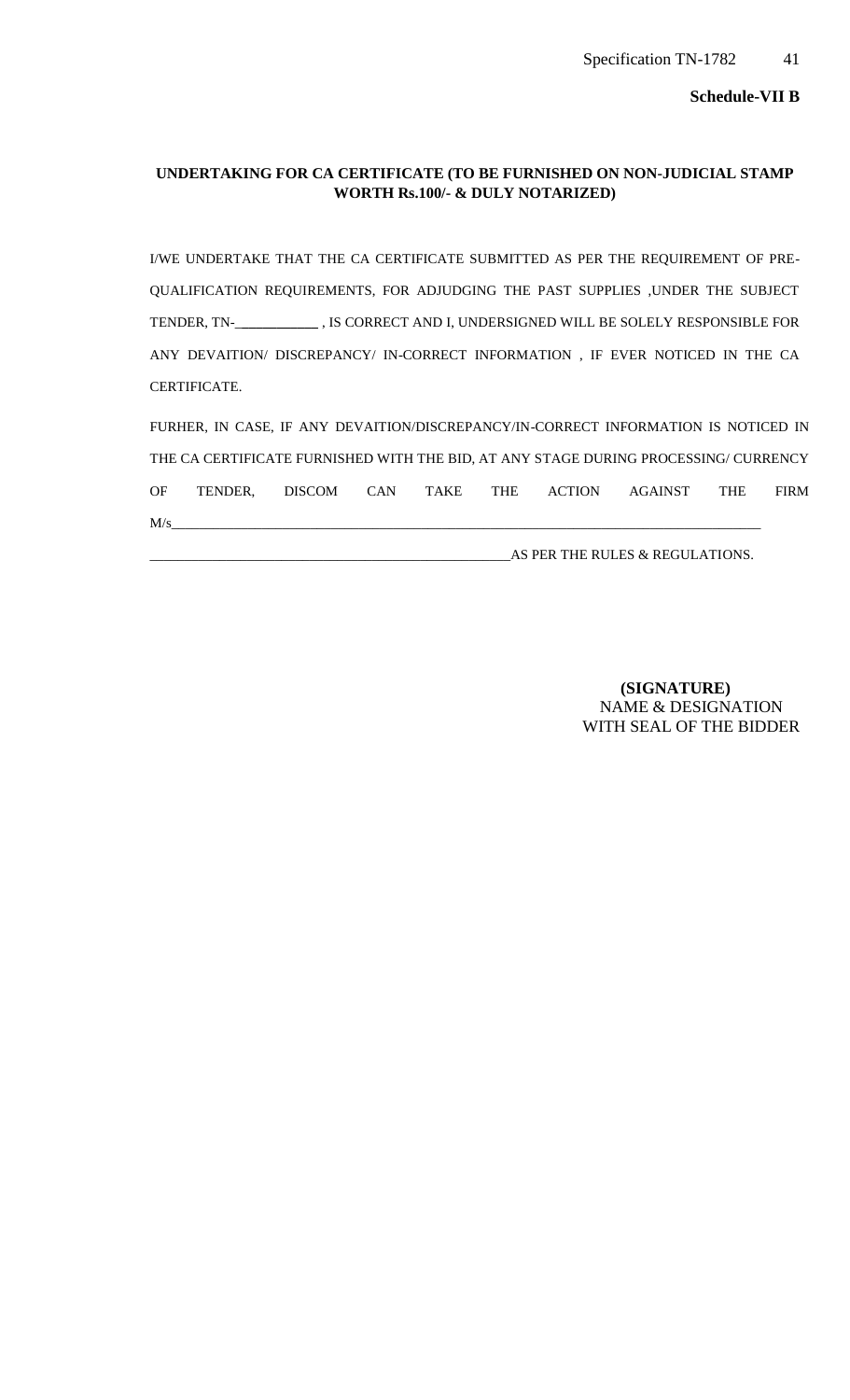#### **Schedule – VIII**

# **JODHPUR VIDYUT VITRAN NIGAM LIMITED A Govt. of Rajasthan Undertaking**

## DELIVERY SCHEDULE

## PART-A

The delivery schedule of the material by the Purchase Officer is as mentioned hereunder:-

| S.No. | <b>Particular of material</b>                                           | <b>Commenceme</b><br>nt period                   | Rate of supply per<br>month | Period<br>for<br>of<br>completion<br>delivery of entire<br>material |
|-------|-------------------------------------------------------------------------|--------------------------------------------------|-----------------------------|---------------------------------------------------------------------|
|       | 33 KV 800 Amp.<br><b>Isolators With Post</b><br>Insulators Without E.B. | 30 days after<br>receipt of<br>Purchase<br>order |                             | Five months<br>after<br>commencement<br>Period                      |

#### PART-B

In case bidder deviates from the delivery schedule mentioned by the purchaser in Part-A then the delivery schedule shall be indicated/mentioned by the bidder as under:-

| S.No | <b>Particular of material</b> | Commenceme<br>nt period | Rate of<br>supply<br>per month | <b>Period</b><br>for<br>completion<br><b>of</b><br>delivery of entire<br>material |
|------|-------------------------------|-------------------------|--------------------------------|-----------------------------------------------------------------------------------|
|      |                               |                         |                                |                                                                                   |

**Note:** 1. During the commencement period the process of model assembly and submission of B.O.M. for approval shall be got completed.

2. During the commencement period the contractual formalities shall be got completed.

 **(Signature)** Name & Designation with seal of the bidder.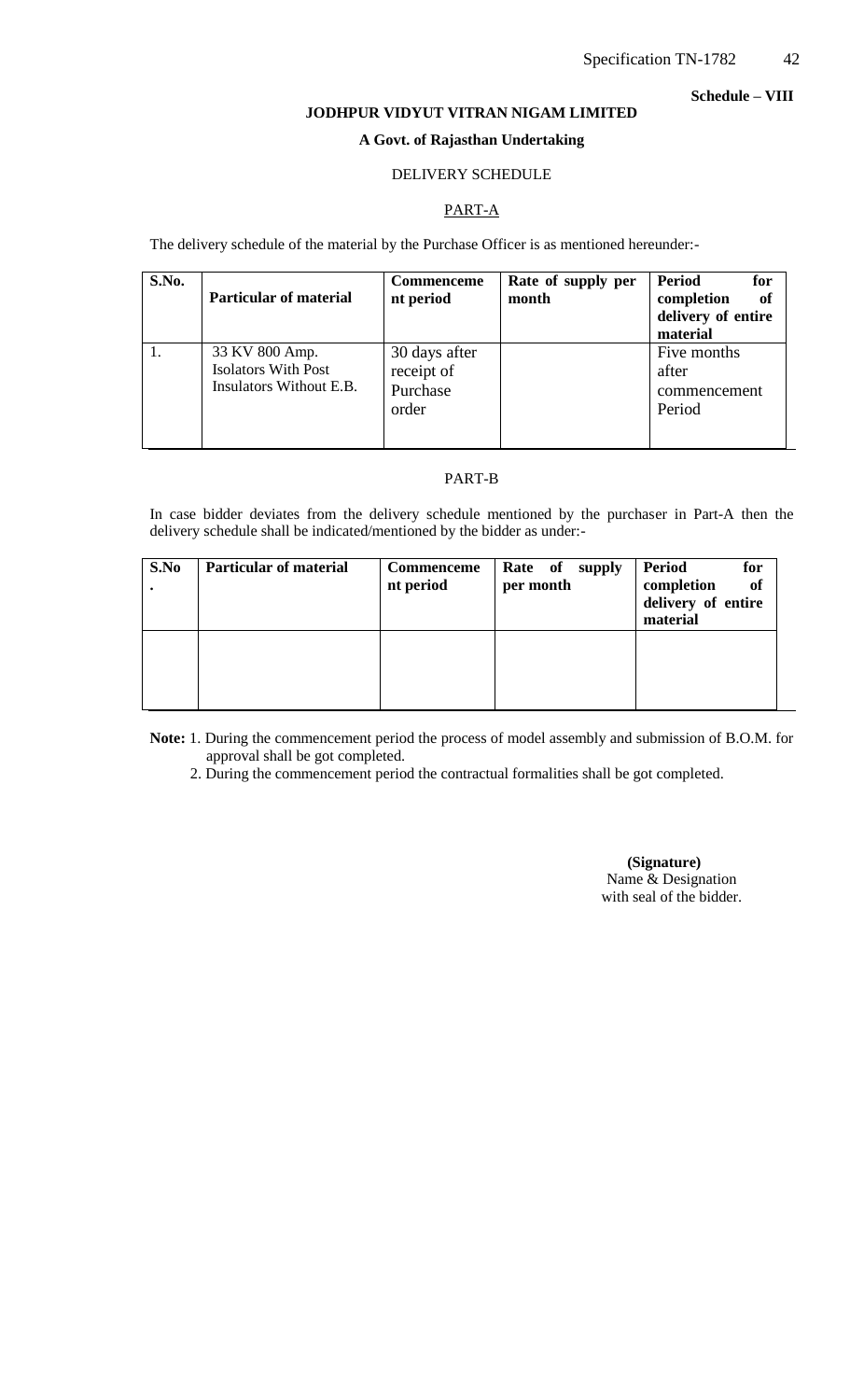**Schedule – IX**

#### **JODHPUR VIDYUT VITRAN NIGAM LIMITED**

#### **A Govt. of Rajasthan Undertaking**

List of Equipments and Technical Hands Available with the Firm

(To be filled in by the bidders & enclosed with the bid)

Manufacturers and / or their authorized agents who are quoting against this bid are requested to furnish the following information along-with the bid. The Purchaser will have the discretion to ignore the bid without the under noted particulars and/or ignore the bid particulars.

- 1. Name and Address of Manufacturer.
- 2. Place where works exist.
- 3. GSTIN
- 4. Details of machinery particularly with B.H.P. of each item installed.
- 5. Details of staff employed in the works.
- 6. Date when started the manufacturing of item under reference.
- 7. List of items manufactured.
- 8. Literature and drawings of items manufactured showing their description, size, design and other important technical particulars.
- 9. Details of order so far, executed along with the names of organization to whom supplied.
- 10. Manufacturing capacity.
- 11. Is the workshop open for inspection by the representative of the board, if required?
- 12. Statement of financial resources and Banking Reference along with Balance-Sheet for previous two years.
- 13. Testing facilities available for the manufactured articles in the testing laboratory of works.
- 14. Whether the Firm is a small/medium/large scale industry.
- 15. Registration No. with :
	- i. Small Scale, National/State.
	- ii. DGTD
	- iii. State Industries Department.

 **(Signature)** Name & Designation with seal of the bidder.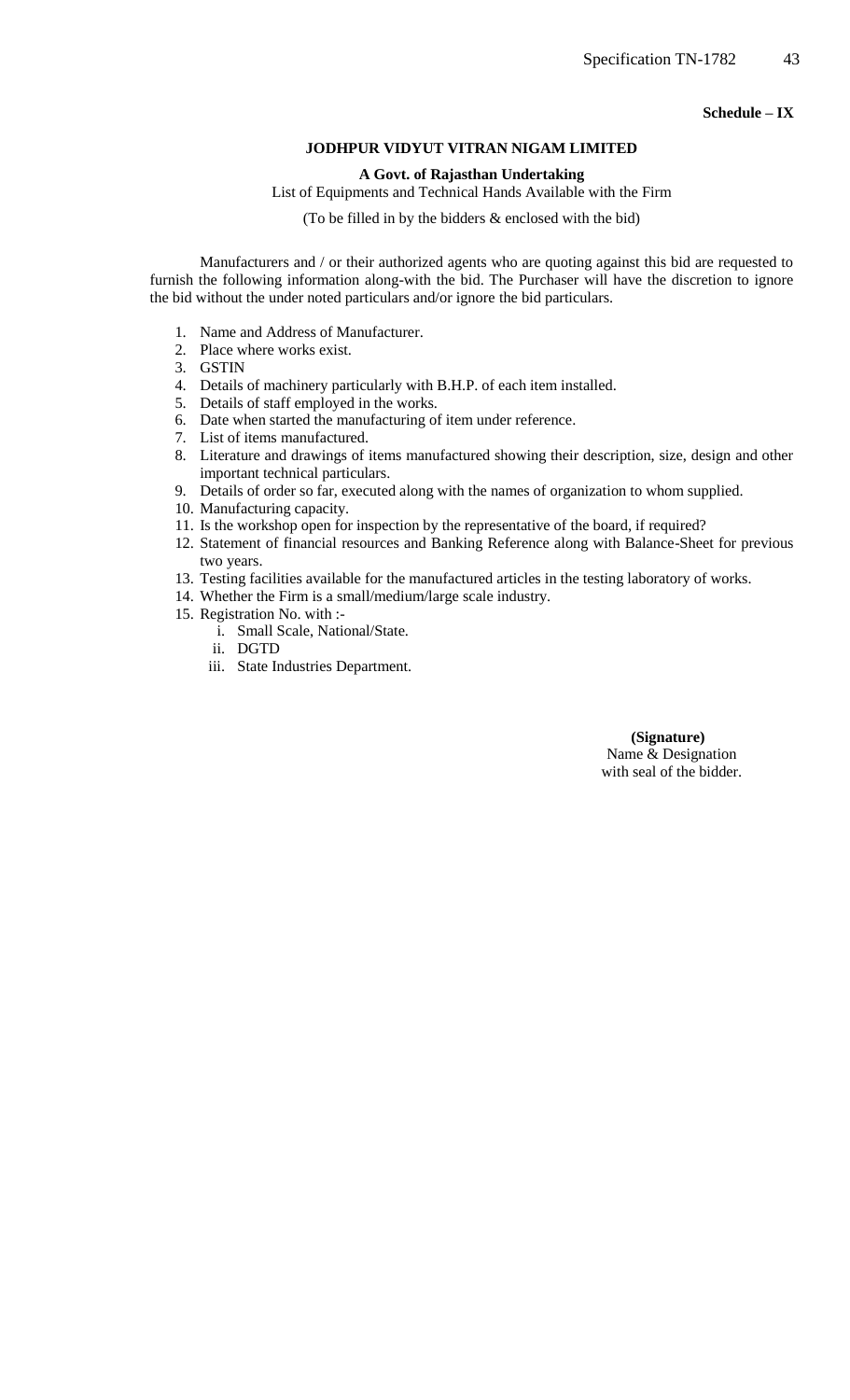#### **Schedule - X**

#### **GENERAL PARTICULARS ABOUT THE TENDER IN BRIEF**

## **JODHPUR VIDYUT VITRAN NIGAM LIMITED OFFICE OF THE SUPERINTENDING ENGINEER (MM&C) NEW POWER HOUSE INDUSTRIAL AREA, JODHPUR. TELEPHONE: 0291-2742223 / FAX:- 0291-2746539**

#### **BID DOCUMENTS FOR PURCHASE OF 33 KV, 800 AMP. ISOLATORS WITH POST INSULATORS WITHOUT EARTH BLADE SPECIFICATION No. JdVVNL/SE/MM&C/ TN-1782**

| A.        | NIT No.                          | TN-1782                                                                                                                                      |
|-----------|----------------------------------|----------------------------------------------------------------------------------------------------------------------------------------------|
| <b>B.</b> | Last date for receipt of tenders | 26.04.2022 upto 12:00 PM                                                                                                                     |
| C.        | Date & time of tender opening    | 26.04.2022 At 3:00 PM                                                                                                                        |
| D.        | Cost of Specification            | Rs. 2,950.00 (Two Thousand Nine Hundred & Fifty only)<br>For MSME of Rajasthan: Rs. 1,475 (One Thousand Four<br>Hundred & Seventy Five only) |
| E.        | Processing of RISL               | Rs. 1,000.00 per set (One Thousand only)                                                                                                     |
| F.        | Bid security                     | General Bidder: Rs. 1,49,813.00<br>Sick Unit of Rajasthan: Rs. 74,906.00<br>SSI unit of Rajasthan: Rs. 37,453.00*                            |
| G.        | Validity                         | 120 days from the next date of opening of techno-<br>commercial bid.                                                                         |
| $\bf H$   | Base date                        | 01.03.2022                                                                                                                                   |

**\*In case SSI unit of Rajasthan quotes the less than the tendered quantity , then they are required to furnish Bid security @ 0.5% of the value of the quantity offered by them, failing which bid shall be considered nonresponsive.**

**The micro , small & Medium Scale Industries of Rajasthan and sick Industries , other than Small Scale Industries , whose cases are pending before the Board of Industrial and Financial Reconstruction (BIFR) shall furnish self attestdocumentary evidence duly attested by notary to claim the above.**

- 1. The bids not accompanied with qualification requirement , technical requirement indicated in the specification and other requirement given here under will be considered as incomplete offer and sufficient grounds for offer to be passed over:
- i) Capacity, capability and competency proofing documents. a) Capacity /orders of similar and higher rating of tendered equipment booked as on date of biding with type and rating and construction details of equipment for which order received be indicated.

 b) Copy of purchase orders of Erstwhile RSEB /SEB`S / Electric Utilities / Govt. Departments / Discoms for similar or higher rating equipment latest executed.

- ii) Year wise past experience for last 5 years of similar or higher rating of tendered equipment.
- iii) The details of testing facilities available at the works and copies of latest type test certificates, carried out on similar ITEM.
- iv) Quality assurance plan.
- v) Complete guaranteed technical particulars, out lines and general arrangement drawings along with Bill of Material.
- 2. Bids without Section-I, II, III & Schedules (I to X) shall be rejected.
- 3. Bids shall be furnished in single copy.
- 4. JdVVNL has the right to reject any offer on the basis of track record of poor performance in execution of previous order / equipment supplied /after sales service while evaluating the Techno-Commercial bid.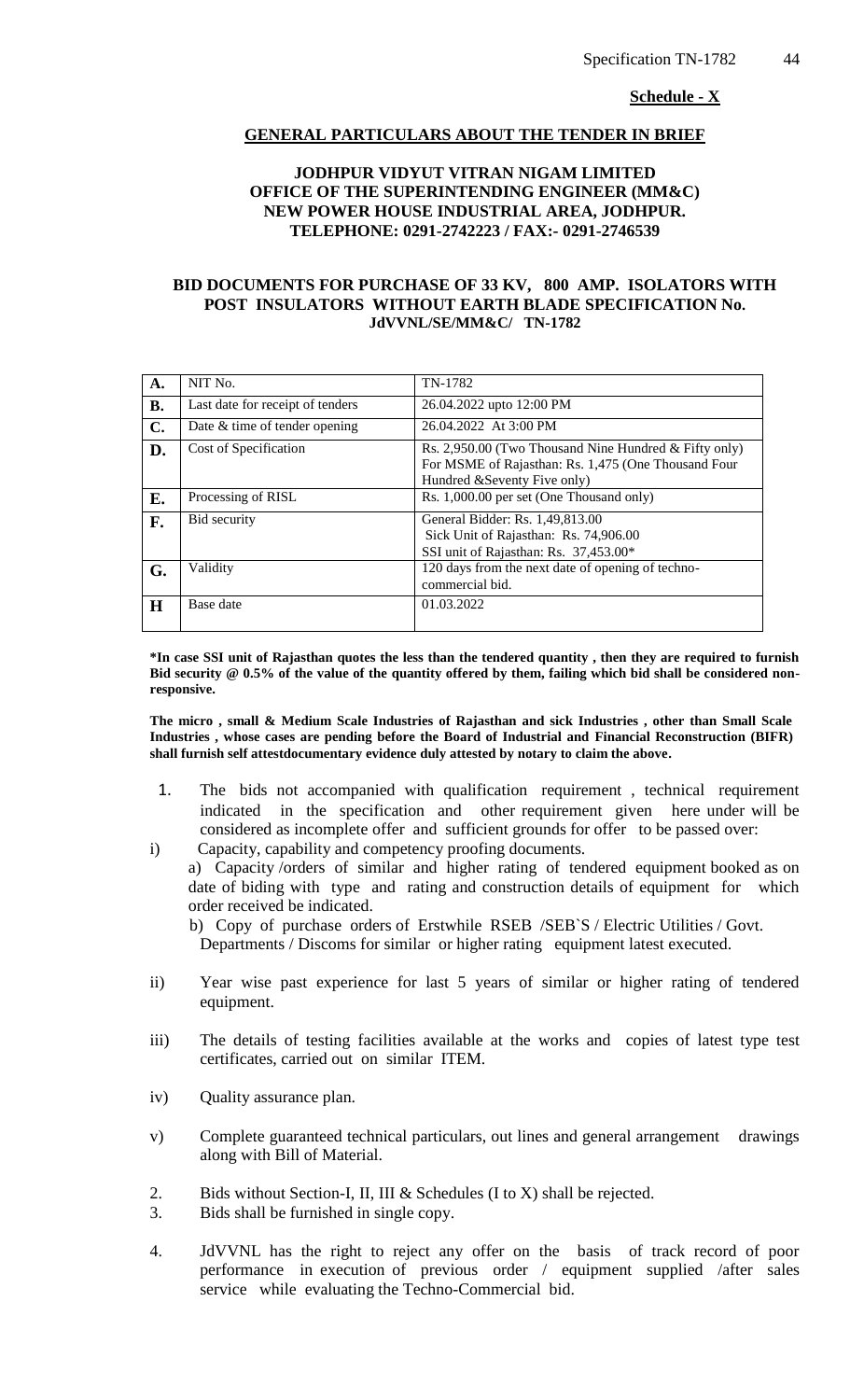- 5. JdVVNL reserves the right to accept minor deviations in standard terms and conditions and also in technical and constructional features as specified in the technical specification (Section-III).
- 6. Deviation of any kind shall not be quoted in BOQ (Bill of quantity) , if found quoted, the same shall be ignored.
- 7. The following facilities are to be provided by the supplier at his own cost to the inspecting officer of Nigam (JdVVNL).
- i) Suitable accommodation.
- ii) Local conveyance between arrival point, place of stay, works and departure point.

iii) The supplier shall assist in arranging return ticket and reservation on the request of the inspecting officer for which the payment shall be made by the inspecting officer. In case of joint inspection, single or shared double room accommodation shall be provided.

> **(Signature)** Name & Designation with seal of the bidder

> > .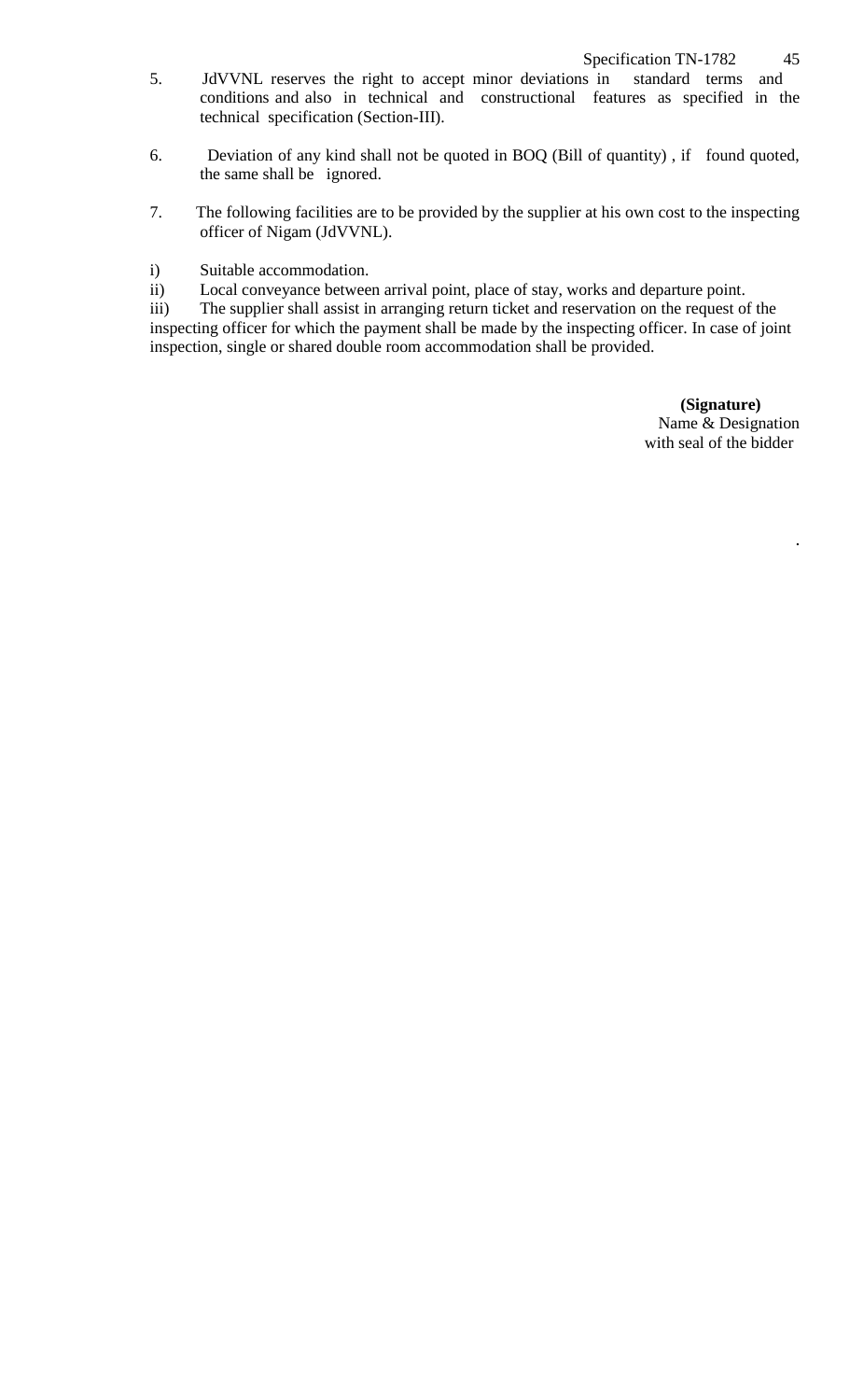**Schedule – XI**

# **(TO BE FURNISHED ON NON-JUDICIAL STAMP WORTH Rs.100/- & DULY NOTARIZED)**

## **FORMAT OF AFFIDAVIT**

|          |  | Aged                                        |                             |    |
|----------|--|---------------------------------------------|-----------------------------|----|
| Residing |  |                                             | Proprietor/Partner/Director | of |
| M/s      |  | do hereby solemnly affirm and declare that: |                             |    |

|        |                                                     |  |  | (a) $My/Our$ above noted enterprise $M/s$                                        |  |                            |  |  |  | has been issued |
|--------|-----------------------------------------------------|--|--|----------------------------------------------------------------------------------|--|----------------------------|--|--|--|-----------------|
|        |                                                     |  |  | acknowledgement of Entrepreneurial Memorandum Part II by the District Industries |  |                            |  |  |  |                 |
| Centre |                                                     |  |  |                                                                                  |  | The acknowledgement No. is |  |  |  | dated           |
|        | and has been issued manufacture of following items: |  |  |                                                                                  |  |                            |  |  |  |                 |

| Name of Items | Production Capacity (Yearly) |
|---------------|------------------------------|
| (i)           |                              |
| (ii)          |                              |
| (iii)         |                              |
| (iv)          |                              |
| (v)           |                              |

(b) My/Our above noted acknowledgement of Entrepreneurial Memorandum Part-II has not been cancelled or withdrawn by the Industries Department and that the enterprise is regularly manufacturing the above items.

(c) My/Our enterprise is having all the requisite plant and machinery and is fully equipped to manufacture the above noted items.

(d) The present status of the firm is as per acknowledgment of Entrepreneurial Memorandum Part-II issued on the date of District Industries Center, \_\_\_\_\_\_\_\_\_\_.

Place\_\_\_\_\_

help me God.

Signature of Proprietor/Director Authorized Signatory With Rubber Stamp and date

#### **VERIFICATION**

|                                                                                                             | S/O         | Aged     | Years residing at                                             |    |     |
|-------------------------------------------------------------------------------------------------------------|-------------|----------|---------------------------------------------------------------|----|-----|
|                                                                                                             | Proprietor/ | Partner/ | Director                                                      | οf | M/s |
|                                                                                                             |             |          | verify and confirm that the contents at $(a)$ , $(b)$ , $(c)$ |    |     |
| $\&$ (d) above are true and correct to the best of my knowledge and nothing has been concealed therein. So, |             |          |                                                               |    |     |

**DEPONENT**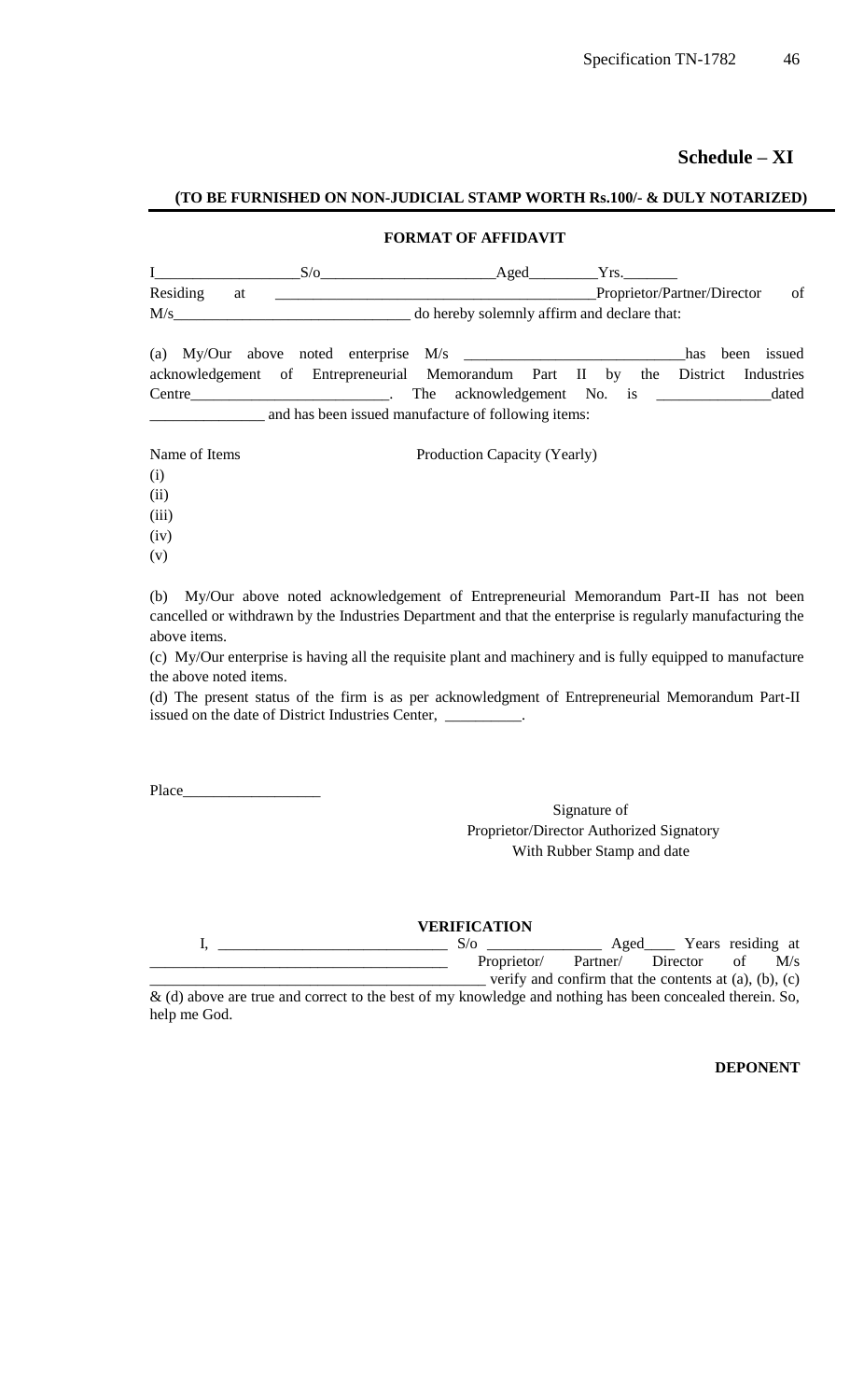# **Appendix-I**

# **Bidders are requested to furnish following details:**

- **1. Name of Firm :**
- **2. Office Address :**
- **3. Work's Address :**
- **4. Email Address :**
- **5. Phone / Mobile No. :**
- **6. Fax No. :**
- **7. Name of Firm's representative :**
- **8. Contact No. of Firm's representative :**
- **9. Whether you are covered in MSME Scheme : (If yes provide supporting documents / evidence)**
- **10. GST IN :-**
- **11. For releasing Payment through NEFT/RTGS provide following details :-**
	- **(i) Name of Account Holder:**
	- **(ii) Name of Bank & Branch Address:**
	- **(iii) Account No. :**
	- **(iv) IFSC Code:**
- **12. Whether the firm has been black listed or business relation with the firm has been severed with AVVNL/ JdVVNL/ JVVNL under any Tender. If yes, provide the details.**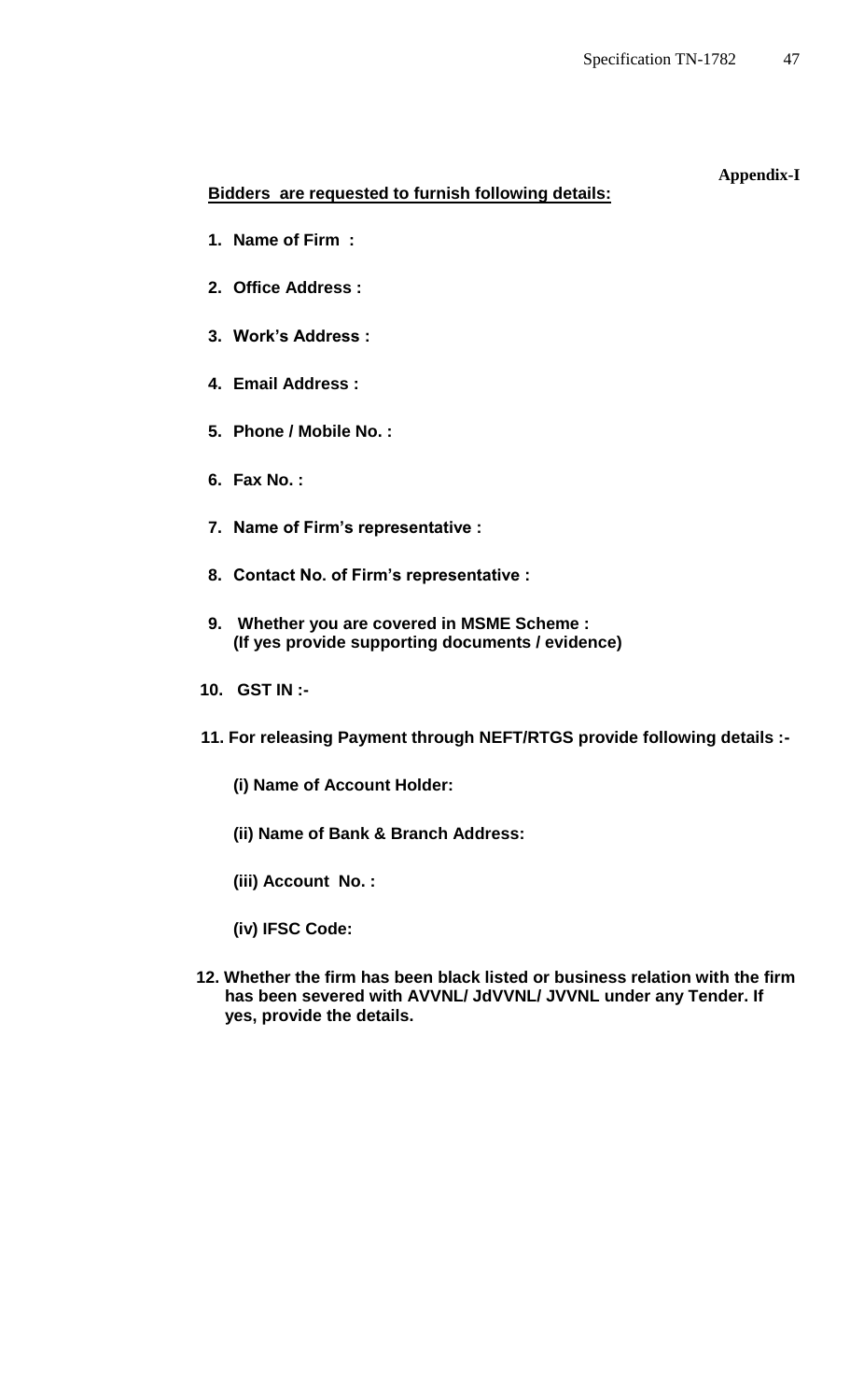## **GENERAL Amendments in GCC & ITB**

**1) Wherever EMD and Security Bank Guarantee (SBG), are appearing in the ITB, GCC & other Bidding Documents, same is hereby replaced by BID SECURITY as under:-**

## **BID SECURITY**

Bid security shall be 2% **of the estimated value of subject matter of procurement put to bid.** In case of Small Scale Industries of Rajasthan it shall be 0.5% of the **quantity offered** for supply and in case of sick industries, other than Small Scale Industries, whose cases are pending with Board of Industrial and Financial Reconstruction, it shall be 1% of the value of bid. Every bidder, if not exempted, participating in the procurement process shall be required to furnish the bid security as specified in the notice inviting bids.

**In case SSI unit of Rajasthan quotes the less than the tendered quantity, then they are required to furnish Bid Security @ 0.5% of the value of the quantity offered by them, failing which bid shall be considered non-responsive.** 

The Bid Security amount (as applicable) to be paid by Demand Draft/Banker"s Cheque in favour of SR. AO (CASH & CPC), JDVVNL, Jodhpur (payable at Jodhpur) 342003 **upto 4.00 p.m. upto one WORKING day prior to schedule date of opening** of respective bid or Bank Guarantee, in specified format, of a scheduled bank in favour of Superintending Engineer (MM&C), JDVVNL, Jodhpur, be deposited to the Sr.Accounts Officer (MM&C), JDVVNL, New Power House, Industrial Area,Jodhpur-342003 **upto 4.00 p.m. upto one WORKING day prior to schedule date of opening** of respective bid and obtain a receipt/acknowledgement thereof. No other mode of deposit shall be accepted. At the time of depositing the Bid Security amount or Bank Guarantee, the bidder shall also furnish self attested and duly attested by Notary, the documentary evidence of SSI unit of Rajasthan or of sick unit (as applicable) along with affidavit as per schedule XI on Non-Judicial Stamp of Rs. 100/-.

The Bank Guarantee against Bid Security be issued by Nationalized / Scheduled Bank. The same may be accepted after confirmation byissuing Bank. If any Bid Security Bank Guarantee not is proper format / not confirmed by the issuing Bank the same would not be accepted and the bidder would be immediately shorted out from bid process.

The Micro, Small & Medium Scale Industries of Rajasthan and sick industries, other than Small Scale Industries, whose cases are pending before the Board of Industrial and Financial Reconstruction (BIFR) shall furnish self-attested documentary evidence duly attested by Notary to claim the above.

## **2) Wherever Performance Bank Guarantee (PBG) and Composite Bank Guarantee (CBG) are appearing in the ITB, GCC & other Bidding Documents, same are hereby replaced by PERFORMANCE SECURITY as under:-**

#### **PERFORMANCE SECURITY:**

- (i) Performance security shall be solicited from all successful bidders except the department's of the State Government and undertakings, corporations, autonomous bodies, registered societies, co-operative societies which are owned or controlled or managed by the State Government and undertakings of the Central Government. However, a performance security declaration shall be taken from them. The State Government may relax the provision of performance security in particular procurement or any class of procurement.
- (ii) The amount of performance security shall be **five percent** of the amount of supply order in case of procurement of goods and services and **ten percent** of the amount of work order in case of procurement of works. In case of **Micro, small and Medium scale Industries** of Rajasthan it shall be **one percent** of the amount of quantity ordered for supply of goods and in case of sick industries, other than Small Scale Industries, whose cases are pending before the Board of Industrial and Financial Reconstruction (BIFR), it shall be **two percent** of the amount of supply order.

#### **3) VENDOR REGISTERATION:**

The relaxation/exemption given to the registered vendors of the Nigam in respect of EMD/SBG, wherever appearing in the ITB, GCC & other Bidding documents, are hereby WITHDRAWN.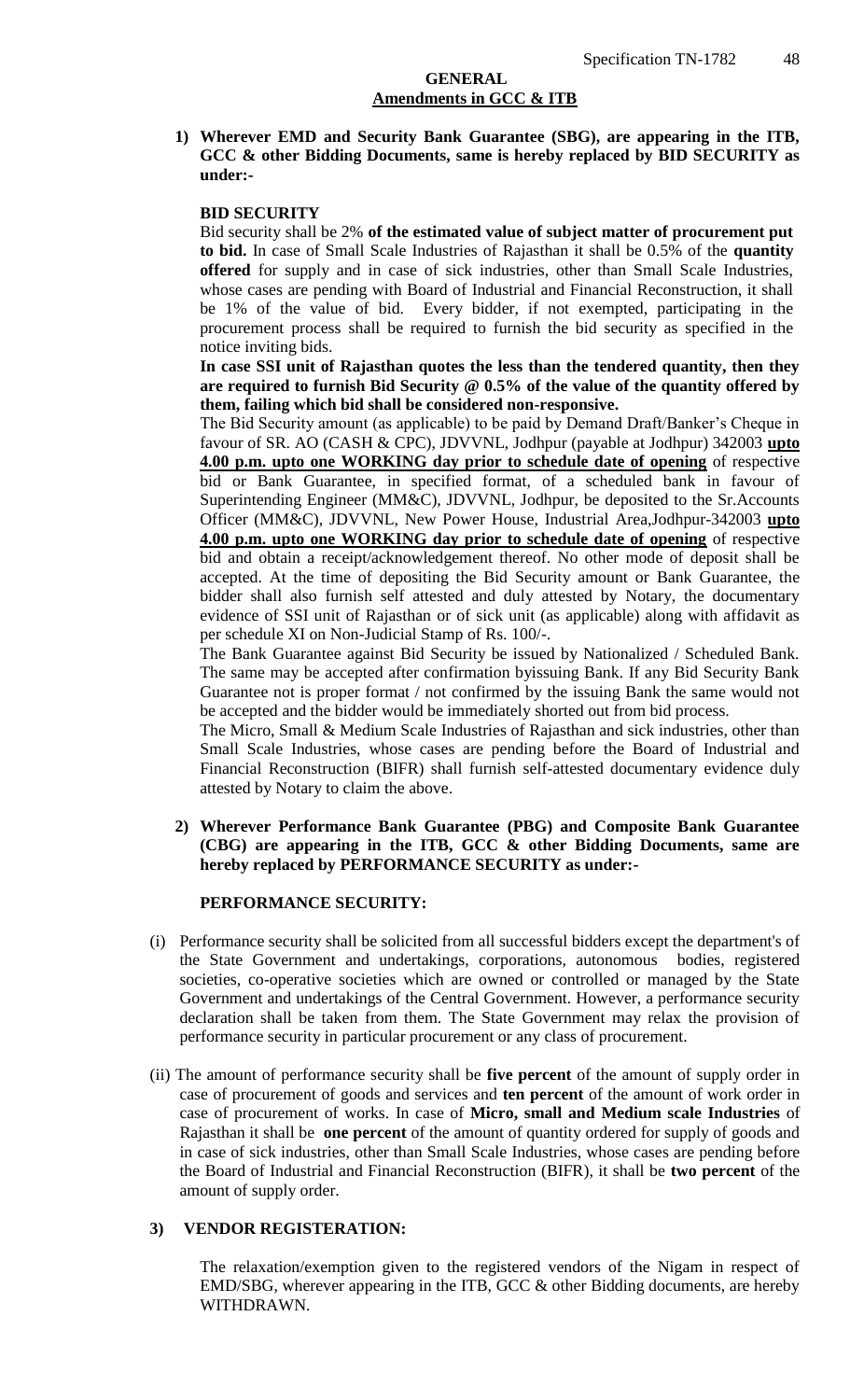4) The indirect taxes i.e. Excise Duty, Service Tax, VAT/CST, Entry Tax etc. mentioned in G.C.C., may now be read as G.S.T.

## **5) Due Date of payment:**

Payment shall be due and payable by the purchaser in accordance with the provision of the contract within a reasonable period from the date of receipt of each invoice by the contractor / supplier duly supported by a certificate of the Engineer. The purchaser will take all possible effort to make payment to the contractor / supplier generally on  $45<sup>th</sup>$  day after receipt of duly verified challans / receipts / bill in the office of paying authority {Sr. Accounts Officer (Cash & CPC) Jodhpur Discom, Jodhpur / Concerned Circle Accounts Officer} and completion of contractual formalities. But in case of delay in payment the purchaser shall not be liable to pay any interest on the outstanding amount to the contractor / supplier.

**6)** The GST will be charge extra at the prevailing rate on all the settlement fees as applicable and amended time to time.

## **7) APPEAL**:

i. If any Bidder or prospective bidder is aggrieved that any decision, action or omission of the procuring entity is in contravention to the provisions of this Act or the rules or guidelines issued there under, he may file 1st & 2nd appeal under section 38 of RTPP Act-2012 to the following appeal authorities **within a period of ten days from the date of such decision or action, omission, as the case may be, clearly giving the specific ground or grounds on which he feels aggrieved:** 

| Sr.No | Type of Appeal | Name & Designation of appellate authority  |  |  |
|-------|----------------|--------------------------------------------|--|--|
|       | First appeal   | Chairman, Discoms                          |  |  |
|       |                |                                            |  |  |
|       | Second appeal  | Energy Department, Government of Rajasthan |  |  |

ii) The form of appeal shall be as per Rule 83 of RTPP Rules, 2013 and memorandum of appeal shall be filled as per form-1 as prescribed under RTPP Rules, 2013.

Fee for appeal: - Subject to rule 84 of the RTTP Rule 2013 the fee shall be as under: a. For First Appeal:- Rs. 2,500/- (Rupees Two Thousand Five Hundred Only)+GST.

b. For Second Appeal:- Rs. 10,000/- (Rupees Ten Thousand Only)+GST.

iii) It is further intimated that the fee shall be paid in the form of Demand Draft of Bankers Cheque of a Scheduled Bank payable in the name of Sr. Accounts Officer (Cash & CPC), JdVVNL, Jodhpur.

iv) Provided that after the declaration of a Bidder as successful the appeal may be filed only by a Bidder who has participated in procurement proceedings:

v) Provided further that in case a Procuring Entity evaluates the Technical Bids before the opening of the Financial Bids, an appeal related to the matter of Financial Bids may be filed only by a Bidder whose Technical Bid is found to be acceptable.

vi) The officer to whom an appeal is filed under para (1) shall deal with the appeal as expeditiously as possible and shall endeavour to dispose it of within thirty days from the date of the appeal.

vii) If the officer designated under para (1) fails to dispose of the appeal filed within the period specified in para (2), or if the Bidder or prospective bidder or the Procuring Entity is aggrieved by the order passed by the First Appellate Authority, the Bidder or prospective bidder or the Procuring Entity, as the case may be, may file a second appeal to Second Appellate Authority specified in the Bidding Document in this behalf within fifteen days from the expiry of the period specified in para (2) or of the date of receipt of the order passed by the First Appellate Authority, as the case may be.

- **8)** The bidders should be qualified, not be insolvent, not be in receivership, not be bankrupt or being wound up, should not have affairs administered by a court or a judicial officers, should not have business activities suspended, should not be blacklisted or debarred by any utility/ government agency, should not have a conflict of interest. For this bidder is required to furnish a Declaration as per Appendix-B, on Rajasthan Non-Judicial Stamp Paper of Rs. 100/ (excluding surcharge on Stamp Paper, as per rules)."
- **9)** In case the terms & conditions mentioned in PO, ITB & GCC are modified/differ from RTPP Act, then RTPP Act shall supersede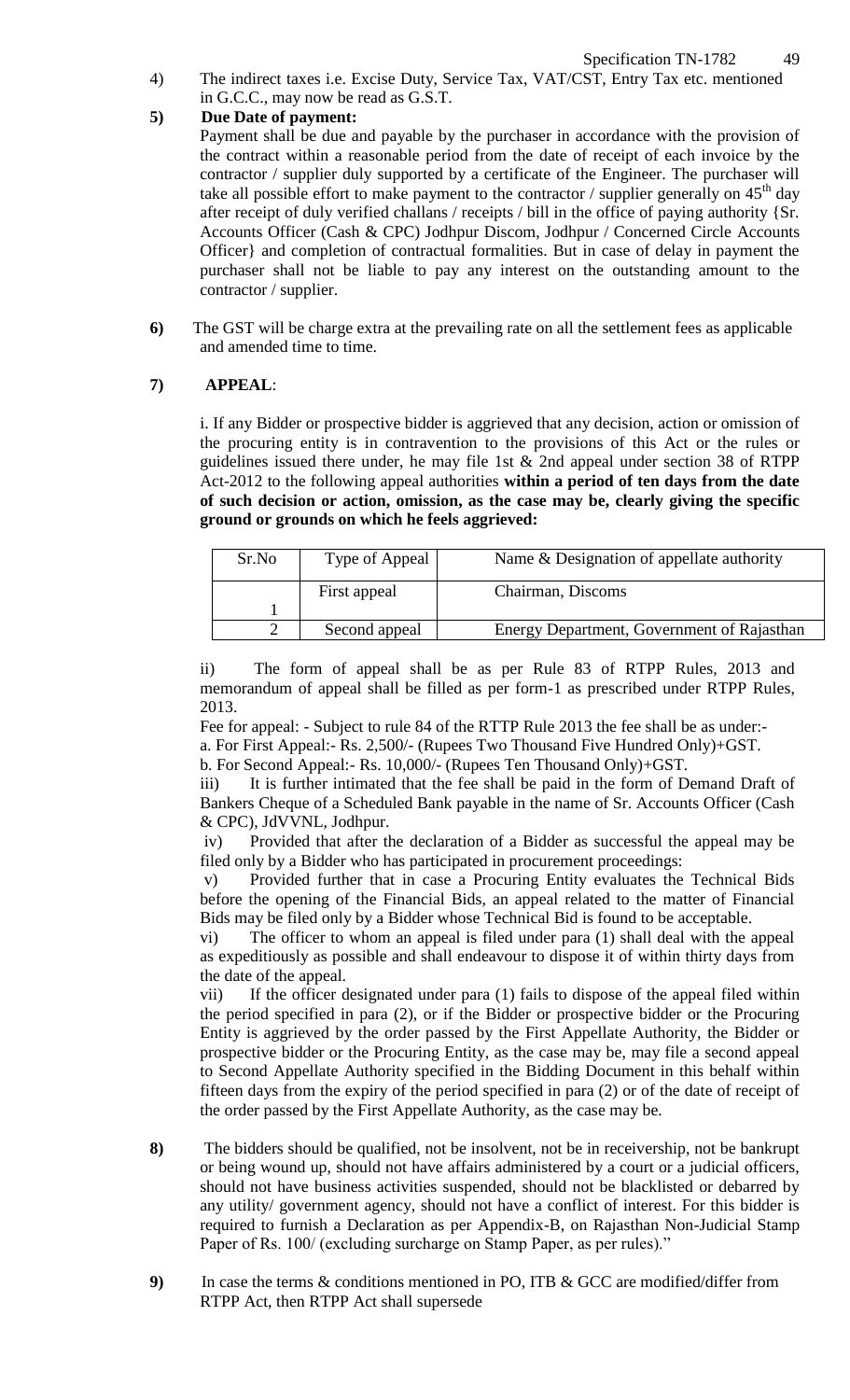## **ADDENDUM IN ITB**

# **Addendum in the provision of Instruction to Bidder (ITB) in the clause No. 1.12.2 for quantity allocation as per award criteria of purchase manual in accordance to the clause no. 74 of RTPP rules:**

## **1.12.2 (A) for quantity allocation**

#### **(i) Trial order under Para No. 22.17 (a) & (b) of purchase manual**

(a) Any bidder located within or outside the state of Rajasthan has participated for the first time in a particular Discom& meeting minimum qualification requirement and has supplied the tendered material/or of higher rating in other utility shall be treated as an old supplier. Rajasthan"s firms although supplied in past but not meeting minimum quantity supplied criterion including altogether new units which have not supplied any quantity but having adequate  $\&$ required manufacturing and testing facility and technical know-how of the tendered material shall be considered as new firms and would be eligible for trial order only. In case supply made to the licensed power utility outside India, the C.A. certificate furnished by the firm shall be considered.

Note:- The material supplied and accepted for same/higher rating for turnkey project (s) to a licensed power utility/Govt. shall be considered for the purpose of evaluating criteria. The certificate given by C.A. shall indicate above quantity separately.

(b) (i) The trial order for a particular item shall not generally exceed 10% of the total quantity considered for placement of order. This ceiling may, however, be relaxed by the corporate level purchase committee up to the extent of 30% to take the advantage of lower price where situation of differential price offering is arising.

(ii) The capacity & capability assessment of a bidder located outside state of Rajasthan who otherwise qualifies but is participating for the first time shall not be carried out.

Similarly, for the tendered item(s) where the valid BIS license is an essential qualification requirement and the bidder possesses the valid BIS but new to the utility. The capacity/capability assessment of such a bidder shall also not be carried out.

#### **(ii) Award criteria under Para No. 10.2 (iii) of purchase manual**

(a) In case of distribution transformers of rating 40 KVA and below, LT cables & conductors and fabricated steel items, order quantity may be distributed in the following manner:-

> **20% to L1 15% to L2 10% to L3 05% to L4**

50% to be distributed equally among other firms subject to the condition that not more than 5% of the quantity to be purchased will be allotted to any one of such firms. The balance, if any will be distributed in the same proportion as indicated above among the first four firms.

(b) In case of other items except poles, order quantity may be distributed in the following manner:-

> **40% to L1 20% to L2 10% to L3 06% to L4**

The balance quantity may be equally distributed among other firms subject to the condition that not more than 4% of the quantity to be purchased will be allotted to any one of such firm. The balance, if any will be distributed in the same proportion as indicated above among the first four firms.

(c) In case of poles, the order may be awarded on the basis of landed cost (material and transportation taken together). The allocation of quantity location/destination wise may be made among the eligible firms in equal proportion as far as possible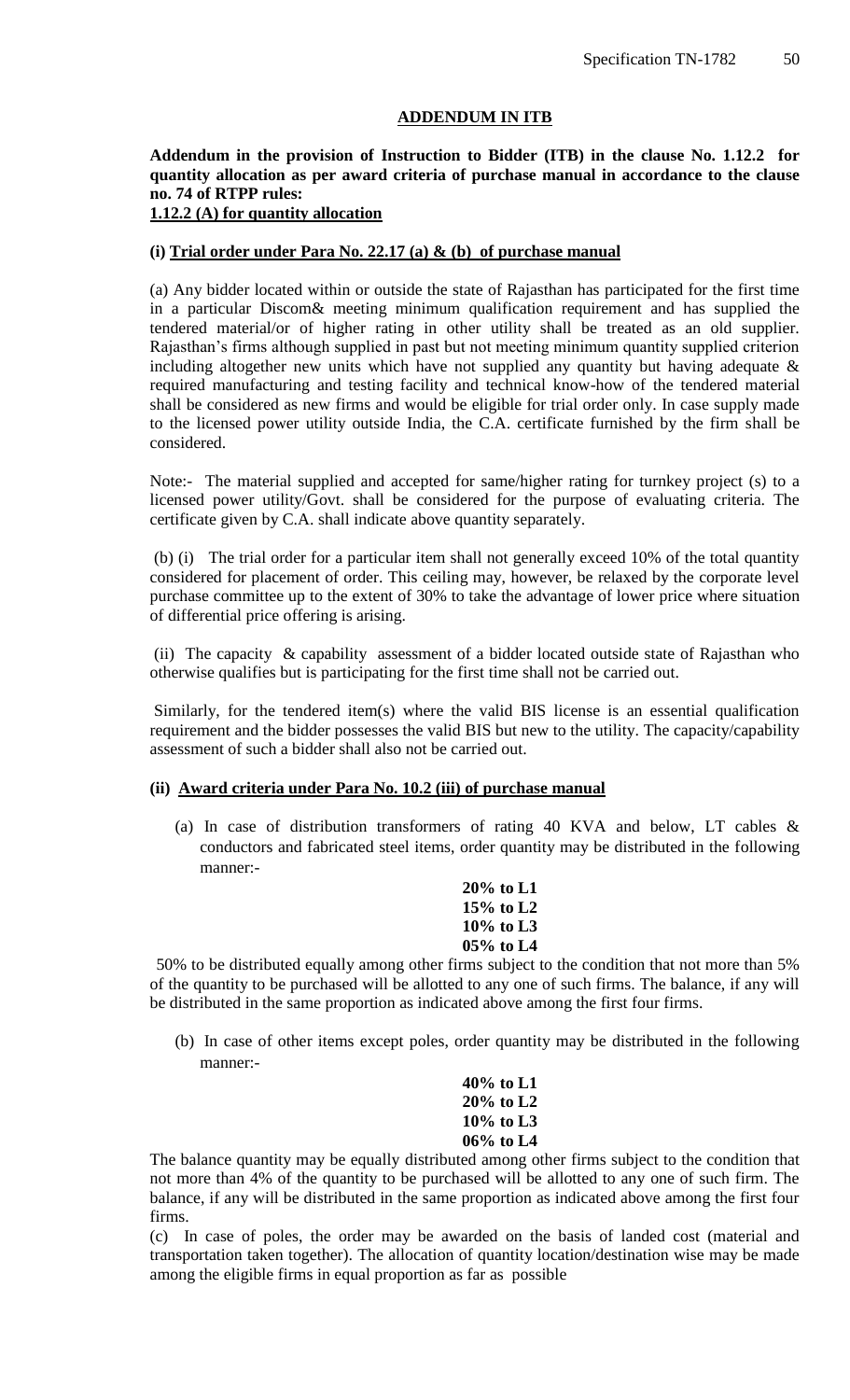#### **APPENDIX-A**

Bank Guarantee No. Security Amount : \_\_\_\_\_\_\_\_. Issued on dated : \_\_\_\_\_\_\_\_\_. Valid upto : \_\_\_\_\_\_\_\_. Claim upto / Grace period:

#### **PERFORMA OF BANK GUARANTEE FOR BID SECURITY**

(Bank Guarantee in lieu of bid Security on non-judicial Stamp Paper of Rajasthan State of 0.25% of the B.G. value or Rs.25,000/-, whichever is less)

To,

The Superintending Engineer (MM&C), Jodhpur VidyutVitaran Nigam Limited, Jodhpur.

1. Whereas \_\_\_\_\_\_\_\_\_\_\_\_\_\_\_\_\_\_\_ (name of the Bidder) (hereinafter called "the Bidder") has submitted its bid dated \_\_\_\_\_\_ (date of submission of bid) for \_\_\_\_\_\_\_\_\_ (name of contract/ name of the material with Bid no. / TN No. ) (hereinafter called 'the Bid").

2. KNOW ALL PEOPLE by these presents that WE \_\_\_\_\_\_\_\_\_\_\_\_ (name and address of branch of Bank ) of \_\_\_\_\_\_\_\_\_ (name of country), having our registered office at \_\_\_\_\_\_\_\_\_\_\_\_\_\_\_\_\_\_\_\_\_\_ (addresses of bank) (hereinafter called "the Bank"), are bound unto (name of Purchaser) (hereinafter called "the Purchaser") in the sum of Rs.  $*$  for which payment well and truly to be made to the said Purchaser, the Bank binds itself, its successors, and assigns by these presents sealed with the Common Seal of the said Bank this  $\_\_\_\_$  day of  $\_\_\_\_$  20

3. THE CONDITIONS of this obligation are :

i. If the bidder withdraws its Bid during the period of bid validity specified by the Bidder in the Bid Form; or

ii. If the bidder refuses to accept the correction of error in his Bid; or

iii. If the bidder, having been notified of the acceptance of its Bid by the purchaser during the period of bid validity:

a. Fails or refuses to execute the Contract Agreement within the time specified in purchase / work order, if required, or

b. Fails or refuses to furnish the performance security within the time specified in purchase / work order in accordance with the GCC, or

c. Fails to commence supply of goods or services or execute work as per purchase / work order within time specified.

iv. If the bidder breaches any provision of the Code of integrity specified in the RTPP Act and Chapter VI of the RTPP Rules.

4. We undertake unconditionally and irrevocably to guarantee as primary obligator and not as surety merely to pay to the purchaser a sum of Rs. \_\_\_\_\_\_\_\_\_\_\_ (in words Rs.

\_\_\_\_\_\_\_\_\_\_\_\_\_\_\_\_\_\_\_\_\_\_\_\_\_\_\_\_\_\_\_\_\_\_\_\_\_\_) upon receipt of its first written demand, without the purchaser having to substantiate its demand, provided that in its demand the Purchaser will note that the amount claimed by it is due to it owing to the occurrence of one or all of the above three conditions specifying the occurred condition or conditions.

5. The decision of the Superintending Engineer (MM&C), Jodhpur VidyutVitaran Nigam Limited, Jodhpur shall be final whether breach has been committed on the right to demand the amount of guarantee from us which has accrued to the purchaser.

6. This guarantee shall not cease or determine, if the purchaser grants time or indulgence or vary the terms of the contract with the Contractor or without our consent or knowledge.

7. The guarantee herein contained shall not be affected by any change in the constitution of the Contractor.

8. We \_\_\_\_\_\_\_\_\_\_(Bank Name) further undertake not to revoke this guarantee during its currency except with the previous consent of the Superintending Engineer (MM&C), Jodhpur VidyutVitaran Nigam Limited, Jodhpur.

9. All disputes arising under the said guarantee between the Bank and the Nigam or between the Contractor and the Nigam pertaining to the guarantee, shall be subject to the jurisdiction of the Courts in Jodhpur, Rajasthan alone.

10. This guarantee will remain in force up to and including one hundred eighty (180) days after the date of the opening of bids, i.e. upto \_\_\_\_\_\_\_\_\_\_\_, with a further grace period of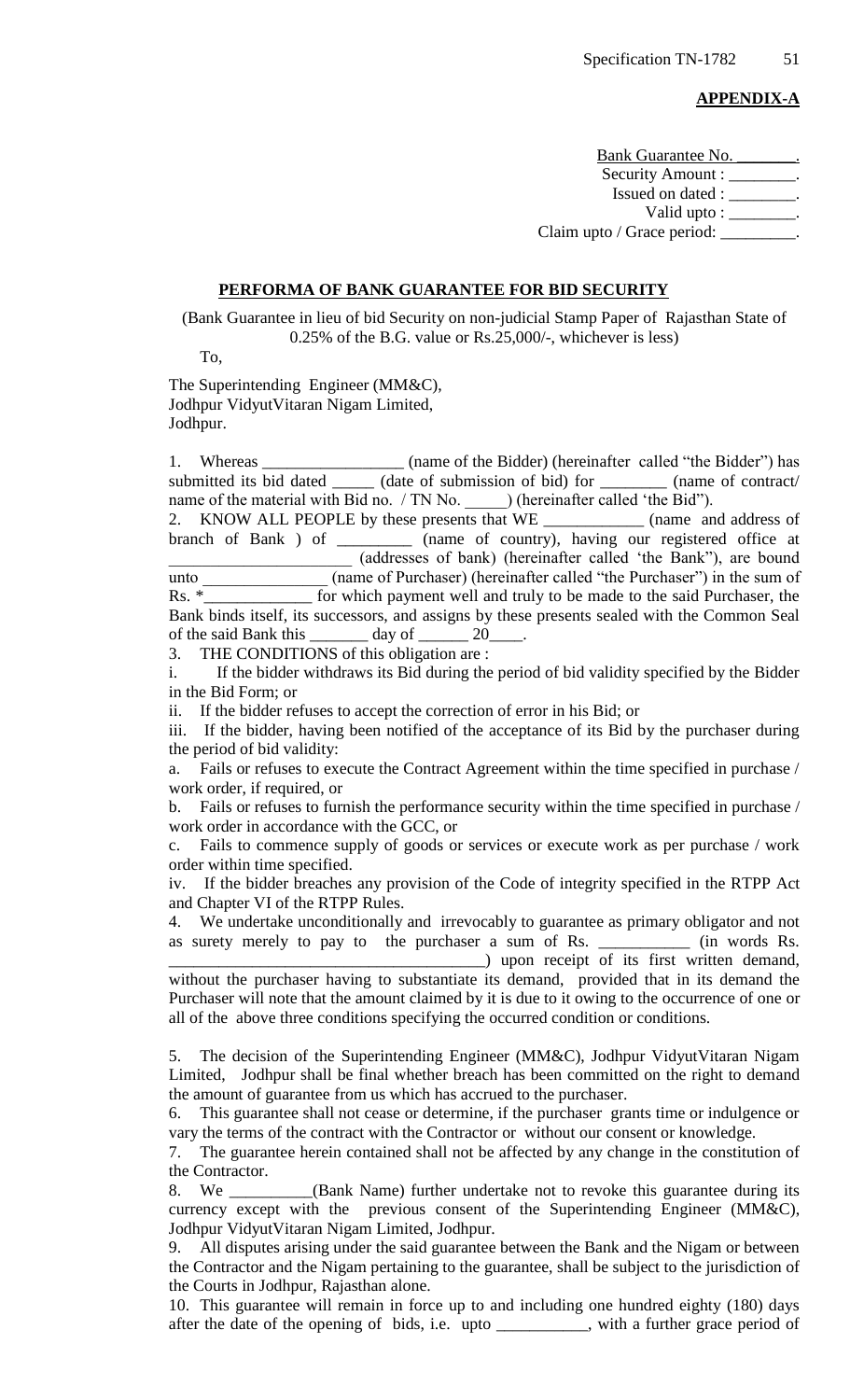Yours faithfully, Bankers (EXECUTANT) Signed by the above named Bank in presence of : (signature with full Name and Address)

Witness : 1. \_\_\_\_\_\_\_\_\_\_\_\_\_\_.

.

2. \_\_\_\_\_\_\_\_\_\_\_\_\_\_\_\_\_\_.

Attested by Notary Public, First Class Magistrate or directly confirmed by the executing Bank.

\* The Bidder should insert the amount of the guarantee in words and figures denominated in the currency of bid.

**Note** : In case the bid is submitted by a Joint Venture, the Bid Bank guarantee shall be in the name of Lead partner or in the name of joint venture partners submitting the Bid covering all the partners of the joint venture.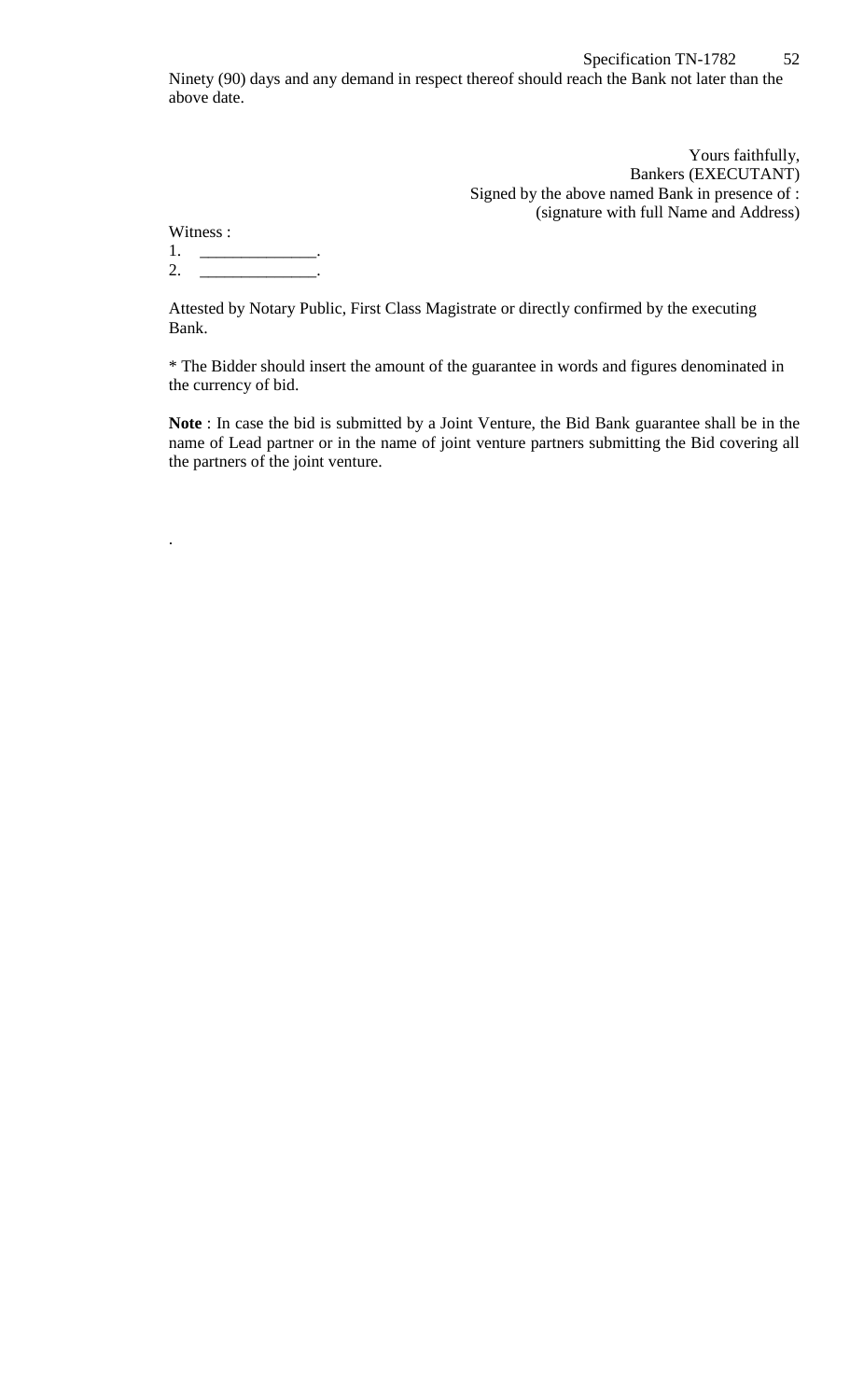#### **APPENDIX-B**

#### **Declaration by the Bidder**

(On Rajasthan Non-Judicial Stamp Paper worth Rs.100/- + Surcharge on Stamp Paper as per rules)

In relation to my/ our bid submitted to SE (MM&C) JdVVNL, Jodhpur, For procurement

of \_\_\_\_\_\_\_\_\_\_\_\_\_\_\_\_\_\_\_\_\_\_\_\_\_\_\_\_\_\_\_\_\_\_\_\_\_\_\_\_\_\_\_\_\_\_\_\_\_\_\_\_\_\_\_ in response to their

notice inviting bids under TN- I/We hereby declare that : -

We are qualified, not insolvent, not in receivership, not bankrupt or being wound up, not have affairs administered by a court or a judicial officers, not have business activities suspended, not blacklisted or debarred by any utility/ government agency, not have a conflict of interest.

Signed Name

In the capacity of \_\_\_\_\_\_\_\_\_\_\_\_\_\_\_\_\_\_\_\_\_\_\_\_\_\_\_

Duly authorized to sign the bid for an on behalf of :

Dated on \_\_\_\_\_\_ day of \_\_\_\_\_\_\_\_\_\_\_\_\_\_\_\_

Corporate Seal \_\_\_\_\_\_\_\_\_\_\_\_\_\_\_\_\_\_\_\_\_\_\_\_\_\_\_

**\_\_\_\_\_\_\_\_\_\_\_\_\_\_\_\_\_\_\_**